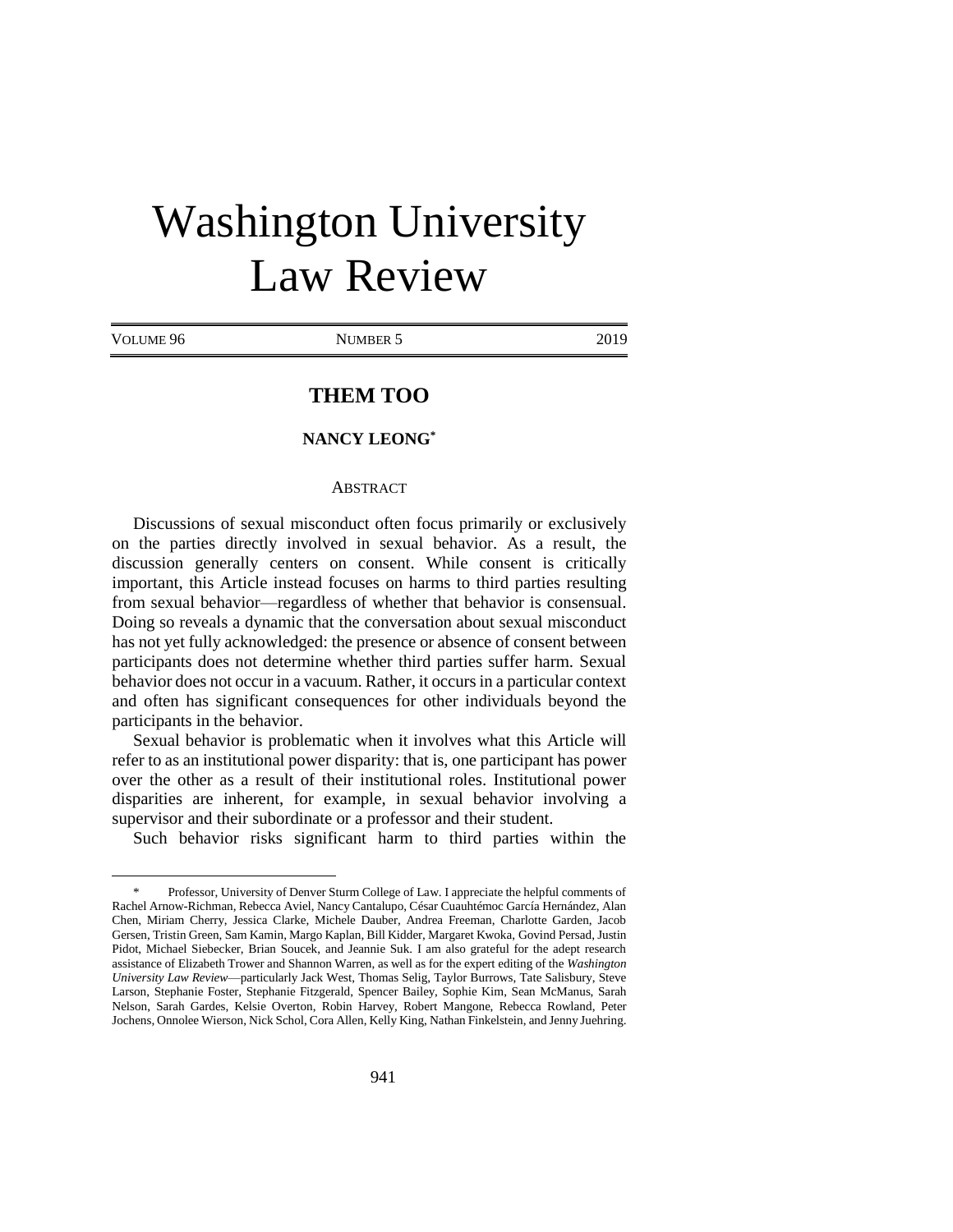institution. Third parties may be injured as a result of sexual favoritism. For example, a worker may be passed over for a promotion in favor of a less qualified worker who is having sex with the boss. Or third parties may suffer harm from a sexualized institutional environment. For example, students may avoid professors who are known for pursuing sexual relationships with students or may find it alienating to be viewed as a professor's prospective sexual partner. And the institution itself may suffer harm when sexual behavior involving an institutional power disparity interferes with worker productivity and morale, or with student learning and intellectual growth.

Harm to third parties justifies regulation of sexual relationships in the context of an institutional power disparity. In some circumstances, such relationships should be prohibited so long as the institutional power disparity remains. In other circumstances, careful regulation can mitigate potential harms to third parties and to the institution itself.

# TABLE OF CONTENTS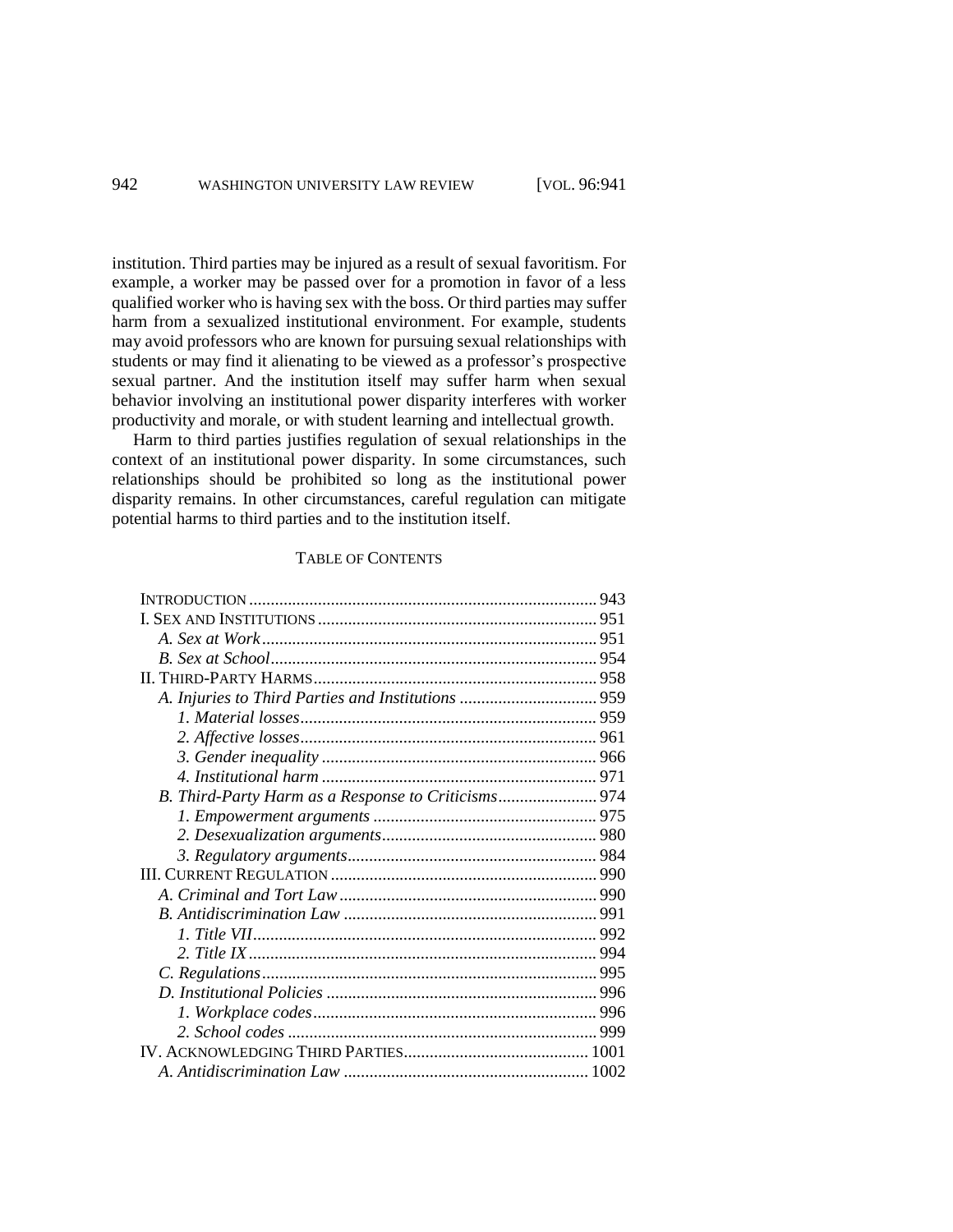#### **INTRODUCTION**

One night in Cannes, the actress Daryl Hannah began receiving incessant phone calls to her hotel room from producer Harvey Weinstein.<sup>1</sup> When she ignored the ringing phone, Weinstein came to her room and pounded furiously on the door. Terrified that he would sexually assault her, Hannah left through a side door and hid in her makeup artist's room. She recalls: "We actually pushed a dresser in front of the door and just kind of huddled in the room."<sup>2</sup>

Hannah was not Weinstein's only target: he sexually assaulted, abused, and harassed women for decades.<sup>3</sup> A female executive at Weinstein's company explained that he used female assistants as "honeypots" throughout his long history of abusing women. A female assistant "would initially join a meeting along with a woman Weinstein was interested in, but then Weinstein would dismiss them, leaving him alone with the woman."<sup>4</sup> Many of these female assistants felt trapped and unable to intervene in behavior they found disturbing because they were afraid that they would be unable to work in the industry or that the restrictive nondisclosure agreements they had signed would be enforced against them.<sup>5</sup>

Eugenia,<sup>6</sup> a sales associate, began having sex with her boss, Alex, with "[t]he ultimate aim [of] [g]etting him to recommend me for a promotion at the end of my first year."<sup>7</sup> Eugenia was successful: she convinced Alex to

<sup>1.</sup> Karla Rodriguez, *Annabella Sciorra and Daryl Hannah Detail Harrowing Encounters with Harvey Weinstein*, US WEEKLY (Oct. 28, 2017), https://www.usmagazine.com/celebrity-news/news/ann abella-sciorra-daryl-hannah-say-harvey-weinstein-assaulted-them/ [https://perma.cc/J8YH-YN58].

<sup>2.</sup> *Id.* 3. *See, e.g.*, Jodi Kantor & Rachel Abrams, *Gwyneth Paltrow, Angelina Jolie and Others Say Weinstein Harassed Them*, N.Y. TIMES (Oct. 10, 2017), https://www.nytimes.com/2017/10/10/us/gwy neth-paltrow-angelina-jolie-harvey-weinstein.html [https://perma.cc/EN2Z-7TBP].

<sup>4.</sup> Ronan Farrow, *From Aggressive Overtures to Sexual Assault: Harvey Weinstein's Accusers Tell Their Stories*, NEW YORKER (Oct. 10, 2017), https://www.newyorker.com/news/news-desk/fro maggressive-overtures-to-sexual-assault-harvey-weinsteins-accusers-tell-their-stories [https://perma.c c/2XPE-ZJ9N].

<sup>5.</sup> *Id.*

<sup>6.</sup> The names are pseudonyms, and Eugenia's story, while written in the first person, was actually told to a journalist. Melissa Wong, *True Story: "I Schemed My Way Into Having Sex With My Boss to Get a Promotion*,*"* HER WORLD (Mar. 30, 2017), http://www.herworld.com/celebs-mensex/mensex/true-story-%E2%80%9Ci-schemed-my-way-having-sex-my-boss-get-promotion%E2%80 %9D [https://perma.cc/M2RK-VKK3].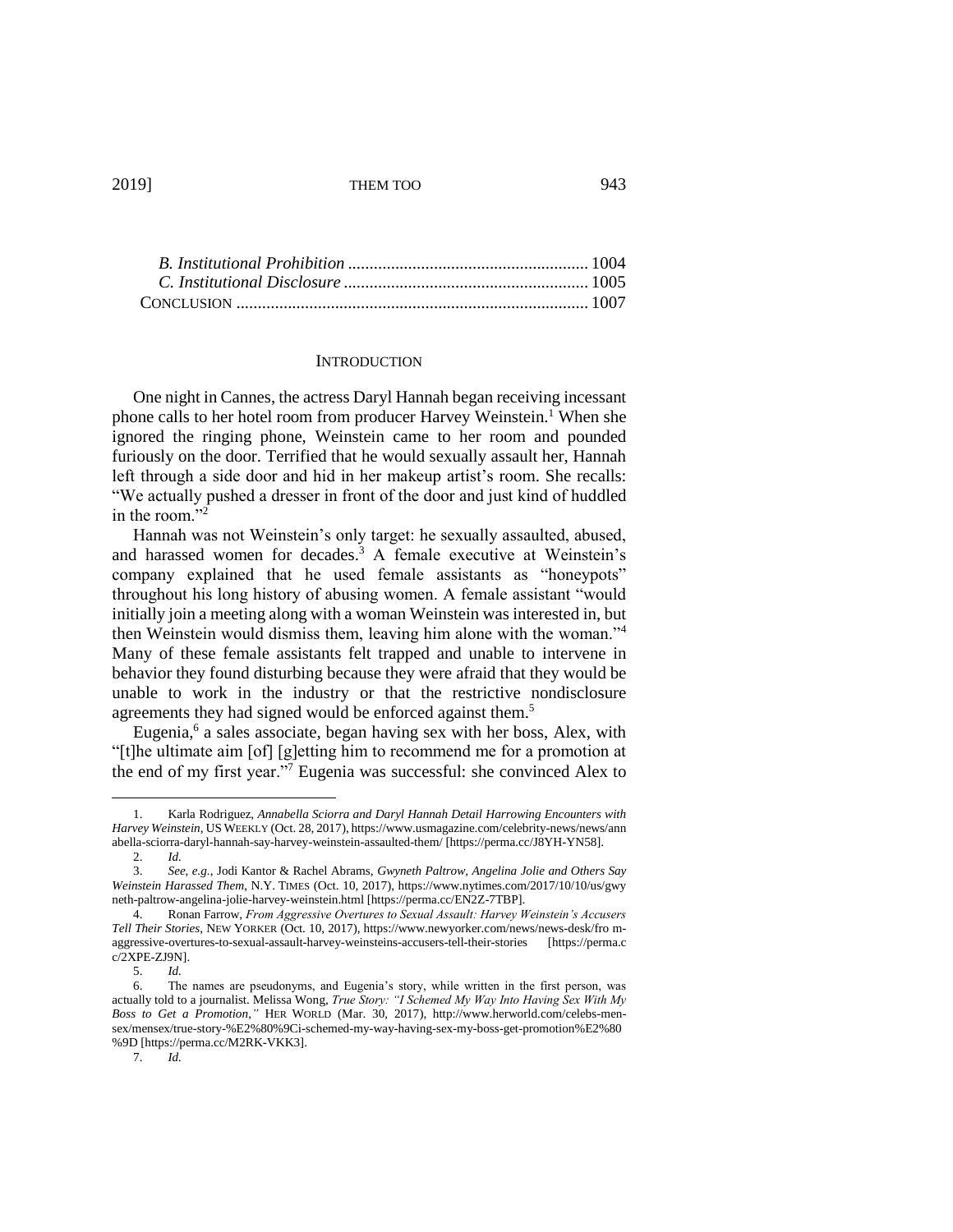write her a glowing review and ultimately received the promotion. According to Eugenia, she deserved it. Alex "said he'd always believed that I was the best one on his team, anyway, and I knew he wasn't just saying that because he liked me."<sup>8</sup> Curiously absent from her account, however, are Eugenia's coworkers, who she mentions only as an obstacle to be negotiated: "We agreed to keep our budding relationship under wraps because we didn't want others in the company to find out, so we stopped lunching together and he stopped giving me rides home after work."<sup>9</sup>

Boni Mata, a student at the University of California at Berkeley, had a sexual relationship with a professor while she was a student in his class.<sup>10</sup> In her weekly sex column for the campus newspaper, she describes their encounters as fulfilling and erotic.<sup>11</sup> On one occasion, "we both looked out onto the street at the unfortunate passers-by who weren't lovers like us."<sup>12</sup> Grading, to her, was almost an afterthought: "Yes, he was in charge of my grades, but we both knew I'd have gotten an A regardless."<sup>13</sup> Although Mata does not mention her Berkeley classmates in her retelling, the comments following the online version of the article suggest that many were less than confident in Mata's assessment of her academic abilities and less than enthusiastic about her assessment of her sexual relationship.<sup>14</sup>

Daryl Hannah's makeup artist, Harvey Weinstein's female assistants, Eugenia's coworkers, and Boni Mata's classmates are shadowy, anonymous figures. They are minor characters in accounts of sexual abuse or adventure woven by the participants. Indeed, from reading many accounts of sexual behavior, both consensual and non-consensual, one might think that the two <sup>15</sup> people involved in a particular instance of sexual behavior are the only

<sup>8.</sup> *Id.*

<sup>9.</sup> *Id.*

<sup>10.</sup> Boni Mata, *So, I Slept With My Professor*, DAILY CALIFORNIAN: SEX ON TUESDAY (Dec. 2, 2012), http://www.dailycal.org/2014/12/02/slept-professor/ [https://perma.cc/8EJX-CUCN].

<sup>11.</sup> *Id.*

<sup>12.</sup> *Id.*

<sup>13.</sup> *Id.*

<sup>14.</sup> One comment on the online article, upvoted over two hundred times, reads: "The only thing that is unfortunate is that you don't care about how other students feel about the favoritism obviously given to you . . . . It's disgusting and disrespectful to other students who want to be appreciated for their work as well." Go Bears, Comment to *So, I Slept With My Professor*, DAILY CALIFORNIAN: SEX ON TUESDAY (Dec. 2, 2014, 4:39 PM), http://www.dailycal.org/2014/12/02/slept-professor/ [https://perma. cc/8EJX-CUCN]. Another commented: "I can personally attest to the fact that I have witnessed a prevailing attitude among professors/instructors at UC Berkeley that often made me uncomfortable, where young undergraduate women were considered 'fair game' . . . because that one girl slept with them once, and if students object to being hit on they are simply being prudes/politically correct/trying to squash academic freedom." Enfantbonvivant, Comment to *So, I Slept With My Professor*, DAILY CALIFORNIAN: SEX ON TUESDAY (Dec. 4, 2014, 12:28 AM), http://www.dailycal.org/2014/12/02/sleptprofessor/ [https://perma.cc/8EJX-CUCN].

<sup>15.</sup> Sexual behavior could involve more than two people, but this Article will focus primarily on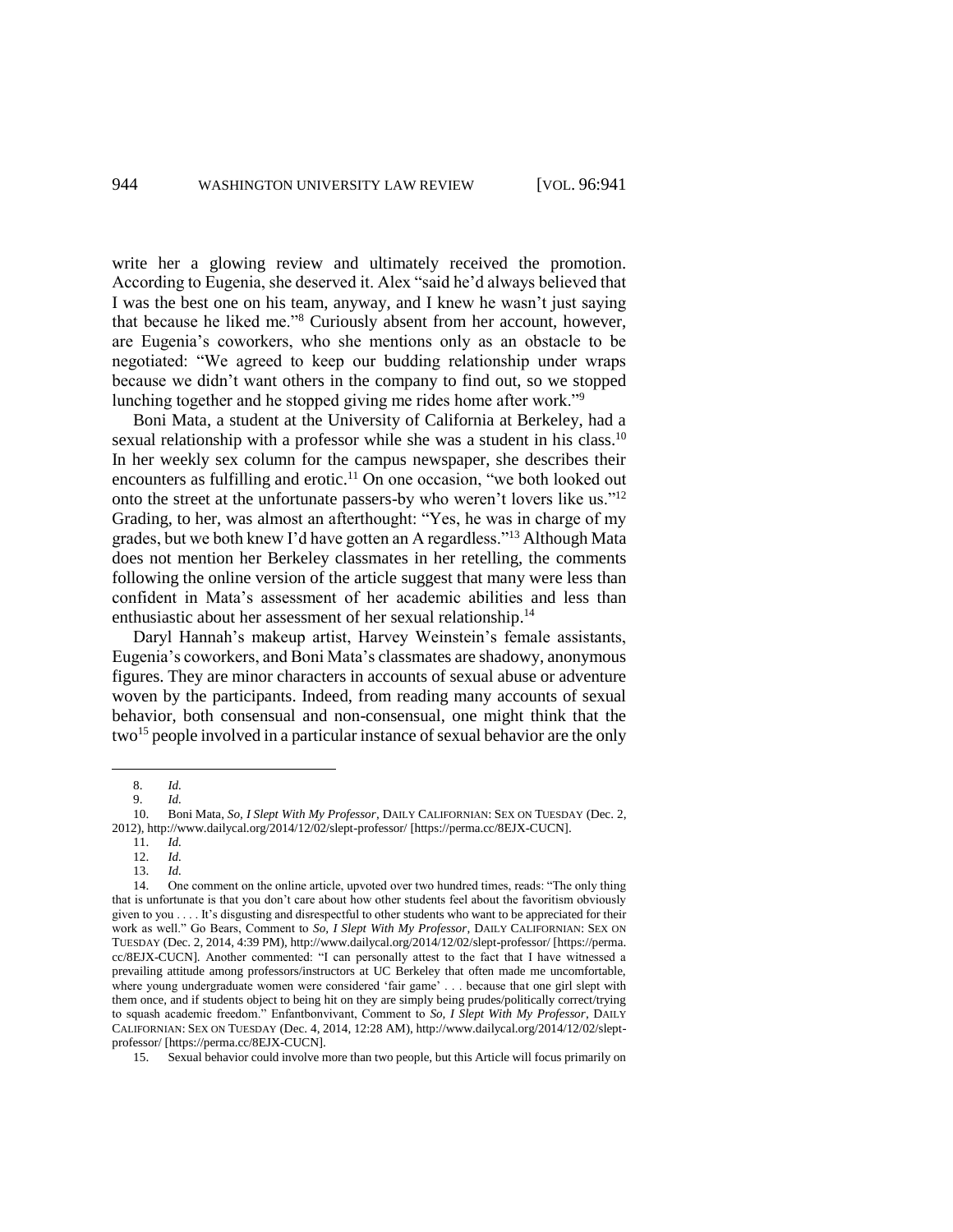two people in the world. But the third parties I have highlighted here are real people with real lives, ambitions, struggles, and emotions. The sexual behavior of the ostensible protagonists affects them too.

Thus far, much of the conversation about sex that has resulted from the #MeToo movement has focused on consent. Certainly consent is critical to the discussion. Non-consensual sex is uncontroversially wrong.<sup>16</sup> It is and should be criminal and is often illegal in other ways as well.<sup>17</sup> And the question of whether sexual behavior<sup>18</sup> is consensual is certainly relevant to assessing its harms to third parties. The harm to Daryl Hannah's makeup artist is different than the harm to Eugenia's coworkers, for instance, and lack of consent to the behavior in the former situation explains some of the difference. But consent is not a magic bullet. Whether an interaction or relationship is consensual does not determine whether it causes harm to third parties.<sup>19</sup>

Expanding the discussion to include third parties reveals a critical dynamic that the #MeToo movement has not yet fully recognized. Acknowledging harms to third parties forces us to acknowledge that sexual behavior does not occur in a vacuum. Rather, it occurs in a particular context and therefore has significant consequences beyond the participants in the behavior.

Sexual behavior, I argue, is inherently problematic when it involves what I will call an institutional power disparity. For purposes of this Article, an institution is a structured and cohesive environment such as a workplace or

behavior that involves two people.

<sup>16.</sup> The debate about what does or should constitute consent is a contentious one, in which this Article largely does not intervene. *See, e.g.*, Deborah Tuerkheimer, *Affirmative Consent*, 13 OHIO ST. J. CRIM. L. 441, 443 (2016) ("Notwithstanding a growing awareness of non-consent as the essence of rape, however, the legal meaning of sexual consent remains contested."); Janet Halley, *The Move to Affirmative Consent*, SIGNS (Nov. 10, 2015), http://signsjournal.org/currents-affirmative-consent/halley [https://perma.cc/PJ4D-8BSK]; Hanna Kozlowska, Opinion, *Yes Means Yes: The Big Consent Debate*, N.Y. TIMES (Oct. 15, 2014, 6:21 AM), http://op-talk.blogs.nytimes.com/2014/10/15/yes-means-yes-thebigconsent-debate [https://perma.cc/8HWQ-CAT9].<br>17 For example, sexual assault in the workp.

<sup>17.</sup> For example, sexual assault in the workplace might give rise both to criminal charges and to an employment discrimination lawsuit under Title VII.

<sup>18.</sup> Throughout this Article, I use the term "sexual behavior" to capture a wide range of activity, ranging from sexually harassing comments to sexual assault to consensual sexual relationships. My point is not that there is no meaningful difference between these activities. Rather, the point is that in certain situations the difference should not change whether these activities should take place.

<sup>19.</sup> This does not mean I think consent is over-emphasized in our current legal and social discourse. I am very concerned about the possibility that a powerful faculty member or supervisor may exert undue influence over a student or worker over whom they have considerable authority, and that the resulting sexual may well be non-consensual or coercive. These serious concerns, however, are not the focus of this Article. For purposes of this Article, therefore, I largely bracket such concerns here, although as I discuss periodically throughout the article, a sexualized educational environment also enables a culture that tolerates sexual harassment and other forms of non-consensual sexual interaction initiated by faculty members and involving students.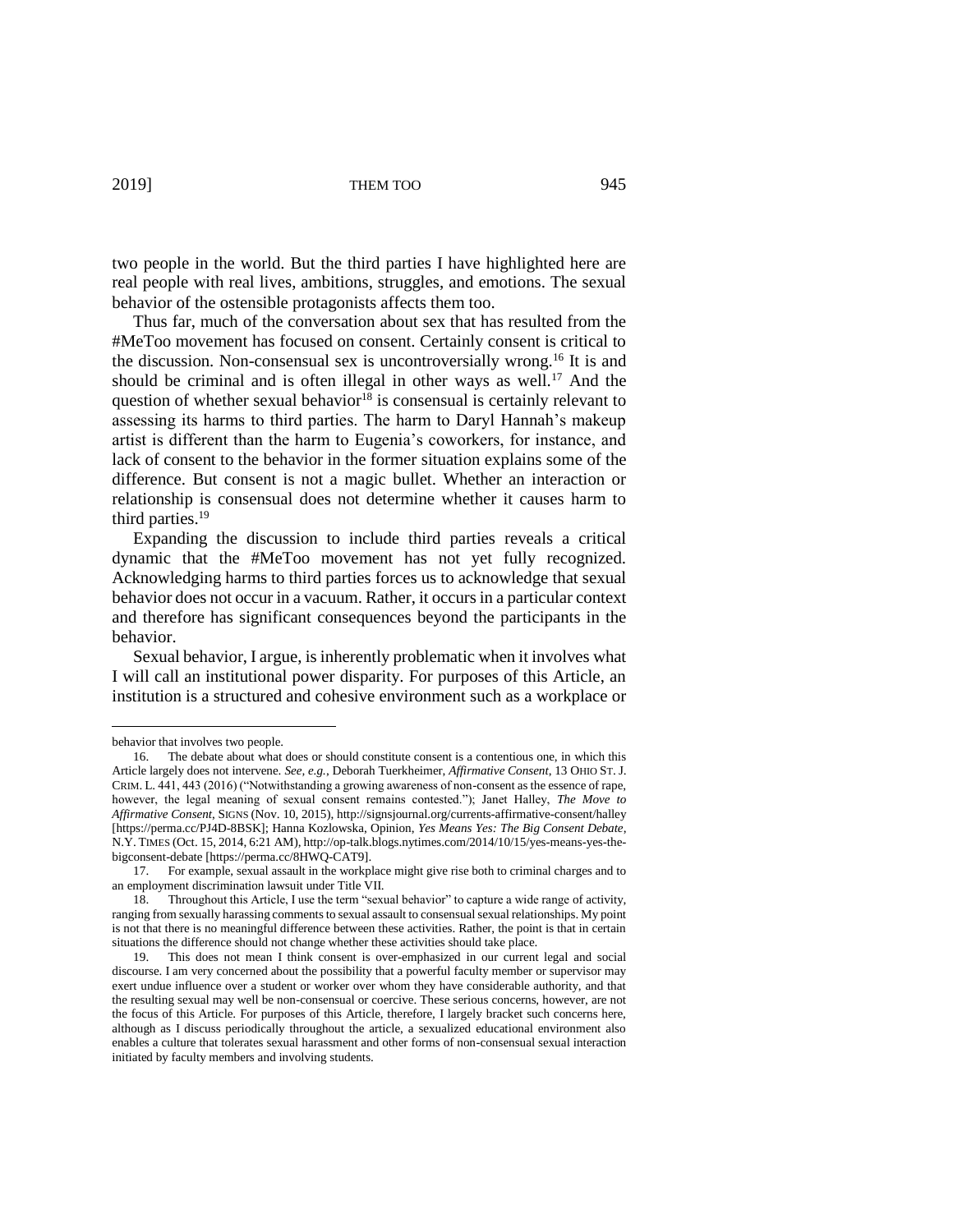school.<sup>20</sup> An institutional power disparity is a difference in the capacity of parties within an institution to affect one another's fates or circumstances as a result of their respective institutional roles. So sexual behavior involves an institutional power disparity when one individual engages in sexual behavior with another, and the former has power over the latter as a result of the former's institutional role. Institutional power disparities are inherent, for example, in relationships between a supervisor and a subordinate, or between a professor and their student.

I do not claim that every instance of sexual behavior involving an institutional power disparity is non-consensual, although many are. $21$ Rather, the point is that even if such a relationship is consensual, it is still problematic given its harm to third parties and to the institution within which it occurs. The focus on third parties circumvents many common arguments against regulating sexual behavior—for example, that such regulation is paternalistic because it assumes that people cannot make their own decisions, $^{22}$  or that it infringes on sexual autonomy by interfering with consensual behavior.<sup>23</sup> Anti-paternalism or sexual autonomy are not the only considerations when sexual behavior also affects third parties.

Sexual behavior involving an institutional power disparity results in myriad harms to third parties.<sup>24</sup> Within a workplace, when a supervisor engages in a sexual relationship with a subordinate, the subordinate's colleagues often experience tangibly worse working conditions. A server at a restaurant may be asked to stay until closing while a counterpart who is having sex with the manager is allowed to leave, or a law firm associate may be asked to perform relatively menial tasks such as electronic discovery while an associate who is having sex with a partner has to opportunity to draft and argue a dispositive motion. Workers in all environments may suffer diminished opportunities for promotion when competing against a peer who is engaged in a sexual relationship with the person who decides who gets promoted. Likewise, a supervisor's peers may struggle to treat the subordinate fairly while maintaining a relationship with the supervisor. If a law firm associate who is involved in a sexual relationship with a partner

<sup>20.</sup> In this Article, when I refer to a school, I mean an institution of higher education such as a college or university. Moreover, I focus almost exclusively on workplaces and schools because these are the two institutions that most people encounter in their lifetimes, although this is by no means an exhaustive list of institutions to which my argument applies. Other relevant institutions might include political entities, military divisions, recreational organizations, and cultural facilities.

<sup>21.</sup> *See infra* notes 74–77 (cataloguing reported instances of professors using their power over students to facilitate sexual abuse).

<sup>22.</sup> *See infra* text accompanying notes 247–69.

<sup>23.</sup> *See infra* Section II.B.1.

<sup>24.</sup> *See infra* Part II.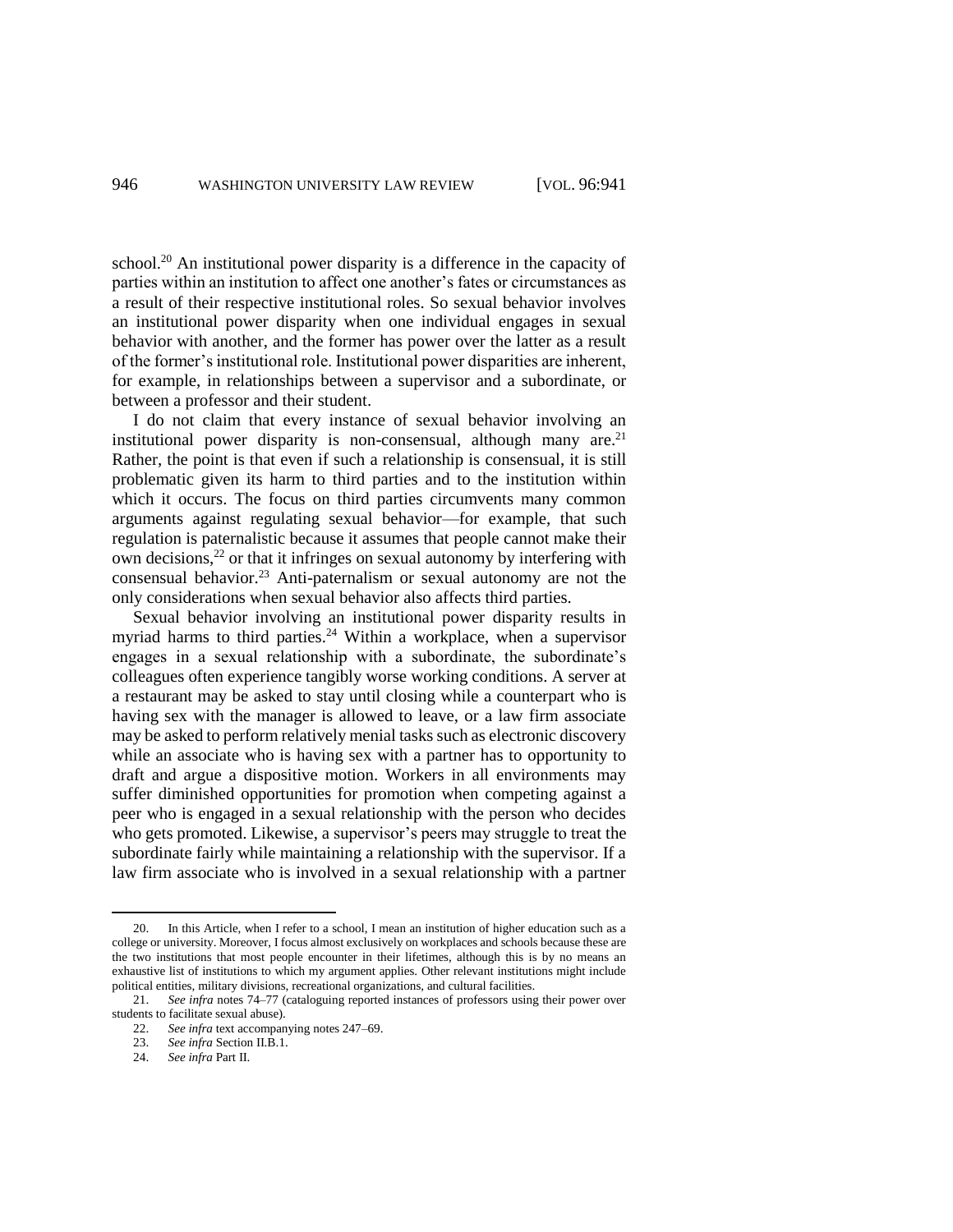produces poor work for a different partner, that partner may hesitate to take corrective measures for fear of creating friction with a colleague.

Third-party harms also result from sexual behavior in educational institutions.<sup>25</sup> A professor involved in a sexual relationship with a student may intentionally or inadvertently favor that student in grading—a particularly serious problem when classes are graded on a mandatory curve, and one likely to undermine other students' confidence in their grades. Or a professor involved in a sexual relationship with a student may devote professional capital to advancing the student's career by writing undeservedly glowing letters of reference or calling in favors with colleagues—a particular problem for other students when the job market is poor or competition for particular jobs is fierce. Moreover, when a professor engages in a sexual relationship with a student, the professor alienates other students who, perhaps correctly, suspect there may be a price to seeking mentorship from the professor; or who worry, perhaps correctly, that information they disclose to the professor will be passed on to a classmate who is having sex with the professor. The professor's colleagues also may suffer negative consequences. A colleague may face express or implied pressure to give the student favorable treatment—particularly when the colleague is junior or untenured—or may wonder whether giving the student a poor grade will negatively affect their relationship with their colleague. In short, faculty-student sexual relationships often negatively affect the students who aren't having sex with the professor and the faculty members who aren't having sex with their students.

Institutional harms also result from sexual behavior involving institutional power disparities. <sup>26</sup> Such relationships sexualize the institution along lines of institutional power, detracting from other institutional goals. When a professor has sex with a student, it sexualizes the educational environment, shifting it from one in which students see themselves as there to learn, to one in which students are forced to see themselves as part of a pool of their professors' prospective sexual partners, and to guard against that possibility if it is unwanted to them. The same is true when a supervisor has sex with a subordinate. Workers should not have to wonder whether their prospects for advancement hinge on their willingness to have sex with the boss. Students should not have to view themselves as involuntary members of their professors' dating pool. Such concerns affect productivity and morale in the workplace, and they affect learning and intellectual growth at school. And other institutional stakeholders lose regard for an institution that ignores the consequences of sexual relationships tainted by

<sup>25.</sup> *See infra* Section II.A.

<sup>26.</sup> *See infra* Section II.A.4.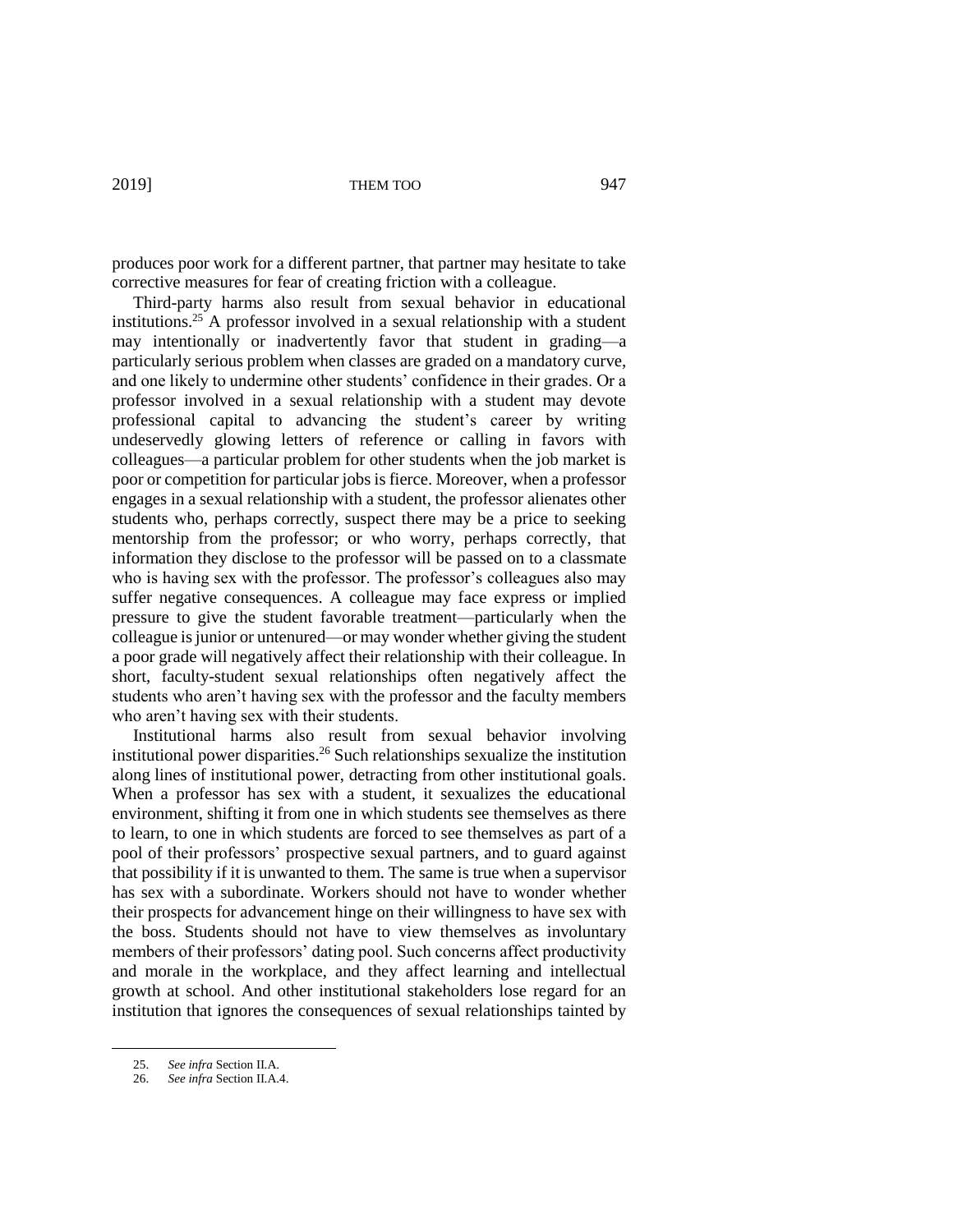institutional power disparities.

In light of these serious harms to third parties, I argue that sexual behavior involving an institutional power disparity should be addressed by law, regulation, and institutional policy. In some instances, such relationships should be prohibited. In other instances, such relationships should be disclosed and regulated via measures designed to protect the interests of third parties and the integrity of the institution.

This Article offers an account of the harms to third parties to sexual behavior involving institutional power disparities—that is, across institutional contexts and on both sides of the consent line. I draw on the existing vast literature on sexual assault and sexual harassment, some of which focuses on workplaces<sup>27</sup> or schools.<sup>28</sup> A few researchers have examined the third-party harms that result from sexual harassment.<sup>29</sup> Several researchers have considered the problem of "sexual favoritism" in the workplace,<sup>30</sup> likely inspired by a number of cases that have addressed the issue.<sup>31</sup> A few scholars have also written about regulation of consensual faculty-student sexual relationships, although the focus is almost universally on the parties to the relationship, with third parties meriting at most a few paragraphs.<sup>32</sup> This Article builds on prior work by demonstrating

<sup>27.</sup> *See, e.g.*, CATHARINE A. MACKINNON, SEXUAL HARASSMENT OF WORKING WOMEN (1979); Katherine M. Franke, *What's Wrong With Sexual Harassment?*, 49 STAN. L. REV. 691 (1997); Vicki Schultz, *Reconceptualizing Sexual Harassment*, 107 YALE L.J. 1683 (1998); Vicki Schultz, *The Sanitized Workplace*, 112 YALE L.J. 2061 (2003); David S. Schwartz, *When Is Sex Because of Sex? The Causation Problem in Sexual Harassment Law*, 150 U. PA. L. REV. 1697 (2002).

<sup>28.</sup> *See, e.g.*, BILLIE WRIGHT DZIECH & LINDA WEINER, THE LECHEROUS PROFESSOR (2d ed. 1990); SEXUAL HARASSMENT ON COLLEGE CAMPUSES: ABUSING THE IVORY POWER (Michele A. Paludi eds., 2d ed. 1996); Nancy Chi Cantalupo & William C. Kidder, *A Systematic Look at a Serial Problem: Sexual Harassment of Students by University Faculty*, 2018 UTAH L. REV. 671 (2018); Ronna Greff Schneider, *Sexual Harassment and Higher Education*, 65 TEX. L. REV. 525 (1987).

<sup>29.</sup> *See, e.g.*, Tristin K. Green, *Was Sexual Harassment Law a Mistake? The Stories We Tell*, 128 YALE L.J. FORUM 152 (2018).

<sup>30.</sup> *See, e.g.*, Susan J. Best, *Sexual Favoritism: A Cause of Action Under a Sex-Plus Theory*, 30 N. ILL. U. L. REV. 211 (2009); Mary Anne Case, *A Few Words in Favor of Cultivating an Incest Taboo in the Workplace*, 33 VT. L. REV. 551 (2009); Maureen S. Binetti, *Romance in the Workplace: When "Love" Becomes Litigation*, 25 HOFSTRA LAB. & EMP. L.J. 153, 154 (2007); Jennifer Bercovici, Note, *The Workplace Romance and Sexual Favoritism: Creating a Dialogue Between Social Science and the Law of Sexual Harassment*, 16 S. CAL. INTERDISC. L.J. 183 (2006); Stephen Dacus, Note, Miller v. Department of Corrections*: The Application of Title VII to Consensual, Indirect Employer Conduct*, 59 OKLA. L. REV. 833 (2006).

<sup>31.</sup> *See infra* Part III.B.1.

<sup>32.</sup> *See, e.g.*, Paul M. Secunda, *Getting to the Nexus of the Matter: A Sliding Scale Approach to Faculty-Student Consensual Relationship Policies in Higher Education*, 55 SYRACUSE L. REV. 55 (2004); Richard R. Carlson, *Romantic Relationships Between Professors and Their Students: Morality, Ethics, and Law*, 42 S. TEX. L. REV. 493 (2001); Margaret H. Mack, *Regulating Sexual Relationships Between Faculty and Students*, 6 MICH. J. GENDER & L. 79 (1999); Caroline Forell, *What's Wrong With Faculty-Student Sex? The Law School Context*, 47 J. LEGAL EDUC. 47 (1997); Dan Subotnik, *What's Wrong With Faculty-Student Sex? Response II*, 47 J. LEGAL EDUC. 441 (1997). As this Article goes to press, multiple news sources have reported that Paul Secunda—the author of one of the aforementioned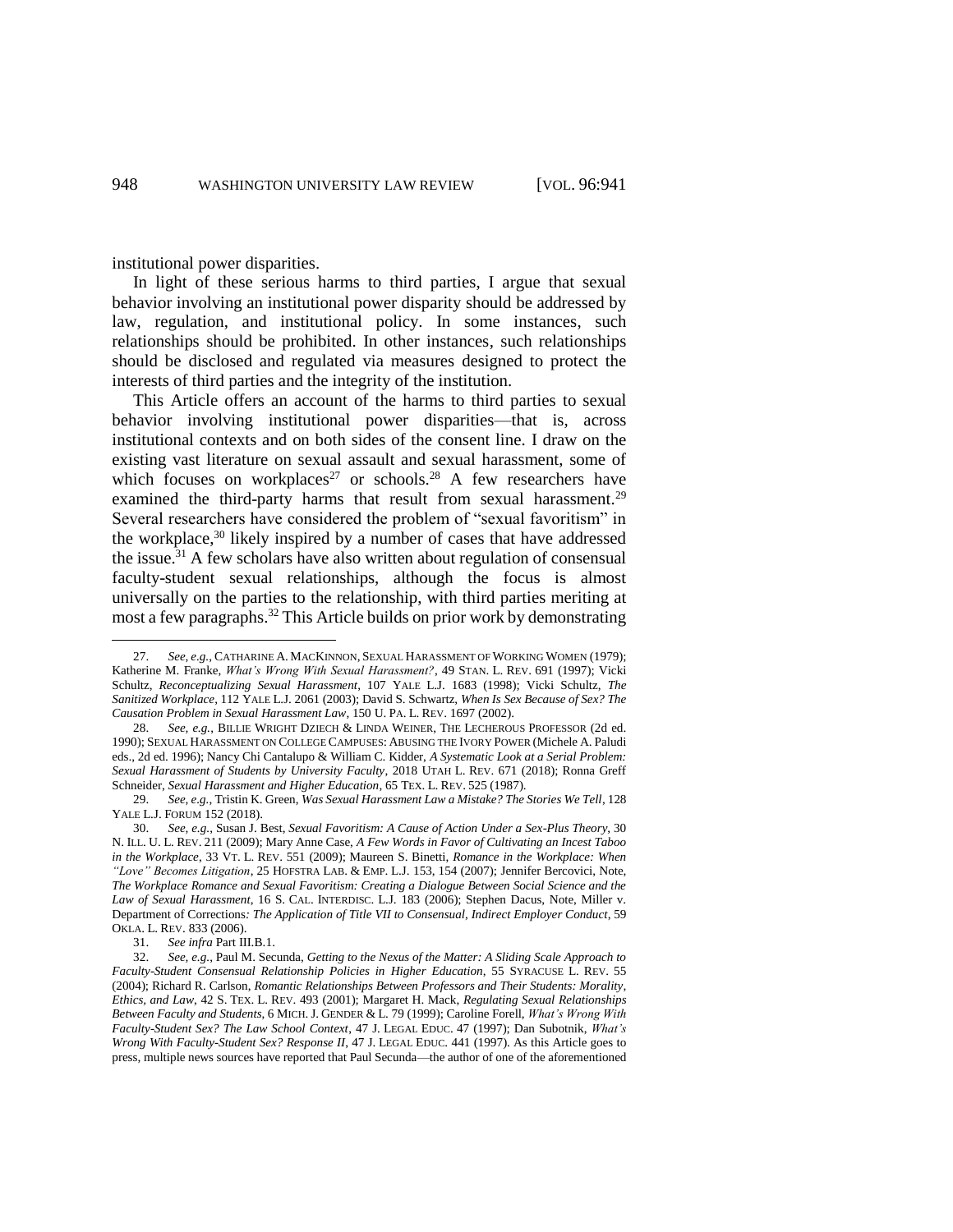that harms to third parties are similar in many ways from one institution to the next and regardless of whether the sexual behavior is consensual.

Until this point I have discussed the harms of sexual behavior in the context of institutional power disparities from an entirely gender-neutral standpoint. In some ways this is appropriate: such behavior affects other workers, other students, other faculty members, and institutional culture regardless of the genders of the parties involved in the sexual behavior. But the reality is that most sexual behavior in the context of an institutional power disparity involves a powerful man and a subordinate woman.<sup>33</sup> This is so due to historical and ongoing gender inequality, which means that at the higher ranks of nearly every profession there are more men than women, and that the higher ranking participant therefore tends to be a man.<sup>34</sup> Correspondingly, the negative consequences for third parties also fall more heavily on women.<sup>35</sup> Consider the consequences within colleges and universities. Women students are less likely to seek mentorship from an influential male professor known for soliciting relationships with students, meaning that men are more likely to receive the benefit of interaction with

articles on faculty-student consensual relationships—"has been suspended over allegations he had an inappropriate relationship with a student," and the matter is still under review by the school that employs him. Bruce Vielmetti, *Marquette Law School Professor Suspended Over Student Relationship*, MILWAUKEE J. SENTINEL (Dec. 27, 2018), https://www.jsonline.com/story/news/education/2018/12/27/ marquette-law-professor-suspended-over-student-relationship/2409358002/ [https://perma.cc/A3JP-R XES;. *xee also, e.g.*, Karen Sloan, *Prominent Law Professor Pulled From Teaching Amid Sexual Misconduct Allegations*, LAW.COM (Dec. 27, 2018, 12:56 PM), https://www.law.com/2018/12/27/promi nent-law-prof-pulled-from-teaching-amid-sexual-misconduct-allegations/; Natallie St. Onge, *Law Professor Suspended for Alleged Relationship with Student*, MARQUETTE WIRE (Jan. 14, 2019), https:// marquettewire.org/4004257/news/law-school-professor-suspended-for-alleged-relationship-with-stude nt/ [https://perma.cc/2Q2N-96AH].

<sup>33.</sup> *See, e.g.*, Myrtle P. Bell & Mary E. McLaughlin, *Sexual Harassment and Women's Advancement: Issues, Challenges, and Directions*, *in* ADVANCING WOMEN'S CAREERS: RESEARCH AND PRACTICE 83, 89 (Ronald J. Burke & Debra L. Nelson eds., 2002) (explaining that women are more likely to be supervised by men, thereby "making [women] far more likely targets for quid pro quo harassment"). More recently, a crowdsourced survey documenting over 2400 incidents of sexual misconduct in academia (as of February 2018) appears to include mostly sexual behavior involving a more senior man and a less senior woman. The survey does not always identify the gender of the less senior party, so in some instances the less senior party might be a woman, a man, or a person who identifies as some other gender. Karen Kelsky, *Sexual Harassment in the Academy: A Crowdsource Survey*, https://docs.google.com/spreadsheets/d/1S9KShDLvU7C-KkgEevYTHXr3F6InTenrBsS9yk-8 C5M/edit#gid=1530077352 (last retrieved Feb. 17, 2018) [hereinafter *Crowdsource Survey*]. *See also*  Karen Kelsky, *A Crowdsourced Survey of Sexual Harassment in the Academy*, PROFESSOR IS IN: BLOG (Dec. 1, 2017), https://theprofessorisin.com/2017/12/01/a-crowdsourced-survey-of-sexual-harassmentin-the-academy/ (explaining and offering context for the *Crowdsourced Survey*).

<sup>34.</sup> Gary N. Powell, *Workplace Romances Between Senior-Level Executives and Lower-Level Employees: An Issue of Work Disruption and Gender*, 54 HUM. REL. 1519, 1526 (2001).

<sup>35.</sup> Evidence of this burden can be found in the rise in women-oriented workspaces, whose growth "has been interlinked with [the #MeToo movement]." Michelle R. Smith, *"My Happy Place." Workspaces for Women Rise in #MeToo Era*, AP NEWS (Jan. 29, 2019), https://www.apnews.com/8d729 d1d51094cb09f55464d09d82a9e [https://perma.cc/BN4B-7R7G].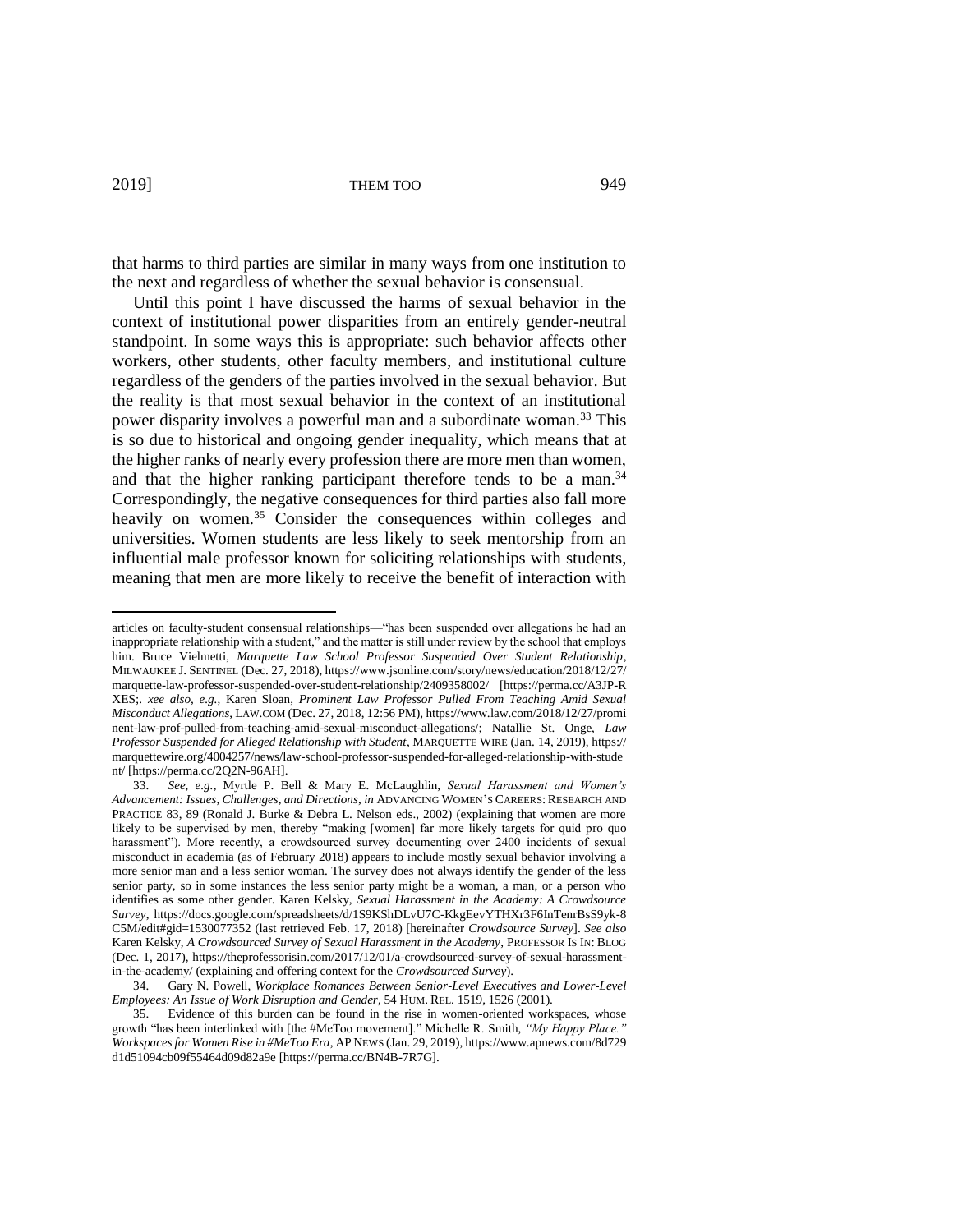and mentorship from that professor.<sup>36</sup> And women bear the brunt of a sexualized institutional culture in which professors feel generally at liberty to treat students as prospective sexual partners. In the aggregate, such behavior helps to explain why women are disproportionately unlikely to pursue careers in many academic fields.<sup>37</sup> If #MeToo has taught us anything, it is that the harms of sexual harassment, abuse, and assault do not fall equally on men and on women.<sup>38</sup> The same is true when we expand our reckoning of these harms to include those to third parties.<sup>39</sup>

My conclusions will surely strike some as overreaching, perhaps radically so. We prize sexual autonomy in America<sup>40</sup>; why should concerns about third parties ruin the fun for consenting adults? But in fact there are many situations in which we believe that third-party or institutional concerns should override individual sexual desire, at least as an ethical or moral matter if not as a legal one. Most of us agree that a person should not have sex with someone other than their spouse if they are in a monogamous marriage, even if both participants in the extramarital sex consent. Most of us agree that people shouldn't have sex in public places, even if they both consent. Most of us agree that a judge shouldn't have sex with a lawyer who has a case before the judge, even if they both consent. Most of us agree that people shouldn't have sex with their parents or siblings, even if they both consent. Our views about sex under these circumstances is not dictated by the presence or absence of consent. Rather, we think people should refrain from sex in some contexts because that sex has negative consequences for third parties, institutions, or society as a whole.<sup>41</sup> Here, I extend this already-

<sup>36.</sup> *See supra* note 33 (noting that most of the experiences documented in the Crowdsource Spreadsheet involve a more junior woman and a more senior man).

<sup>37.</sup> *See, e.g.*, Jennifer M. Saul, *Philosophy Has a Sexual Harassment Problem*, SALON (Aug. 16, 2013, 12:45 AM), https://www.salon.com/2013/08/15/philosophy\_has\_a\_sexual\_harassment\_problem/ [https://perma.cc/N649-JELC] (discussing sexual misconduct by senior male professors as one reason that only seventeen percent of full-time philosophy professors are women).

<sup>38.</sup> For example, women made eight in ten sexual harassment charges to the EEOC between 2005 and 2015. Jocelyn Frye, *Not Just the Rich and Famous*, CENTER FOR AMERICAN PROGRESS, (Nov. 20, 2017 4:59 PM), https://www.americanprogress.org/issues/women/news/2017/11/20/443139/not-jus t-rich-famous/ (compiling EEOC data).

<sup>39.</sup> *See infra* Section II.A.3. As I discuss in more detail in Part IV, a serious and legitimate concern is that policies designed to regulate relationships involving an institutional power disparity will be unevenly enforced against disfavored groups, such as racial minorities and same-sex partners. The concern for uneven enforcement, however, does not counsel in favor of no regulation; rather, it militates in favor of stronger measures to ensure that regulation is evenly applied.

<sup>40.</sup> *See, e.g.*, Jacob Gersen & Jeannie Suk, *The Sex Bureaucracy*, 104 CALIF. L. REV. 881 (2016) (objecting to "bureaucratic" intrusion pursuant to Title IX into consensual sexual activity).

<sup>41.</sup> In a number of other situations, there is less consensus, but many people still agree that consenting adults should not engage in sex due to harms to third parties, institutions, or society. For example, many people would agree that consenting adults should not have sex when money is exchanged. One poll found that nearly half of American adults concur that prostitution should be illegal. *Should Prostitution Be Legalized?*, MARIST POLL (May 31, 2016), http://maristpoll.marist.edu/531-shou ld-prostitution-be-legalized/ [https://perma.cc/XU34-ZZ5X].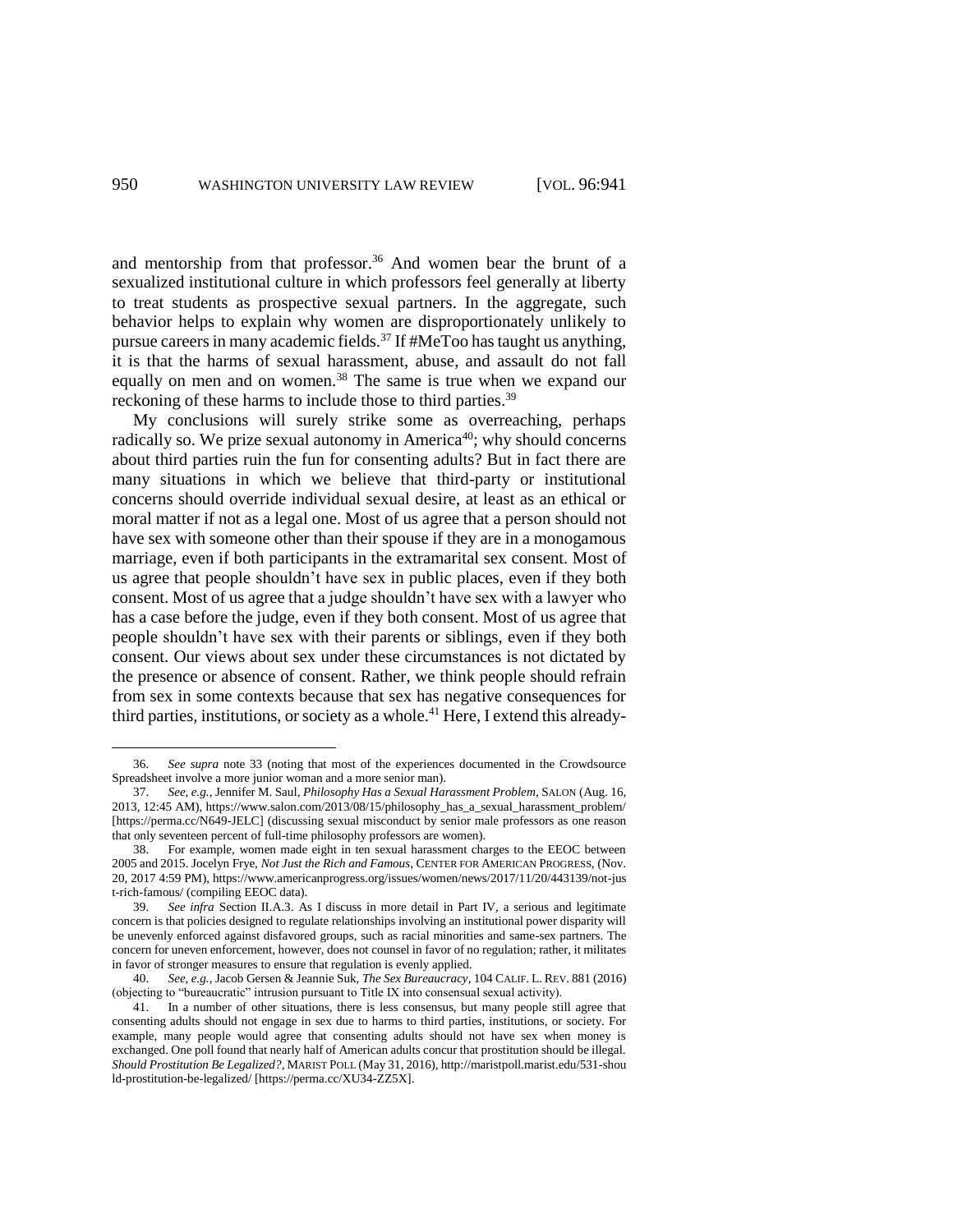existing view to another context where compelling considerations involving third parties counsel restraint. Sexual behavior involving an institutional power disparity takes a real toll on third parties. And they, too, matter.

This Article proceeds in four parts. Part I discusses the incidence of and attitudes toward sexual behavior involving institutional power disparities in workplaces and in institutions of higher education. Part II articulates the ways in which sexual relationships involving institutional power disparities harm third parties. This account satisfies critical deficiencies in the existing literature on sexual relationships within institutions and the recent discussion of sexual misconduct prompted by the #MeToo movement. It also provides a rebuttal to those who counsel against any regulation of sexual relationships involving institutional power disparities. Part III considers how existing laws, regulations, and codes of conduct apply to such third-party harms. While existing mechanisms may be used to address some third-party harms, a systemic response is lacking. Part IV argues that in many cases sexual behavior involving institutional power disparities should be prohibited—even when such behavior is consensual—because of the serious harms it causes to third parties and institutions. In other circumstances, mitigating measures are sufficient to protect the interests of third parties and institutional interests.

#### I. SEX AND INSTITUTIONS

This Part catalogues the incidence of and attitudes toward sexual behavior involving an institutional power disparity. It examines two institutions: workplaces and schools. <sup>42</sup> As noted in the Introduction, I selected these institutions because they are the ones that most people have contact with at some point in their lives.<sup>43</sup> Within both workplaces and schools, sexual behavior involving an institutional power disparity is both common and often viewed as problematic.

# *A. Sex at Work*

 $\overline{a}$ 

Consensual sexual relationships between supervisors and their subordinates are common. In a 2013 survey 54% of people said they have

<sup>42.</sup> As noted, throughout this Article, when I refer to a school, I mean an institution of higher education such as a college or university.

<sup>43.</sup> Other institutions are likely susceptible to a similar analysis regarding sexual behavior involving an institutional power disparity.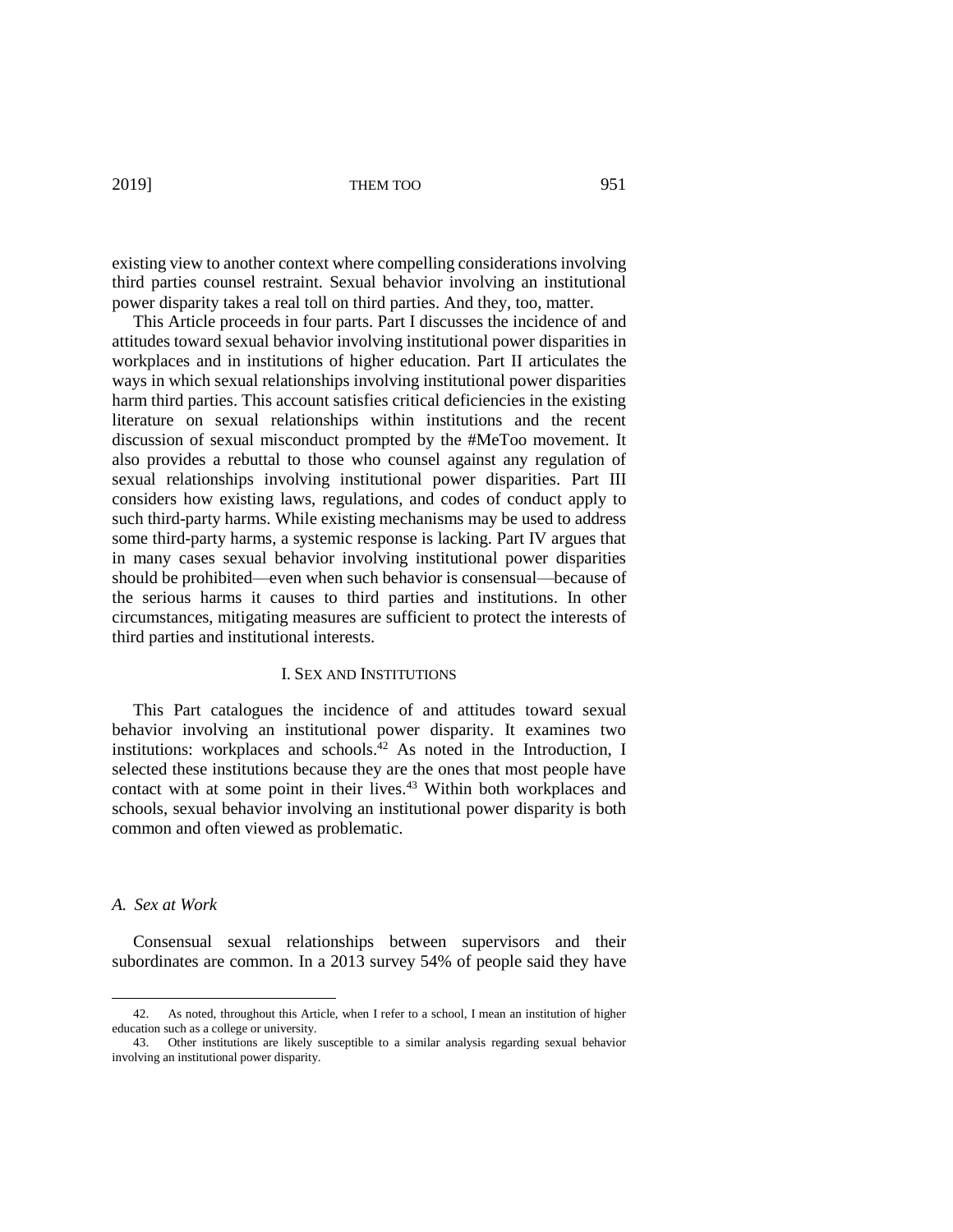had sex with a colleague; moreover, 13.7% of respondents reported having had sex with their boss, while 35.6% of people said they have had sex with a subordinate.<sup>44</sup> A 2017 survey put the overall dating figure at 41%, with 15% saying they had dated a supervisor.<sup>45</sup> Other research has found that "hierarchical" workplace sexual relationships—meaning relationships between workers "at different organizational levels," are more pervasive than "lateral" sexual relationships—those between workers at the same level.<sup>46</sup> Regardless of the precise numbers, sexual relationships between supervisors and subordinates occur with some regularity.

Various non-consensual forms of sexual behavior between supervisors and subordinates are also common. Precise statistics on sexual harassment are elusive and depend on the way the problematic behavior is defined. A 2017 *New York Times* survey found that a third of men "said they had done something at work within the past year that would qualify as objectionable behavior or sexual harassment."<sup>47</sup> Recent polls find that at least 25% of women, and possibly many more, have experienced sexual harassment at work,<sup>48</sup> as well as 10% of men.<sup>49</sup> The incidence of non-consensual behavior persists across industries. It exists in academia.<sup>50</sup> It exists in construction.<sup>51</sup> Workers at restaurants such as IHOP and Applebees, among others, have reported widespread harassment.<sup>52</sup> Some research has found that workers in

<sup>44.</sup> Henry Blodget, *SEX-AT-WORK SURVEY: The Results Are In!*, BUS. INSIDER (May 26, 2013, 11:39 AM), http://www.businessinsider.com/sex-at-work-survey-results-2013-5?op=1 [https://perma.c c/US9M-SQ67].

<sup>45.</sup> Sarah Sipek, *Caught Up in an Office Romance*, CAREER BUILDER (Feb. 9, 2017), https://ww w.careerbuilder.com/advice/caught-up-in-an-office-romance [https://perma.cc/8MPV-K58B].

<sup>46.</sup> Bercovici, *supra* note 30, at 200–01; *see also* Powell, *supra* note 33, at 1520.

<sup>47.</sup> Jugal K. Patel et al., *We Asked 615 Men About How They Conduct Themselves at Work*, N.Y. TIMES: THE UPSHOT (Dec. 28, 2017), https://www.nytimes.com/interactive/2017/12/28/upshot/sexualharassment-survey-600-men.html [https://perma.cc/C3CC-KHSD].

<sup>48.</sup> U.S. EQUAL EMP. OPPORTUNITY COMM'N, REPORT OF THE CO-CHAIRS OF THE EEOC SELECT TASK FORCE ON THE STUDY OF HARASSMENT IN THE WORKPLACE, at 8 (June 2016), https://ww w.eeoc.gov/eeoc/task\_force/harassment/upload/report.pdf [https://perma.cc/2XL9-4X45] (estimating that anywhere "from 25% to 85% of women report having experienced sexual harassment in the workplace"); ABC News/Washington Post Poll, *Unwanted Sexual Advances: Not Just a Hollywood Story* (Oct. 17, 2017), https://www.langerresearch.com/wp-content/uploads/1192a1SexualHarassment. pdf [https://perma.cc/DLY4-2NHK] (54% of women report experiencing unwanted sexual advances); Gary Langer, *One in Four U.S. Women Reports Workplace Harassment*, ABC NEWS/WASHINGTON POST POLL (Nov. 16, 2011), www.langerresearch.com/wp-content/uploads/1130a2WorkplaceHarassme nt.pdf [https://perma.cc/RJ26-CRRH] (25% of women report workplace harassment).

<sup>49.</sup> Langer, *supra* note 48 (finding that 10% of men experienced sexual harassment).<br>50. See, e.e., Reshma Jagsi et al., Sexual Harassment and Discrimination Expe

<sup>50.</sup> *See, e.g.*, Reshma Jagsi et al., *Sexual Harassment and Discrimination Experiences of Academic Medical Faculty*, 315 J. AM. MED. ASS'N 2120, 2120–21 (2016) (almost one-third of medical academic faculty responding to survey had experienced workplace sexual harassment).

<sup>51.</sup> NAT'L WOMEN'S LAW CTR., WOMEN IN CONSTRUCTION: STILL BREAKING GROUND 2, 8 (2014) (finding that, while women are only 2.6% of construction workers, 88% of them report experiencing harassment).

<sup>52.</sup> Alexia Fernández Campbell, *More Than 60 Women Have Filed Sexual Harassment*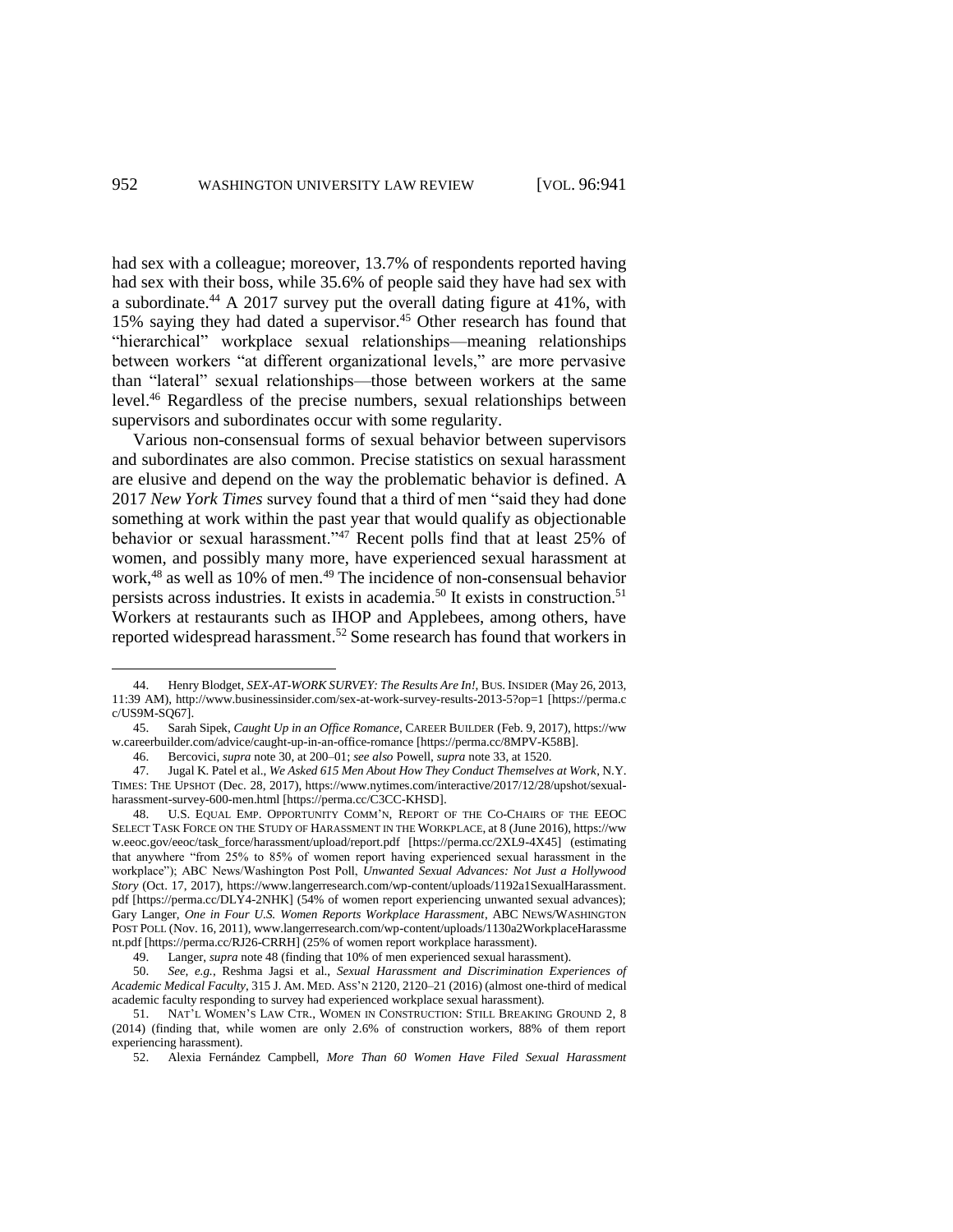the gig economy—a platform-based sector including major companies such as Uber, Lyft, Handy, Grubhub, and Postmates—are especially vulnerable to sexual harassment.<sup>53</sup> While not every instance of sexual harassment involves a supervisor and a subordinate, the power differential between the two enables harassing behavior.

Sexual behavior between supervisors and subordinates has a consistent place in culture. Many such incidents are treated as a humorous plot twist, with little consideration of their effects on other workers. Consider, for example, *The Office*, in which Michael and his supervisor Jan begin dating, with the ensuing awkward workplace situations serving as a source of comedy. <sup>54</sup> In *Secretary*, the power dynamic between the male boss and his female assistant is integral to their unusual sexual relationship; no one stops to wonder what it might be like for the paralegal in the small law office, who in one scene is in the next stall as the secretary is masturbating loudly in the bathroom. <sup>55</sup> And in *The Proposal*, a female boss at a publishing house forces her male assistant to marry her so that she can retain her immigration status, in exchange for which she promises to promote him to an editor position and to publish a book that he supports—with no mention of the people who are not getting promoted to editor or the books that are not getting published. <sup>56</sup> In short, sexual behavior involving a workplace power disparity is, more often than not, treated as the stuff of romantic comedy, with literally no attention to the harms that third parties to the relationship suffer.

Less frequently, sexual relationships between supervisors and subordinates are treated as problematic. Sometimes the concern is framed as one of sexual harassment: the problem is a relatively simple one of consent.<sup>57</sup> Relatedly, the concern is sometimes treated as one of liability for the company.<sup>58</sup> Only rarely does a movie show negative consequences for the third parties in the workplace relating to sexual behavior between a

*Complaints Against IHOP, Applebee's Restaurants*, VOX (Feb. 7, 2018, 9:30 AM), https://www.vox.co m/policy-and-politics/2018/2/7/16739424/sexual-harassment-complaints-restaurant-ihop-applebees [ht tps://perma.cc/Y2AW-F7J2].

<sup>53.</sup> Nathan Heller, *The Gig Economy Is Especially Susceptible to Sexual Harassment*, NEW YORKER, Jan. 25, 2018, https://www.newyorker.com/culture/cultural-comment/the-gig-economy-is-esp ecially-susceptible-to-sexual-harassment [https://perma.cc/39CG-BMGH].

<sup>54.</sup> *The Office*: *Season 3* (NBC 2007); *The Office*: *Season 4* (NBC 2008).

SECRETARY (Lions Gate Films 2002).

<sup>56.</sup> THE PROPOSAL (Touchstone Pictures 2009).

<sup>57.</sup> *See, e.g.*, HORRIBLE BOSSES (New Line Cinema 2011) (a dental assistant experiences loss of morale and fear for his relationship with his fiancée after his boss sexually harasses him).

<sup>58.</sup> *See, e.g.*, MICHAEL CRICHTON, DISCLOSURE (1994) (sexual harassment accusations within the workplace jeopardize a merger).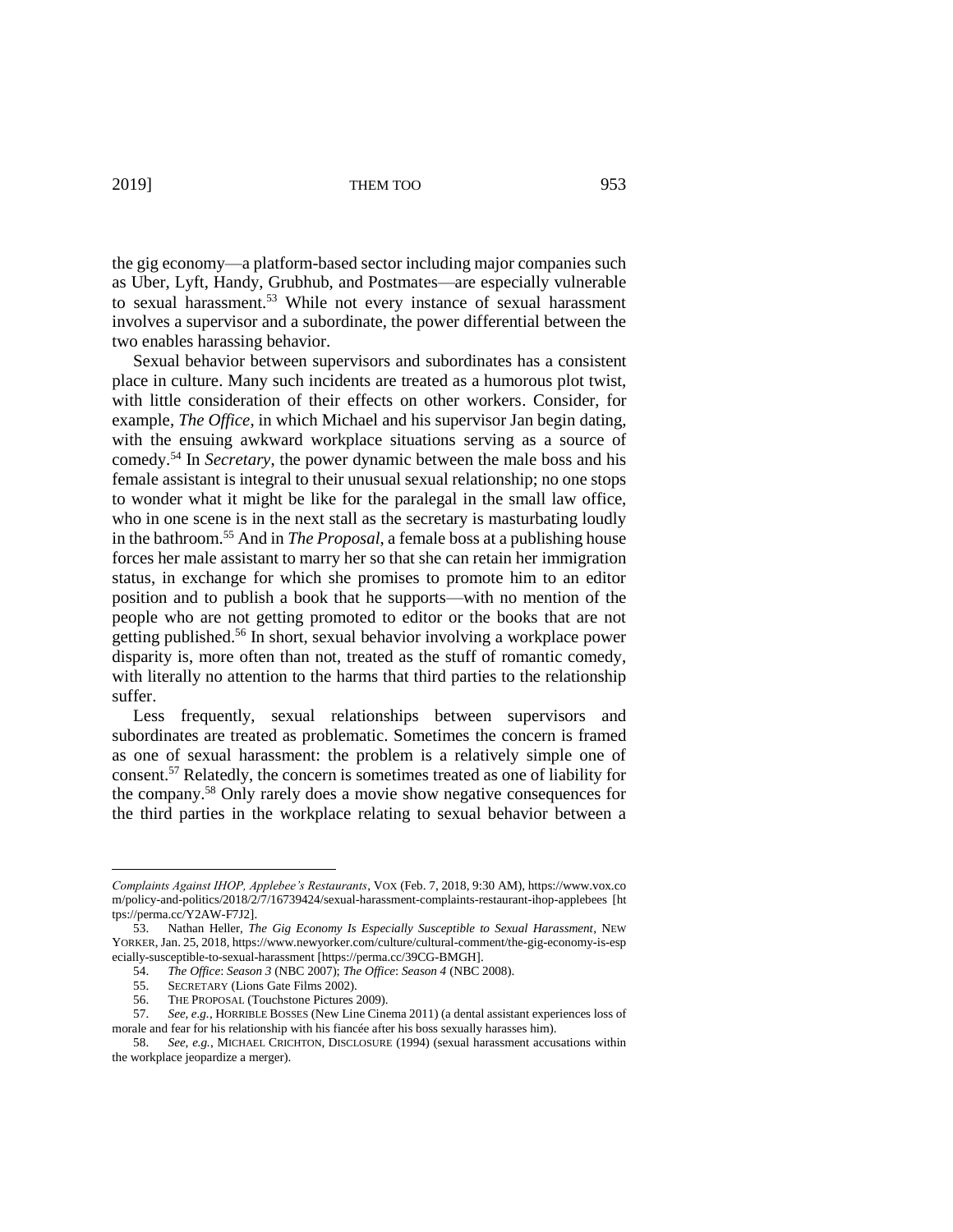supervisor and subordinate.<sup>59</sup>

The lighthearted attitude in popular culture toward sexual behavior involving a supervisor and a subordinate does not reflect actual beliefs. Surveys reveal that a significant number of people distinguish between workplace sexual relationships with peers versus with supervisors or subordinates. In one study, 84% of respondents believe they should be allowed to have sex with colleagues, and 52% said sex with colleagues is fine if handled professionally and does not involve a direct reporting relationship.<sup>60</sup> But attitudes changed substantially when it came to bosses: 64% of people believe that sex between supervisors and subordinates should be prohibited outright.<sup>61</sup> Along similar lines, a 2012 survey found that 64% of people believe that a supervisor should be fired for having sex with a subordinate.<sup>62</sup>

Discussion of workplace romances often prompt an odd fatalism. One commentator refers to "the fact that workplace romances clearly will exist, regardless of the rules and regulations that may be put in place to discourage them."<sup>63</sup> We might ask why workplace sexual behavior is a foregone conclusion. We expect people to follow other office regulations, such as maintaining confidentiality and refraining from stealing office supplies. What is different about refraining from having sex with coworkers, or, more accurately for present purposes, refraining from having sex with the relatively small subset of one's coworkers who are either bosses or subordinates? Certainly cultivating an air of inevitability around such behavior will not make it less common.

# *B. Sex at School*

Like relationships between supervisors and subordinates, faculty-student sexual relationships are common. In a survey conducted in 2005 in the United Kingdom, 18% of academics reported having had a sexual relationship with a student. $64$  Of these, 21% said this violated their

<sup>59.</sup> *See, e.g.*, SHOWGIRLS (Carolco Pictures 1995) (other strippers call out their colleague for giving the stage manager a lap dance).

<sup>60.</sup> Blodget, *supra* note 44.

<sup>61.</sup> *Id.*

<sup>62.</sup> Rieva Lesonsky, *Sex at Work Less Likely to Get You Fired Than Taking Company Information: Survey Says*, HUFFINGTON POST, (Apr. 2, 2012, 1:10 AM), https://www.huffpost.com/ entry/sex-at-work-less-likely-to-get-you-fired\_n\_1395459 [https://perma.cc/X2PL-T4NE].

<sup>63.</sup> Binetti, *supra* note 30, at 154.

<sup>64.</sup> *See* Hannah Fearn, *Sex and the University*, TIMES HIGHER EDUCATION (May 22, 2008), http s://www.timeshighereducation.com/features/sex-and-the-university/401935.article. The survey notes that "American universities are much stricter in their institutional policies on sexual or romantic relationships between students and academics than their UK counterparts," although it is unclear how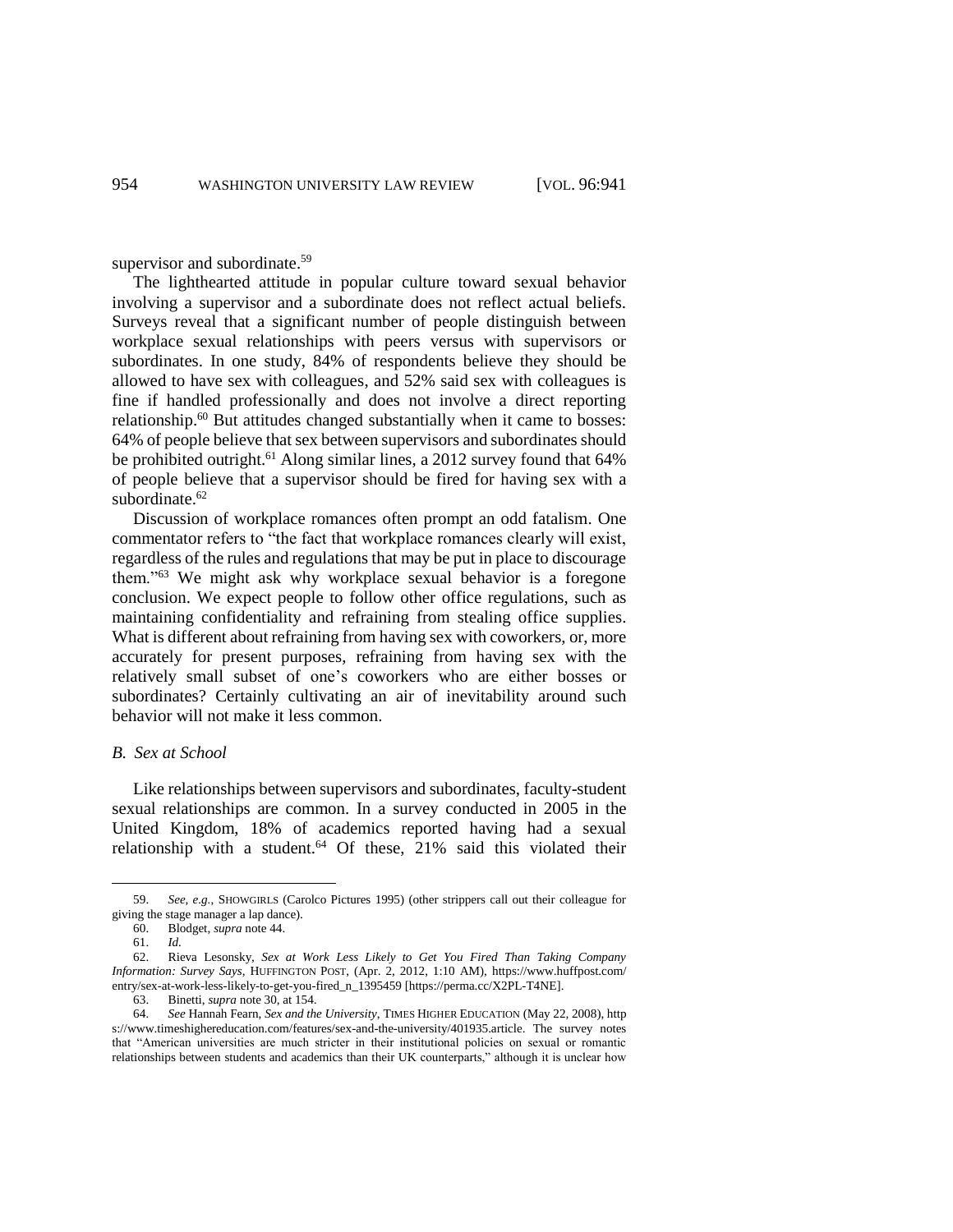institution's policy, 26% said it did not, 41% said they did not know, and 12% said there was no policy.<sup>65</sup> Sexual harassment is also common. An extensive survey administered by the Association of American Universities (AAU) and Westat at twenty-seven elite public and private research universities found that 44.1% of female graduate students and 29.6% of male graduate students reported sexual harassment.<sup>66</sup> Of the female graduate students, 22.4% reported that they were harassed by a faculty member.<sup>67</sup>

Like supervisor-subordinate relationships, sexual relationships between faculty and students are normalized in popular culture.<sup>68</sup> In literature, Bernard Malamud's *A New Life*, <sup>69</sup> Malcolm Bradbury's *The History Man*, 70 Philip Roth's *The Ghost Writer*,<sup>71</sup> J.M. Coetzee's *Disgrace*,<sup>72</sup> and Michael Chabon's *Wonder Boys*<sup>73</sup> portray professors who have sexual relationships with students.<sup>74</sup> David Mamet's play *Oleanna* presents a sexualized interaction between a professor and his female student.<sup>75</sup> An episode of the iconic and much-loved television series *Friends* is literally titled "The One Where Ross Dates A Student."<sup>76</sup> And these examples hardly exhaust the genre. <sup>77</sup> Moreover, in the world of literature and film, such relationships are nearly always presented as involving a sexually available young woman

this might affect the data: perhaps UK faculty are more likely to engage in sexual relationships; perhaps they are simply more likely to admit to them in a survey. In any event, as the other data presented throughout this Article demonstrate, the percentage of US faculty members who have engaged in a sexual relationship with a student is certainly nowhere near zero.

<sup>65.</sup> *Id.*

<sup>66.</sup> DAVID CANTOR ET AL., REPORT ON THE AAU CAMPUS CLIMATE SURVEY ON SEXUAL ASSAULT AND SEXUAL MISCONDUCT 29 (Sept. 21, 2015), https://www.aau.edu/sites/default/files/%40 %20Files/Climate%20Survey/AAU\_Campus\_Climate\_Survey\_12\_14\_15.pdf. While this Article focuses primarily on the harms of sexual harassment of women, the survey also found that transgender, genderqueer, non-conforming, and gender questioning graduate students were the most likely to report harassment. *Id.*

<sup>67.</sup> *Id.* at 31.

<sup>68.</sup> The notion of an older and more worldly teacher educating a young disciple dates to Aristotle. PLATO'S SYMPOSIUM: A TRANSLATION BY SETH BENARDETE (2001). The beloved musical and later film, *My Fair Lady*, in which Henry Higgins educates Eliza Doolittle to meet his specifications, is a more modern example of this genre. MY FAIR LADY (Lerner & Leowe 1956) (musical); MY FAIR LADY (Warner Bros 1964) (film).

BERNARD MALAMUD, A NEW LIFE (1961).

<sup>70.</sup> MALCOLM BRADBURY, THE HISTORY MAN (1975).

<sup>71.</sup> PHILIP ROTH, THE GHOST WRITER (1979).

<sup>72.</sup> J.M. COETZEE, DISGRACE (1999).

<sup>73.</sup> MICHAEL CHABON, WONDER BOYS (1995).

<sup>74.</sup> Tim O'Brien's *Tomcat in Love* presents a somewhat more self-aware version—for instance, when the protagonist's female student correctly observes, after he touches her stomach, "I'm not an adult." TIM O'BRIEN, TOMCAT IN LOVE 93 (1998).

<sup>75.</sup> DAVID MAMET, OLEANNA (1993).

<sup>76.</sup> *Friends: The One Where Ross Dates A Student*, FRIENDS (NBC television broadcast Mar. 9, 2000).

<sup>77.</sup> *See also, e.g.*, SUSAN CHOI, MY EDUCATION (2014); JESSICA LOTT, THE REST OF US (2014).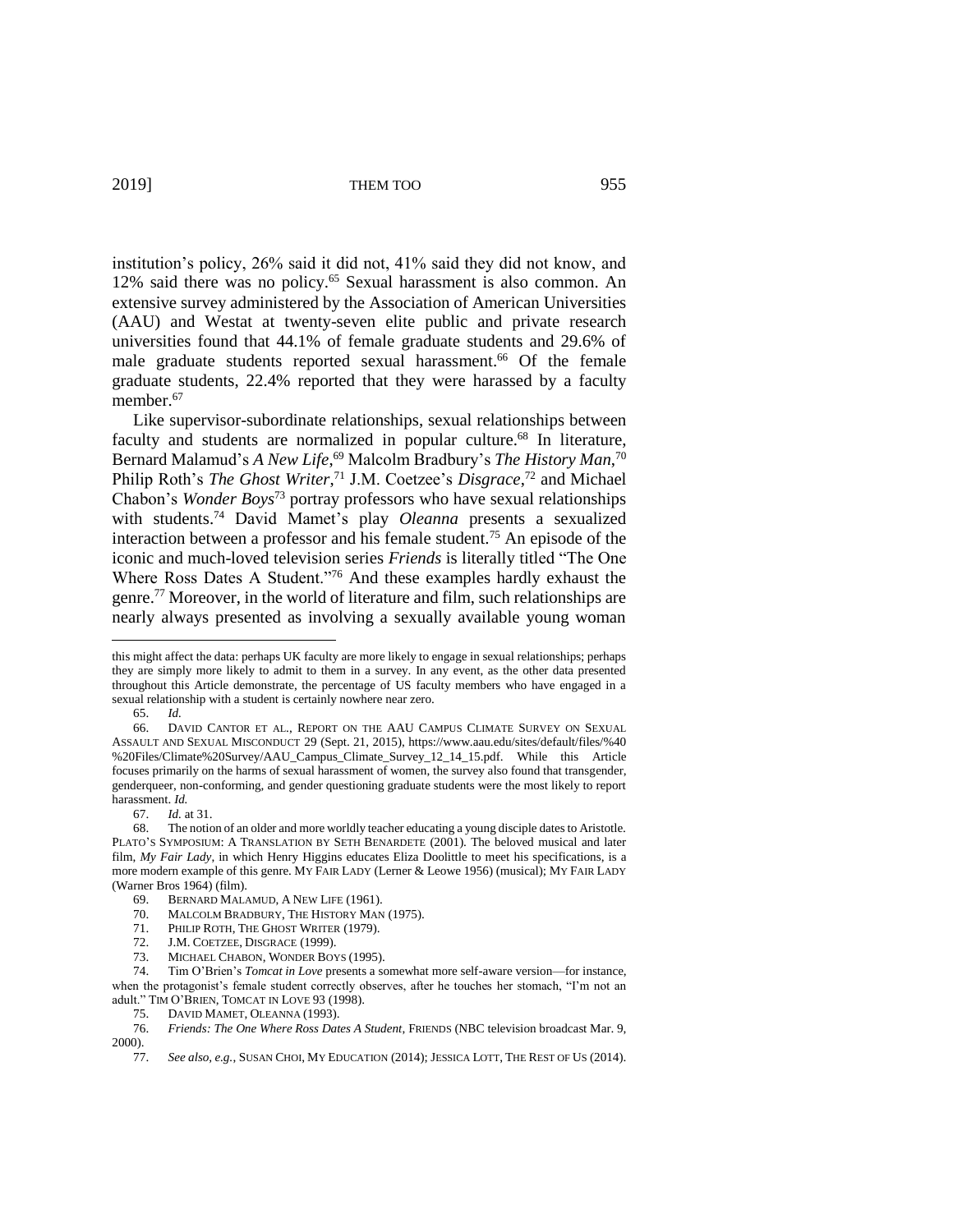student and an older male faculty member to whom she is supposedly attracted, however inexplicably. <sup>78</sup> Indeed, the faculty-student relationship is a subgenre of film and literature in which the notion of men engaged in sexual relationships with much younger women is presented as completely normal and unproblematic.<sup>79</sup>

Out in the real world, faculty-student relationships have been largely tolerated for decades. Consider the following quote from William Kerrigan, then a professor at Amherst:

I have been the subject of advances from male and female students for twenty-five years. . . . And there is a particular kind of student I have responded to. . . . [T]here is a kind of student I've come across in my career who was working through something that only a professor could help her with. I'm talking about a female student who, for one reason or another, has unnaturally prolonged her virginity. . . .

There have been times when this virginity has been presented to me as something that I, not quite another man, half an authority figure, can handle—a thing whose preciousness I realize. . . . And then things come down to earth, and there often follows disappointment and, on the part of the student, anger. But still, these relationships exist between adults and can be quite beautiful and genuinely transforming.<sup>80</sup>

Some faculty members criticized the sentiments and behavior reflected in Kerrigan's comments, <sup>81</sup> but given the percentage of faculty membersmostly men—who have had sex with their students, his views are best regarded as an extreme on a continuum, not as a shocking outlier. And while sexual relationships between male professors and female students are more common, $82$  they are not the only gender permutation. For example, feminist scholar Jane Gallop has defended her sexual involvement with female

82. *See supra* note 33.

<sup>78.</sup> *See, e.g.*, THE SQUID AND THE WHALE (Samuel Goldwyn Films 2005).

<sup>79.</sup> *See, e.g.*, MANHATTAN (United Artists 1979) (depicting Woody Allen's forty-two-year-old character dating a seventeen-year-old girl played by Mariel Hemingway). For a discussion of the ways in which fiction sometimes bleeds into reality, see also Julie Miller, *Mariel Hemingway Says Woody Allen Tried to Seduce Her When She Was a Teenager*, VANITY FAIR, Mar. 25, 2015, https://www.vanityf air.com/hollywood/2015/03/woody-allen-mariel-hemingway-manhattan [https://perma.cc/9TQC-W9Y V].

<sup>80.</sup> *New Rules About Sex on Campus*, HARPER'S MAGAZINE, Sept. 1993, at 33, 35–36 (1993).

<sup>81.</sup> *See, e.g.*, Noel Epstein, *When Professors Swap Good Grades for Sex*, WASH. POST, Sept. 6, 1981, https://www.washingtonpost.com/archive/opinions/1981/09/06/when-professors-swap-good-gra des-for-sex/dae0ace9-58e0-4dc8-bdf2-a271c1245d9a/?utm\_term=.2f6e1e9238f8 [https://perma.cc/77JF-XHT6].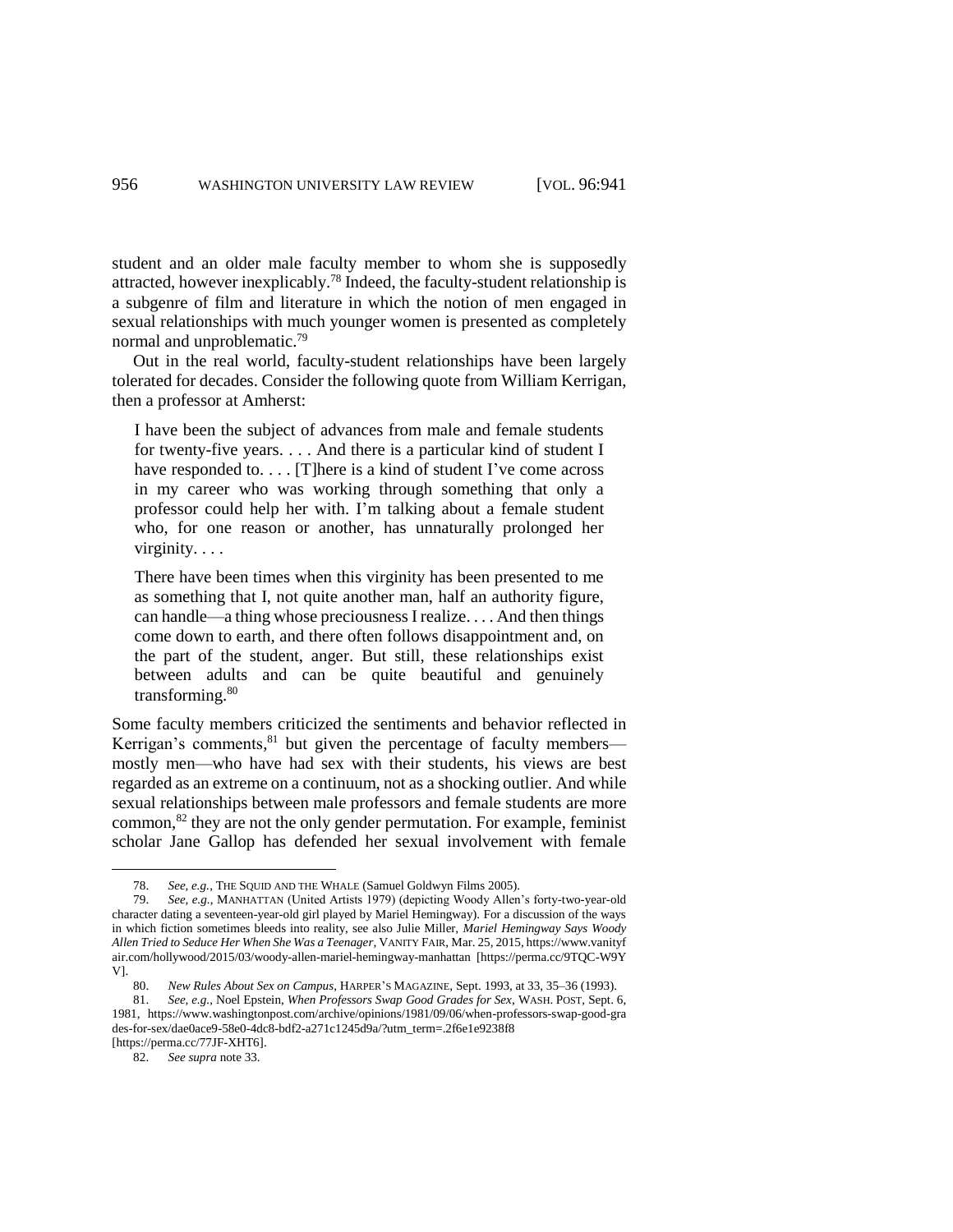students not only as unharmful, but also as pedagogically valuable.<sup>83</sup>

More recently, a number of incidents of allegedly non-consensual sexual behavior involving faculty and students have come to light. Blake Wentworth, a professor in the Department of South and Southeast Asian Studies at UC Berkeley, was terminated for sexually harassing and inappropriately touching several students; Wentworth's departure was the latest in a series of six professors found to have violated the school's sexual misconduct policies between 2011 and 2016.<sup>84</sup> Peter Ludlow, a professor of philosophy, resigned from Northwestern University after investigators found that he had sexually harassed two students.<sup>85</sup> Rohit Varma was removed as the dean of the medical school at the University of Southern California after the school learned of a large settlement paid to a young researcher over a decade earlier after Varma forced her to sleep in a hotel room with him. <sup>86</sup> Other incidents, almost uniformly involving male professors and female students, are legion.<sup>87</sup>

The recent #MeToo movement has also prompted an anonymous, crowdsourced spreadsheet listing, at last count, over 2400 instances of nonconsensual sexual behavior in academia, many involving professors and students. <sup>88</sup> And a number of women have also recounted their stories in venues ranging from Title IX and other administrative proceedings $89$  to the popular media.<sup>90</sup>

<sup>83.</sup> JANE GALLOP*,* FEMINIST ACCUSED OF SEXUAL HARASSMENT (1997).

<sup>84.</sup> Emily Deruy, *UC Berkeley Fires Professor for Sexually Harassing Four Students*, MERCURY NEWS, May 25, 2017, https://www.mercurynews.com/2017/05/25/uc-berkeley-professor-fired-for-sexu al-harassing-students/ [https://perma.cc/F9GE-BSVC].

<sup>85.</sup> Ciara McCarthy, *Northwestern Professor Resigns After Sexual Harassment Investigation*, THE GUARDIAN, Nov. 3, 2015, https://www.theguardian.com/us-news/2015/nov/03/northwestern-profe ssor-peter-ludlow-resigns-sexual-harassment [https://perma.cc/XDW2-3ES3].

<sup>86.</sup> Sarah Parvini et al., *USC Medical School Dean Out Amid Revelations of Sexual Harasssment Claim, \$135,000 Settlement With Researcher*, L.A. TIMES, Oct. 6, 2017, http://www.latimes.com/local/l anow/la-me-usc-dean-harassment-20171005-story.html [https://perma.cc/L7V2-ASET].

<sup>87.</sup> *See, e.g.*, Kay Lazar, *Berklee President: 11 Faculty Members Have Been Terminated in 13 Years for Sex Assault, Harassment*, BOSTON GLOBE, Nov. 13, 2017, https://www.bostonglobe.com/met ro/2017/11/13/berklee-school-music-president-hold-meeting-monday-sex-harassment-campus/wXBMr QVkSz968DA3OixqMP/story.html [https://perma.cc/MY3T-TADR] ("Berklee's student body and faculty is overwhelmingly male, a factor several faculty members said strongly contributes to a sexually abusive culture on campus."); Mona Gable, *The Hugo Problem*, LA MAGAZINE, Mar. 26, 2014, http://w ww.lamag.com/longform/the-hugo-problem/ [https://perma.cc/QPL5-J5RY] (describing Hugo Schwyzer's highly publicized transgressions, including sexual relationships with numerous students).

<sup>88.</sup> *Crowdsource Survey*, *supra* note 33.

<sup>89.</sup> *See, e.g.*, Julie Wurth, *Accusers: Sanctions Against UI Law Professor Fall Short*, NEWS-GAZETTE, Oct. 19, 2018, http://www.news-gazette.com/news/local/2018-10-19/accusers-sanctions-agai nst-ui-law-professor-fall-short.html [https://perma.cc/K3HH-Z8BG]; Nell Gluckman, *What Went Wrong in a University Harrassment Investigation—And How Officials Are Trying To Fix It*, CHRON. HIGHER EDUC., Dec. 13, 2018, https://www.chronicle.com/article/What-Went-Wrong-in-a/245322 [https://perma.cc/9B UW-7ADF].

<sup>90.</sup> *See, e.g.*, Seo-Young Chu, *Woven: A Refuge for Jae-In Doe: Fugues in the Key of English*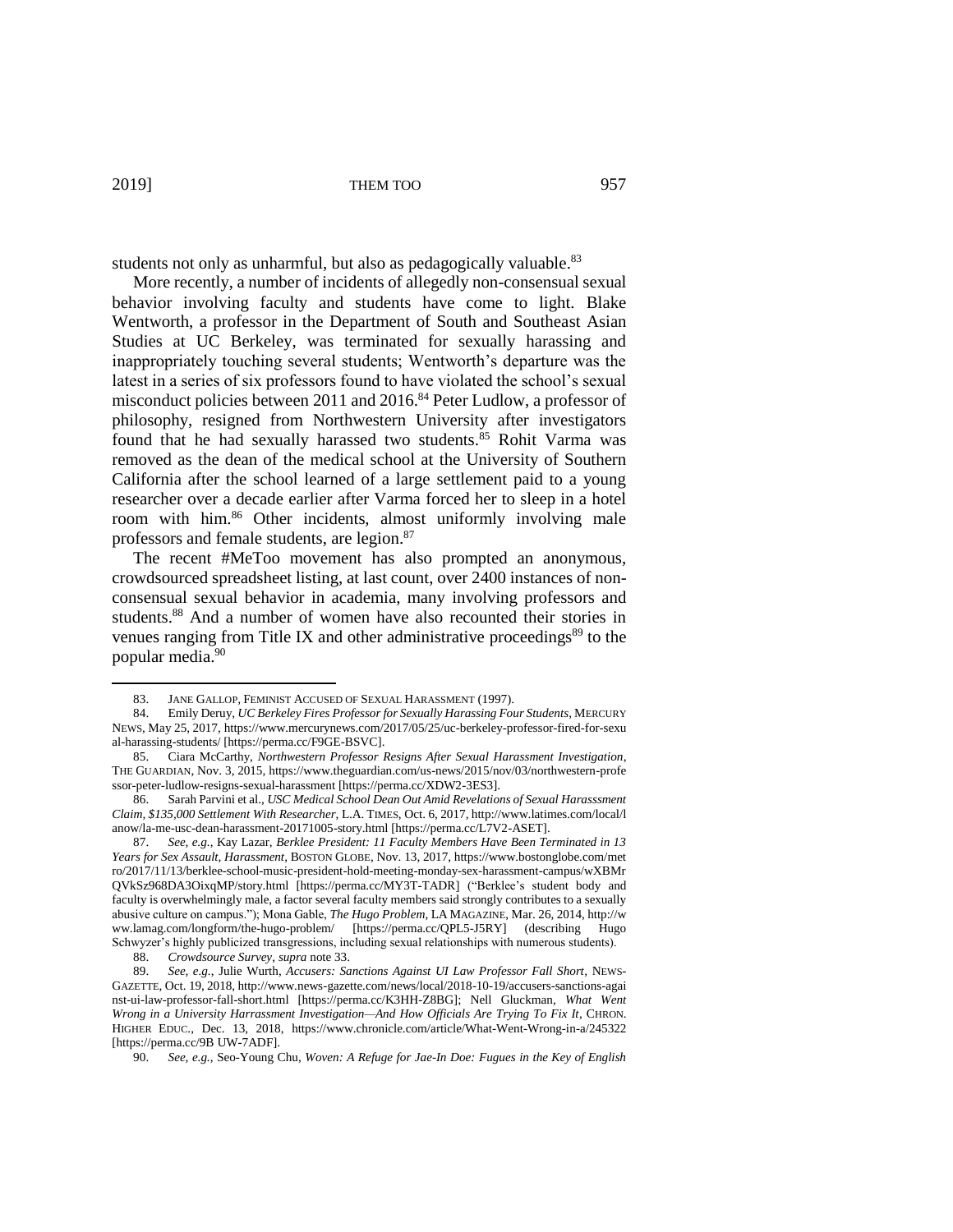Despite these recent concerns, in our current culture, faculty-student sexual relationships are often regarded as something that just happens, with all the inevitability of the weather. <sup>91</sup> Just a few years ago, an *Above the Law* story stated: "Student-professor relationships are typically frowned upon in academia, but sometimes it's completely unavoidable."<sup>92</sup> Likewise, the now-defunct media outlet *Gawker* responded to Harvard's ban on sexual relationships between faculty and students by inviting readers to share stories about sleeping with their professors, or sleeping with their students.<sup>93</sup> The resulting "top ten" list is treated as a humorous excavation of a minor transgression, perhaps akin to underage drinking—not as a serious problem potentially affecting the well-being of students on campuses nationwide.<sup>94</sup> And many university administrators agree: as one high-ranking university official puts it, "The availability of partners is a geographical matter; if you are cooped up on a campus, who are you likely to fall into bed with?"<sup>95</sup> Yet similar to supervisor-supervisee relationships, , we should question why many people view faculty-student relationships as inevitable.<sup>96</sup>

#### II. THIRD-PARTY HARMS

This Part examines the harms to third parties resulting from sexual behavior involving an institutional power disparity. Section II.A provides a detailed account of injuries to third parties and institutions that result from sexual behavior involving an institutional power disparity. The list is not meant to be exhaustive. Nor are the categories neatly divided; they overlap in ways that are sometimes untidy. Rather, the goal is to show that sexual behavior involving an institutional power disparity causes a wide range of significant harms to third parties and institutions themselves.

In Section II.B, the Article refutes three common objections to regulating sexual behavior involving an institutional power disparity. The first

*Major*, ENTROPY (Nov. 3, 2017), https://entropymag.org/a-refuge-for-jae-in-doe-fugues-in-the-key-ofenglish-major/ [https://perma.cc/N7NR-6WY9] (describing rape and other sexual abuses by Jay Fliegelman, a then-revered English Professor at Stanford University).

<sup>91.</sup> *See, e.g.*, Mack, *supra* note 32, at 80 (1999) ("Some universities impose bans in the hopes that sanctions will deter sexual advances. But . . . these bans will not eliminate faculty-student sex, and sexual advances will continue to be a problem for some students.").

<sup>92.</sup> Staci Zaretsky, *Law Student Regales Us With Tales of Dirty Sex With Her Professor,* ABOVE THE LAW (Feb. 17, 2015, 12:04 PM), https://abovethelaw.com/2015/02/law-student-regales-us-with-tale s-of-dirty-sex-with-her-professor/ [https://perma.cc/N8ZK-XGQV].

<sup>93.</sup> J.K. Trotter, *The 10 Best Student-Professor Sex Stories, Courtesy of Our Own Readers*, GAWKER (Feb. 16, 2015, 3:00 PM), http://gawker.com/the-10-best-student-professor-sex-stories-courte sy-of-1686111091 [https://perma.cc/RJ7W-ZTZX].<br>94. Id.

<sup>94.</sup> *Id.*

<sup>95.</sup> Fearn, *supra* note 64.

<sup>96.</sup> *Id.* (quoting one student: "There will always be inter-office relationships—sleeping your way to the top. . . . Why should the education sector be any different?").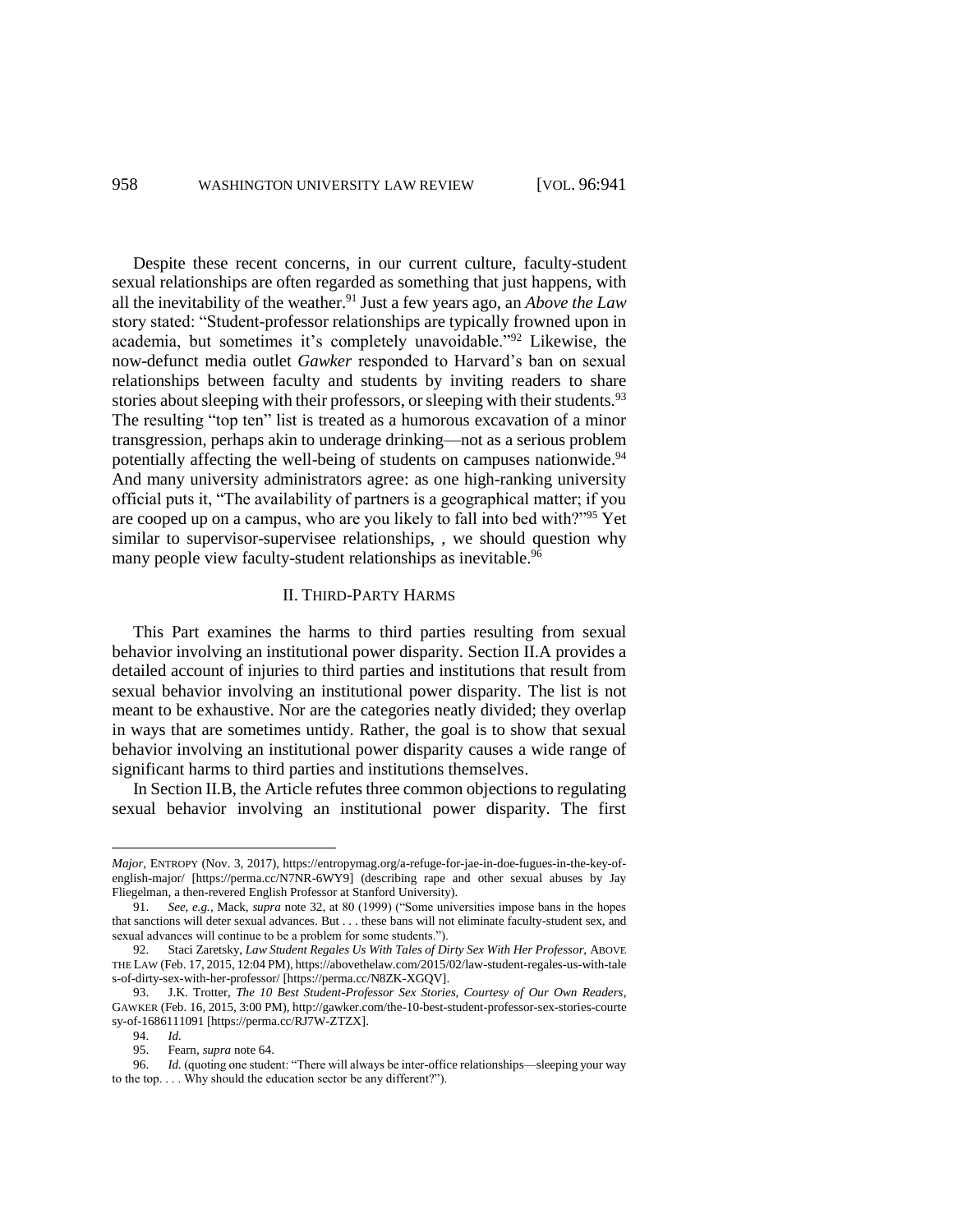objection is that such relationships are empowering to the individual and beneficial to the institutional environment. The second objection is that desexualizing institutions is undesirable. The third objection is that we should not regulate sexual behavior between consenting adults. These objections may carry weight with respect to some types of sexual behavior: for example, sexual relationships between classmates or employees of the same rank. But these critiques also do not examine sufficiently the harm to third parties that arises from sexual behavior involving an institutional power disparity, and as a result are unconvincing with respect to that subset of sexual behavior.

# *A. Injuries to Third Parties and Institutions*

Sexual relationships in the context of an institutional power disparity cause serious harm to third parties and institutions. Some harms are material: they consist of the loss of a benefit or of an actual detriment. Other harms are affective: they consist of decreased enjoyment or satisfaction in some way relating to the institution. In the aggregate, these harms disproportionately affect women, reinforcing existing gender inequalities. And finally, the institution itself also suffers harm, including economic losses, reputational injury, and less effective implementation of its mission.<sup>97</sup>

# *1. Material losses*

In 1990, Charlotte Perry was a long-time employee of the state of Arkansas. <sup>98</sup> She applied for a job as an administrative assistant at the Arkansas Board of Review for which, by all accounts, she was wellqualified.<sup>99</sup> A woman named Gennifer Flowers applied for the same position

As commentators have rightly observed, many of these harms are not unique to sexual relationships and might occur in situations involving any close relationship—a friendship, a parent-child relationship—that crosses lines of institutional power. *See, e.g.*, Case, *supra* note 30, at 555 ("If . . . you only hire your friends and you can only make friends with other white Anglo-Saxon Protestant males, your hiring decisions could well be found to violate Title VII."); Schultz, *The Sanitized Workplace*, *supra* note 27, at 2189 (noting that "supervisors may also develop *nonsexual* attachments that predispose them to favor particular employees"). My position, which is similar to that expressed by Case in her short essay is that a so-called "incest taboo"—regulating both sexual and non-sexual workplace relationships that cause harm to third parties—would be a good thing. This Article focuses on sexual relationships, but I hope that future work will examine favoritism flowing from other personal relationships. In general, I favor regulation of both.

<sup>98.</sup> Murray Waas, *The Other Woman*, SALON (Sept. 11, 1998, 11:00 PM), https://www.salon.co m/1998/09/11/newsa\_11/ [https://perma.cc/B9Q3-GGUY].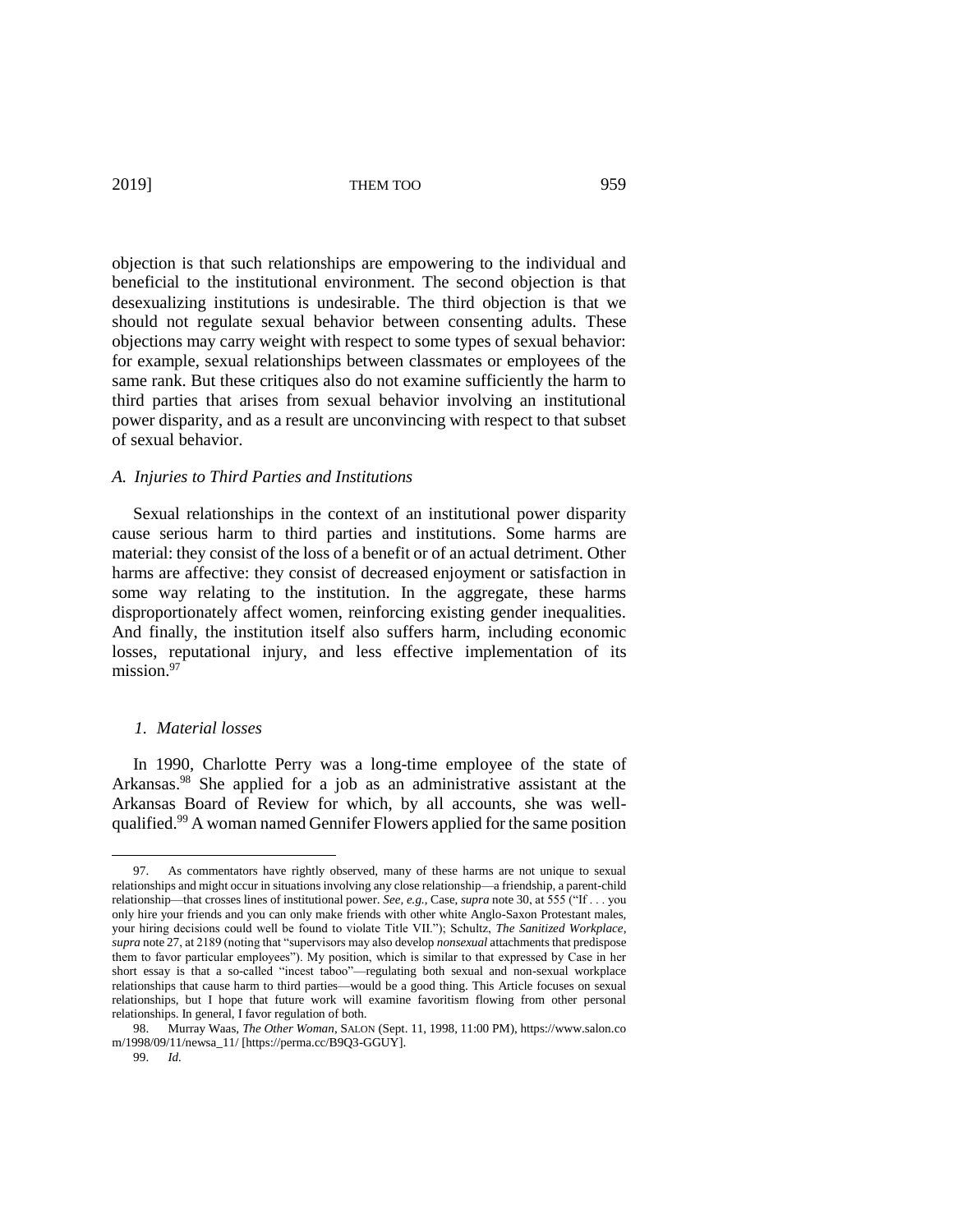and was originally ranked ninth out of eleven applicants. Ultimately, however, Flowers received the job. Events surrounding the incident suggest that the description of the position was rewritten to match Flowers's qualifications because she was involved in a sexual relationship with then-Governor of Arkansas Bill Clinton. Perry filed a complaint, but ultimately she never received any remedy for the unfair treatment she suffered.<sup>100</sup>

If the facts alleged are true, Perry's injury was the result of sexual favoritism, meaning that she suffered because a superior preferred their sexual partner. Sexual favoritism often results from sexual relationships involving an institutional power disparity and harms both workers and students. Courts and commentators attest to these harms. In *Broderick v. Ruder*, for example, the court stated that the sexual favoritism that led to the dispute "undermined plaintiff's motivation and work performance and deprived plaintiff, and other . . . female employees, of promotions and job opportunities." <sup>101</sup> As a commentator in academia put it: "For me, it was an equity issue. It was simply unfair to other students that one student in a close personal relationship with a professor should have her/his work graded by that professor. . . . I think most people accepted that perspective."<sup>102</sup> Another agreed that "a liaison between an instructor and one of the students in his or her class constitutes an unfairness—not least to the other students, who can't hope to receive due attention when competing with a paramour."<sup>103</sup>

Sometimes the harm resulting from sexual favoritism is readily quantifiable. Consider, for example, a law student enrolled in a class taught by an influential professor who is involved in a sexual relationship with a student in the class—we'll call her Jennifer.<sup>104</sup> The class is relatively small—only twenty-five students—and is graded on a strict curve: both the median and the mean must be a 3.0, or a B. As is the case in many law school classes, exams are graded blindly, but as is also the case in many law classes, grades may include points for participation. The professor awards Jennifer the highest participation grade in the class, which ultimately boosts her overall grade to an A—the highest grade in the class. As a result, every other student moves down the curve. One student receives a B plus instead of an A minus. As a result, that student misses the top ten percent of her class by a tenth of a point and does not graduate as a member of the Order of the Coif, the law school honors society.

<sup>100.</sup> *Id.*

<sup>101.</sup> Broderick v. Ruder, 685 F. Supp. 1269, 1278 (D.D.C. 1988).

<sup>102.</sup> Melissa J. Gismondi, *Can I Sleep With My Prof?*, NOW TORONTO (Apr. 5, 2017), https://nowt oronto.com/lifestyle/class-action/can-i-sleep-with-my-prof/ [https://perma.cc/959E-5NLE].

<sup>103.</sup> Laura Miller, *Lust for Learning*, NEW REPUBLIC, Sept. 7, 2015, https://newrepublic.com/artic le/122735/lust-learning-are-professor-student-crushes-inevitable [https://perma.cc/9PY8-YTRM].

<sup>104.</sup> Jennifer is not a real person, and any similarities between the hypothetical scenarios in the paragraphs that follow and real events are purely coincidental.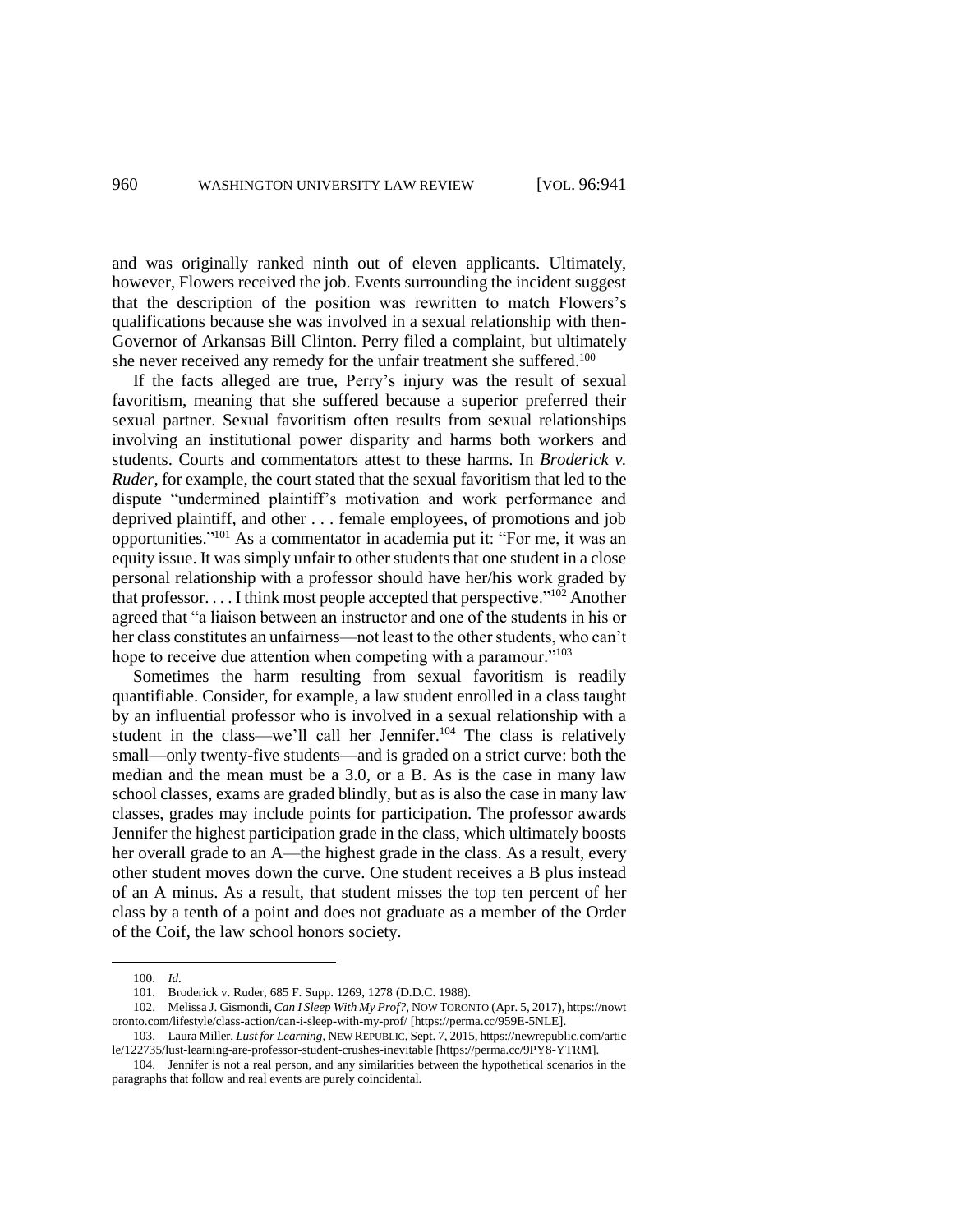In other instances, the harm is qualitative. Consider, for example, the law students who compete with Jennifer for a competitive judicial clerkship following graduation. The influential professor who is involved in a sexual relationship with Jennifer seeks out several colleagues on the faculty and strongly encourages them to write letters of recommendation for her. Then the professor calls the judge—a former colleague at the firm where he practiced prior to academia—and tells her that Jennifer is the best student he has ever had. Although Jennifer has lower grades than many other applicants for the position, the judge ends up hiring her. Although we cannot say with certainty that any of the other students would have received the clerkship had Jennifer not been engaged in a sexual relationship with the professor, the professor's involvement likely influenced the outcome and certainly affected the perceptions of the other students involved.

Relatedly, consider the colleagues the professor seeks out to write letters for Jennifer. Suppose that one of them is not tenured. Even if the faculty member thinks Jennifer is a mediocre student, she may be concerned that denying a senior colleague a request could have a negative effect on her tenure application. Commentators have noted the conflict inherent in grading a professor's "significant other" for the professor's colleagues<sup>105</sup> particularly if the colleague charged with grading the significant other is junior or untenured.

Such harms are concrete. A student who loses out on a grade or a prestigious clerkship loses material career benefits, while a professor who is compelled to write a letter of recommendation to preserve her own professional well-being loses the opportunity to advance the candidacy of a student of her own. These are tangible losses, not "mere" feelings, and as this example demonstrates, they affect any number of third parties to sexual relationships involving an institutional power disparity.

# *2. Affective losses*

 $\overline{a}$ 

In light of these tangible harms described in the previous section, it is unsurprising that sexual favoritism also has a negative psychological effect on third parties within the institution. As one commentator explains, "the effect on the morale of other employees (both male and female) of seeing a co-employee get ahead in his or her job by virtue of having sex with the boss defeats the meritocracy that purportedly exists in this country."<sup>106</sup>

<sup>105.</sup> Kevin Kiley, *Relationship Problems*, INSIDE HIGHER ED (Aug. 30, 2011), https://www.inside highered.com/news/2011/08/30/relationship-problems [https://perma.cc/HLP7-Y978].

<sup>106.</sup> Binetti, *supra* note 30, at 160–61; *see also id.* at 163.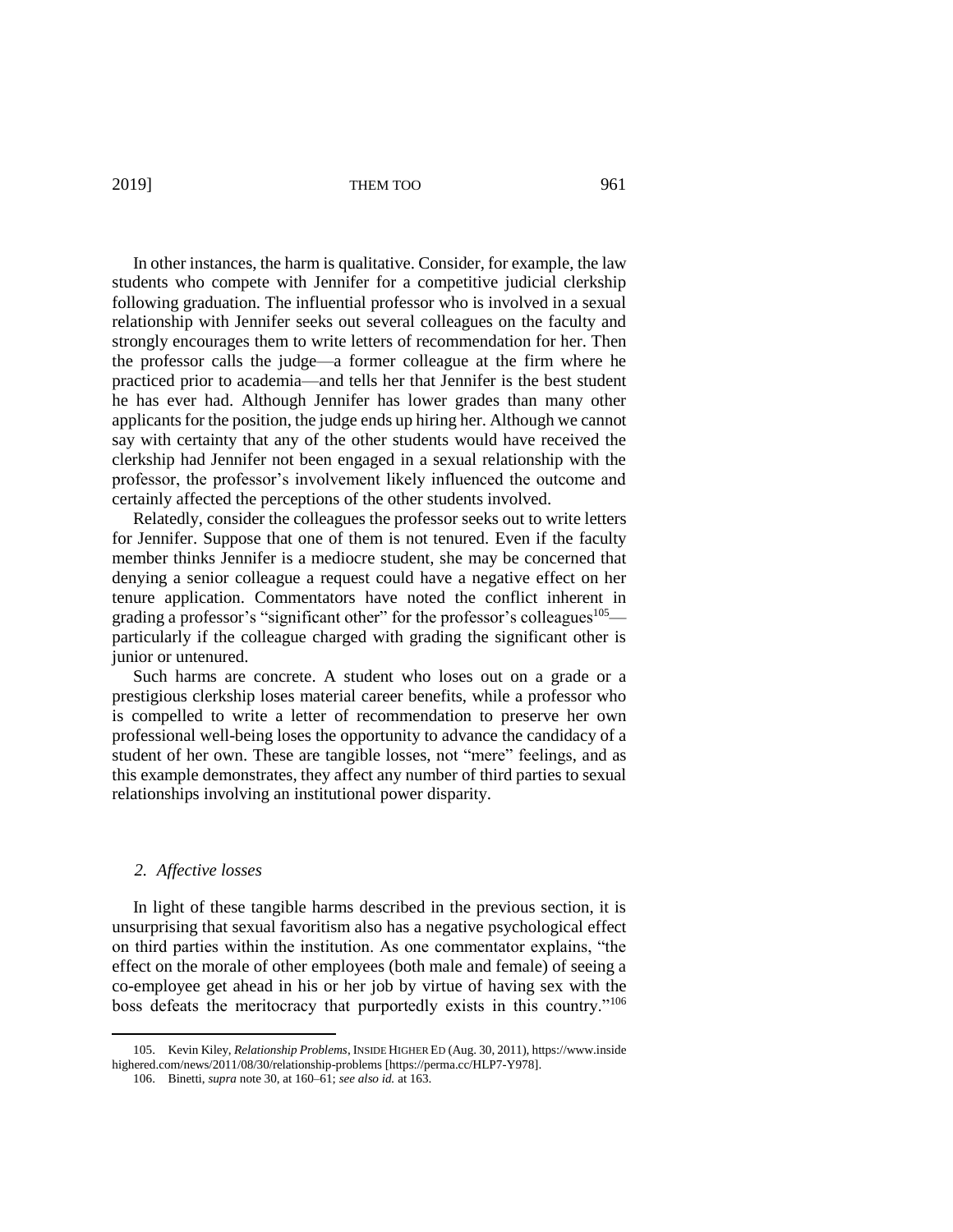Third parties to sexual relationships understandably experience anger, frustration, alienation, and a general loss of enthusiasm for the institution.

Social science evidence reinforces the idea that a sexual relationship involving an institutional power disparity is disruptive because it changes the nature of the interaction that takes place between people in institutional environments.<sup>107</sup> In a normal workplace, interactions take place in what Lisa Mainiero calls the "Task" and "Career" domains: workers put forward their efforts in exchange for pay and career advancement.<sup>108</sup> One can easily draw an analogy to the higher education setting, where students put forth effort in exchange for grades and, ultimately, a degree.

But when individuals engage in a sexual relationship in the context of an institutional power disparity, it introduces the "Personal" or "Sexual" domains into the equation.<sup>109</sup> The presence of sexual relationships communicates to other workers or students that their position in the institution will be affected by their unwillingness or inability to engage in the institution along those domains.<sup>110</sup> As a result, the sexual relationship causes disruption of normal institutional functioning.<sup>111</sup>

Quantitative research and anecdotal evidence reinforces that this concern sometimes becomes a reality. Sexual relationships or other sexual behavior that implicate an institutional power dynamic often create a tense environment for third parties. In a 2013 survey of 312 companies, 30% expressed concern for the "lowered morale of co-workers of those involved in the romance."<sup>112</sup> One executive attests to "all the rumor and innuendo" that goes on around a sexual relationship at work.<sup>113</sup> After having seen several sexual relationships among his employees, he explains, "There would be days when a couple weren't talking to each other, and you could feel the negative energy. You get pulled in."<sup>114</sup> Another executive states that a sexual relationship in the office "is always disruptive."<sup>115</sup> While this could

<sup>107.</sup> Bercovici, *supra* note 30, at 200–06. This paragraph is indebted to Jennifer Bercovici's careful research.

<sup>108.</sup> Lisa A. Mainiero, *A Review and Analysis of Power Dynamics in Organizational Romances*, 11 ACAD. MGMT. REV. 750, 755–56 (1986); *see also* Charles A. Pierce et al., *Attraction in Organizations: A Model of Workplace Romance*, 17 J. ORGANIZATIONAL BEHAV. 5 (1996).

<sup>109.</sup> Mainiero, *supra* note 108, at 756.

<sup>110.</sup> *Id.*

<sup>111.</sup> *Id.*

<sup>112.</sup> SOC'Y FOR HUM. RES. MGMT, WORKPLACE ROMANCE SURVEY 23, https://www.shrm.org/h r-today/trends-and-forecasting/research-and-surveys/pages/shrm-workplace-romance-findings.aspx. The 30% figure was actually a decline from 44% in 2005, suggesting—consistent with this Article, that individual third party harms have not gained sufficient attention relative to the institution.

<sup>113.</sup> Ellyn Spragins, *Dangerous Liaisons*, CNN MONEY (Feb. 1, 2004), http://money.cnn.com/ma gazines/fsb/fsb\_archive/2004/02/01/360633/index.htm [https://perma.cc/G4ML-NMNB].

<sup>114.</sup> *Id.* 115. *Id.*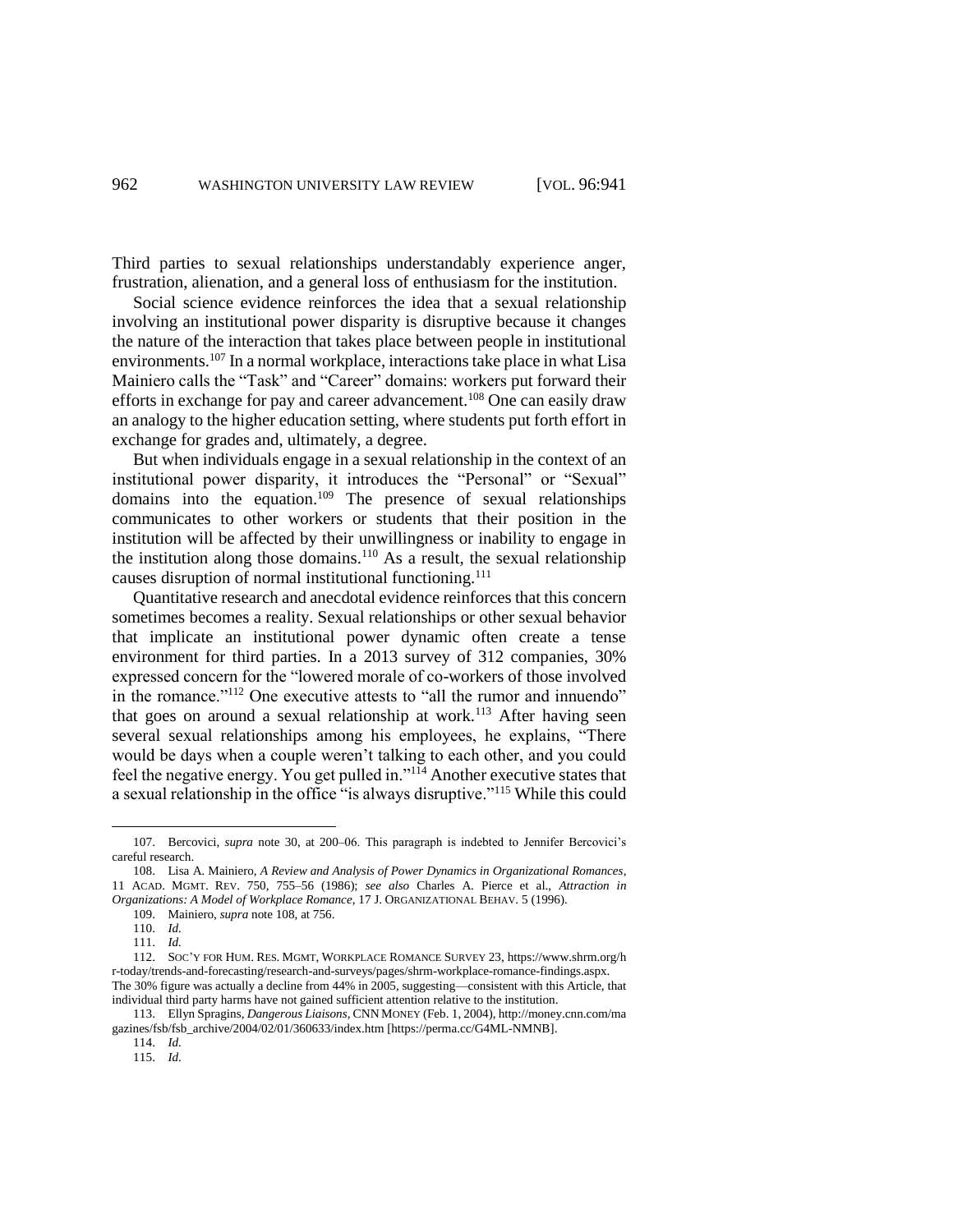be true for any intra-office relationship, a supervisor-subordinate sexual relationship that is going badly can be more uncomfortable for third parties because of the power dynamics involved.

Indeed, sexual behavior need not rise to the level of a relationship to create a conflicted work environment. After an incident in which former Judge Alex Kozinski repeatedly told Emily Murphy, a clerk for Judge Richard Paez, that she should exercise naked, the clerk reported the incident to Judge Paez, Kozinski's Ninth Circuit colleague.<sup>116</sup> Judge Paez was supportive of her reporting the behavior, but since Judge Kozinski—as the chief judge of the circuit—would have been the person to whom the behavior would have been reported, Murphy did not report him.<sup>117</sup> Without a doubt the primary harm in this instance is to Murphy, but one can imagine that the incident also created a troubling dilemma for Judge Paez.<sup>118</sup> Indeed, the incidence of such dilemmas for third parties seems to have been a hallmark of Judge Kozinski's behavior over the years. Dahlia Lithwick reported a similar incident—in which Kozinski called her and asked her what she was wearing—to the judge for whom she clerked on the Ninth Circuit, who "looked horrified" but did nothing.<sup>119</sup> Lithwick explains that Kozinski created a world in which everyone knew what was going on, and everyone was complicit: whether they were victims or bystanders, "those in his circle got dragged along into a world that diminishes and belittles women."<sup>120</sup> As she puts it: "We all ended up colluding to pretend that this was all funny or benign, and that, since everyone knew about it, it must be OK."<sup>121</sup>

Moreover, a sexual relationship involving an institutional power disparity inherently sexualizes the work environment in ways that are often damaging to third parties. To be clear, I am not arguing that institutions need to be purged of all sexual behavior. I would argue, for example, that there is nothing inherently damaging about two students dating or having sex with one another, or two associates at a law firm, or two bartenders at the same restaurant.<sup>122</sup>

<sup>116.</sup> Matt Zapotosky, *Prominent Appeals Court Judge Alex Kozinski Accused of Sexual Misconduct*, WASH. POST, Dec. 8, 2017, https://www.washingtonpost.com/world/national-security/pro minent-appeals-court-judge-alex-kozinski-accused-of-sexual-misconduct/2017/12/08/1763e2b8-d913- 11e7-a841-2066faf731ef\_story.html?utm\_term=.20d2daafae75 [https://perma.cc/Z8PV-UVEV].

<sup>117.</sup> *Id.*

<sup>118.</sup> Dahlia Lithwick, *He Made Us All Victims and Accomplices*, SLATE (Dec. 13, 2017, 3:11 PM), http://www.slate.com/articles/news\_and\_politics/jurisprudence/2017/12/judge\_alex\_kozinski\_ma de\_us\_all\_victims\_and\_accomplices.html [https://perma.cc/99G3-UANK].

<sup>119.</sup> *Id.*

<sup>120.</sup> *Id.*

<sup>121.</sup> *Id.*

<sup>122.</sup> *Cf.* Schultz, *The Sanitized Workplace*, *supra* note 27.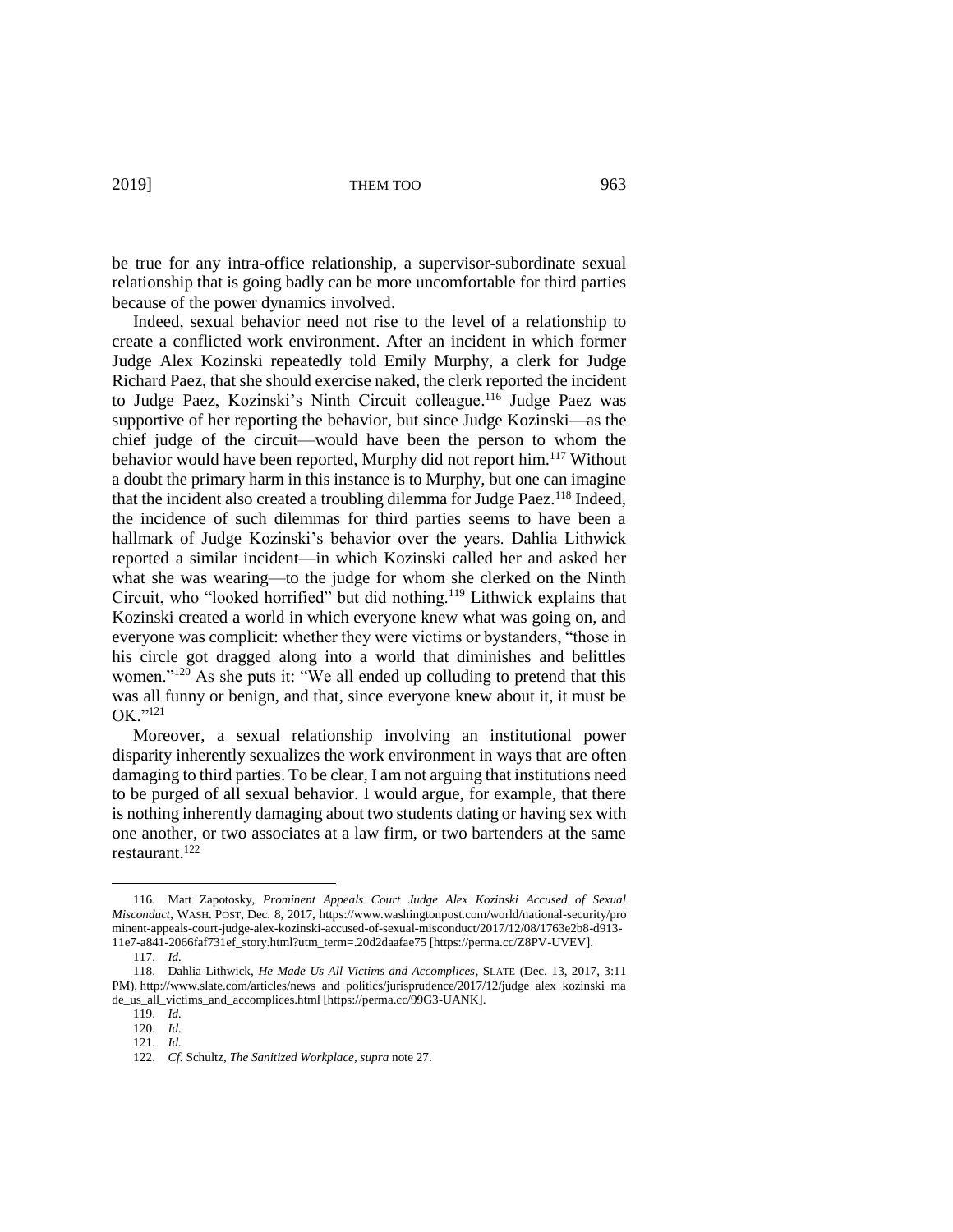But in the context of an institutional power disparity, a sexual relationship has different consequences. It implies that there is more to succeeding in an institutional environment than doing good work. It implies that individuals are not viewed solely as workers or students, but also as potential sexual partners. Indeed, it suggests that having sex with a superior may well be *the* way to get ahead. One female bystander describes an event that "[d]id not happen to me but to people around me."<sup>123</sup> She says that a "[l]ab head regarded male students as future colleagues, female students as sexual objects. So no matter the merits, the men were treated to behaviors that would foster their professional careers, while women were objects of use or scorn. Said lab head was banging a student he also supervised."<sup>124</sup> Although the student was not directly involved in any of the sexual behavior, the effect on her was profound. She says: "I left the field. Far less talented men have had excellent careers fostered by this individual."<sup>125</sup>

Sexual relationships in the context of institutional power disparities give rise to conflicts of interest. Third parties such as coworkers or students may worry about information-sharing across institutional power disparities.<sup>126</sup> Other students, for example, may rightly worry that a professor will hear information about them through a classmate. What if, for example, the classmate discloses an instance of drunken partying or an embarrassing hookup? One woman who had a sexual relationship with a professor confirms this concern. She says: "we would have sex, drink crappy beer, and gossip about people we both knew."<sup>127</sup> For many students, higher education is a time for experimentation and self-discovery, and concern that reports of their activities may make their way to a professor may change the institutional dynamic beyond the classroom. Imagine, for instance, a professor and student sitting in bed together while the professor grades papers for his seminar and the student recounts the extracurricular adventures of the student being graded. Or imagine the same professor and student sitting in bed together while the student fills out online course evaluations and the professor regales the student with tales of the colleague being evaluated. When a professor and a student are involved in a sexual

<sup>123.</sup> *Crowdsource Survey*, *supra* note 33, at Dec. 1, 2017 at 21:59:26.

<sup>124.</sup> *Id.*

<sup>125.</sup> *Id.*

<sup>126.</sup> In a 2013 survey of 312 companies, 56% expressed concern about the "Potential for inappropriate sharing of confidential information between those involved in the romance," SOC'Y FOR HUM. RES. MGMT, *supra* 112, at 23, and 20% said that such in appropriate sharing of information had actually happened within the past five years. SOC'Y FOR RES. MGMT, *supra* 112, at 25.

<sup>127.</sup> Kelly Barron, *7 Things I Wish I Had Known Before I Slept With My College Professor*, XO JANE (Nov. 30, 2015), https://www.xojane.com/sex/affair-with-college-professor [https://perma.cc/LA2 J-WBZB].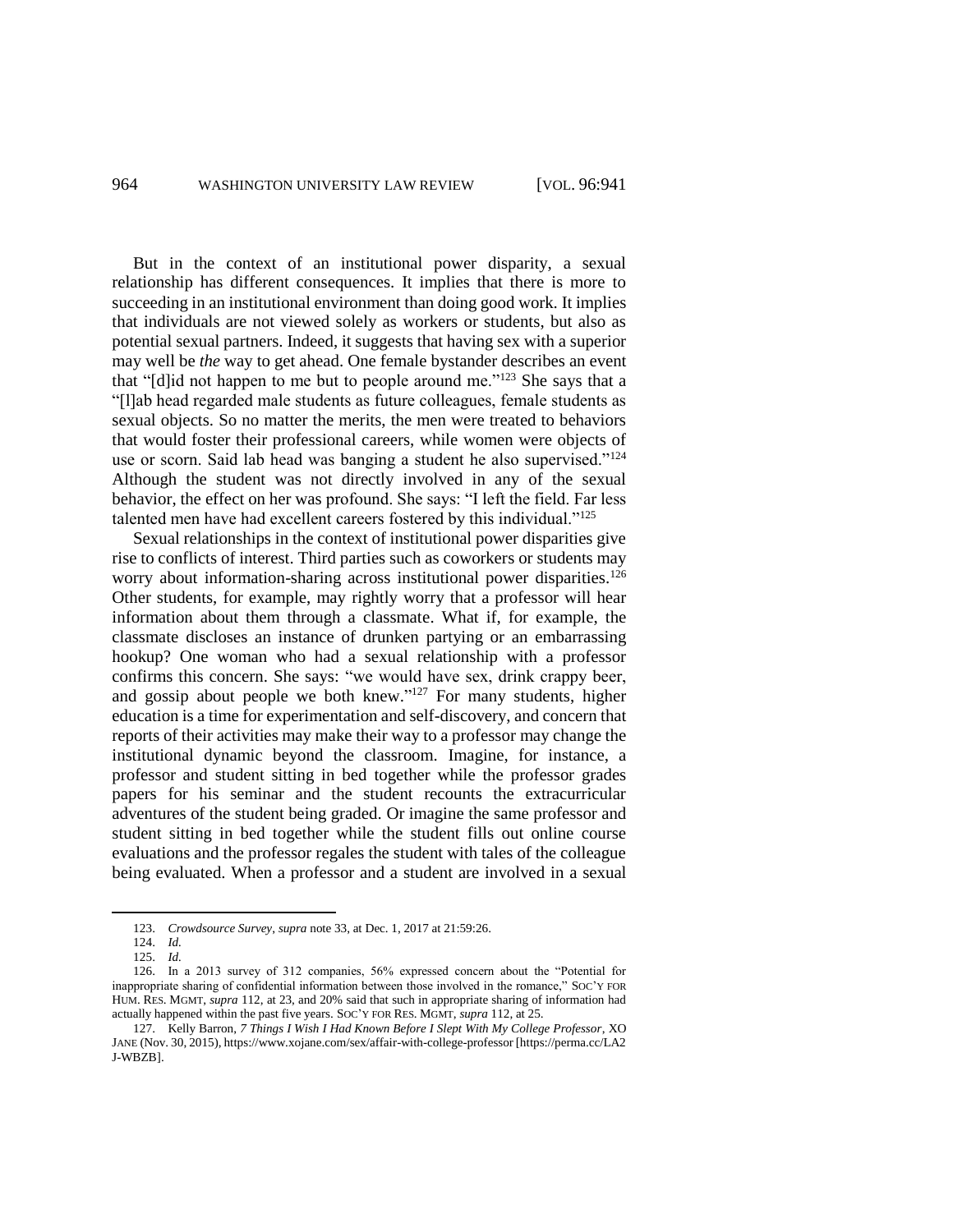relationship, the professor's colleagues and the student's classmates are concerned about precisely these situations—sometimes justifiably so—with resulting harm to the quality of their experiences within the institution.

Moreover, it is important to remember that academic institutions can also be workplaces, and when professors engage in sexual behavior with students, it has the potential to affect their colleagues. Law professor Michele Goodwin describes an incident that profoundly affected her early career.<sup>128</sup> Barely three months into a new tenure-track position, following a pie-throwing contest at a law school fundraiser, she "observed a male colleague forcefully grab a student's arm" and "lick the residue of cream . . . by twisting [her arm] behind her back, and placing his mouth on her as she walked by."<sup>129</sup> Goodwin says: "I was mortified and by the expression on the student's face—she was too. She looked outraged at first, and after realizing it was a professor, helplessness stretched across her face. My former colleague's behavior was inappropriate and repulsive, stunning for its brazenness and lack of professionalism."<sup>130</sup>

Goodwin immediately reported the incident to her dean, but for unknown reasons the dean delegated the responsibility of dealing with the harasser to an associate dean, who, as Goodwin explains, "felt conflicted about confronting the offending colleague"—they played cards together on the weekends and their spouses knew one another.<sup>131</sup> "Ultimately, the associate dean felt conflicted and ill equipped to separate his professional responsibilities from his personal relationship." $132$  The "licker" eventually found out that Goodwin had reported him and unleashed a vitriolic series of weekly, and sometimes daily, all-faculty emails about Goodwin; the emails contained profanity and invective. As Goodwin explains, her conscientious reporting "resulted in ritualistic public torment and retaliation with virtually no reprieve. Not only did I think about leaving my law school, but also about abandoning law teaching altogether."<sup>133</sup> While Goodwin is now a prominent and successful member of the legal academy, one wonders whether others who have spoken up in similar circumstances suffered consequences that made it impossible for them to similarly succeed.

<sup>128.</sup> Michele Goodwin, *Complicit Bias: Sexual Harassment and Communities that Sustain It*, HUFFINGTON POST (Dec. 11, 2017, 2:18 AM), https://www.huffingtonpost.com/entry/complicit-biassexual-harassment-and-communities-that\_us\_5a2e238de4b0d7c3f262244f [https://perma.cc/8BTW-L V65].

<sup>129.</sup> *Id.*

<sup>130.</sup> *Id.*

<sup>131.</sup> *Id.*

<sup>132.</sup> *Id.*

<sup>133.</sup> *Id.* Interestingly, what eventually stopped the harassment was an intervention by a "male colleague—one of the more conservative members of the faculty," who said he believed Goodwin. *Id.*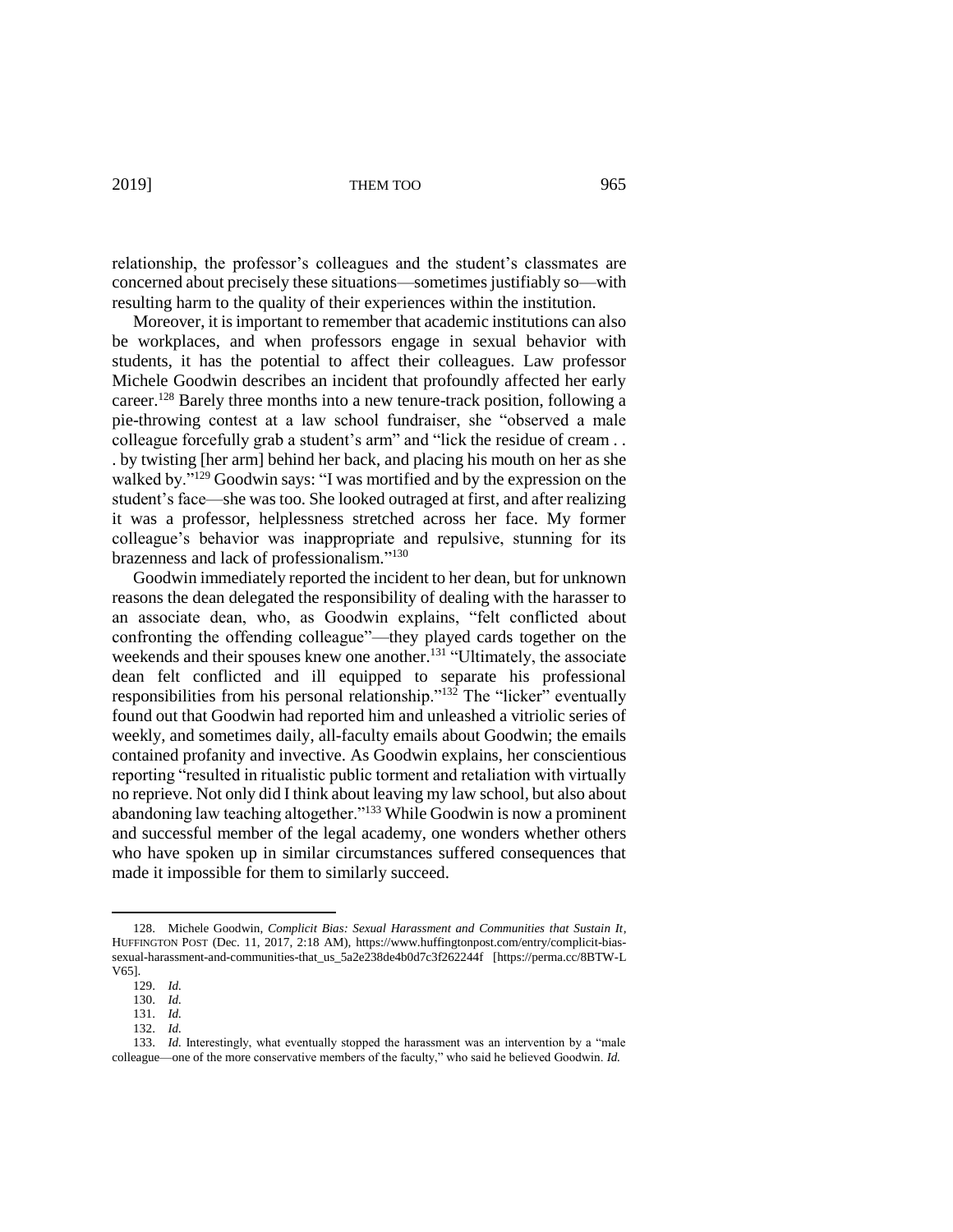Another example of the way sexual behavior involving an institutional power disparity can affect the workplace comes from an assistant professor in the humanities. <sup>134</sup> She describes a disturbing incident in which a tenured male full professor knocked on her door, bringing with him a female undergraduate student.<sup>135</sup> He announced that he was going to hug the undergraduate and needed "any woman to witness" it, and, before the professor could say anything, had "full-bear-hugged" the undergraduate student.<sup>136</sup> The assistant professor stated that this was inappropriate and, "in a joking tone to [defuse] the student's obvious discomfort," added that she could not "undo harassment for him by virtue of being a woman." The tenured professor, "still touching the student, said: 'But it sure makes this look friendly, doesn't it?'" The incident made the junior untenured professor unwillingly complicit in an incident of sexual harassment for the student and contributed to a hostile environment for the professor herself. Such harms may be internal and psychological, but they are no less serious for that reason.

#### *3. Gender inequality*

Thus far I have described the harms that third-party men and women alike experience as the result of sexual behavior involving an institutional power disparity. But as both qualitative and quantitative evidence demonstrates, the sexualization of the work environment has especially damaging consequences for women.

Scholars of feminist legal theory and antidiscrimination law have demonstrated that sexualization of the work environment tends to harm women (and other underrepresented groups) more than men.<sup>137</sup> As one commentator puts it, "Engaging in widespread sexual favoritism

<sup>134.</sup> *Crowdsource Survey, supra* note 33, at Dec. 1, 2017, 16:56:40.

<sup>135.</sup> *Id.*

<sup>136.</sup> *Id.*

<sup>137.</sup> *See, e.g.*, CATHARINE MACKINNON, SEXUAL HARASSMENT OF WORKING WOMEN (1979); KERRY SEAGRAVE, THE SEXUAL HARASSMENT OF WOMEN IN THE WORKPLACE, 1600 to 1993 (1994); BARBARA GUTEK, SEX AND THE WORKPLACE 167 (1985) ("A work environment numerically dominated by men will be characterized by a sexual ambience and the expression of male sexuality. . . . When a woman enters such an environment, . . . she becomes the target of much of the 'floating sexuality' already present."); Melissa S. Herbert, CAMOUFLAGE ISN'T ONLY FOR COMBAT: GENDER, SEXUALITY, AND WOMEN IN THE MILITARY 64, 122 (1998) ("Whether women are sexually harassed, denied assignments, or prohibited from performing particular jobs . . . The social and institutional arrangements

<sup>. . .</sup> permit women to be viewed as poor substitutes for male soldiers."); Myrtle P. Bell & Mary E. McLaughlin, *Sexual Harassment and Women's Advancement: Issues, Challenges, and Directions*, *in* ADVANCING WOMEN'S CAREERS: RESEARCH AND PRACTICE 83, 89 (Ronald J. Burke & Debra L. Nelson eds., 2002) ("Work environments that are sexualized or unprofessional clearly would appear to increase the opportunity for sexual harassment and other harmful behaviors, regardless of the overall sex-ratio of the environment.").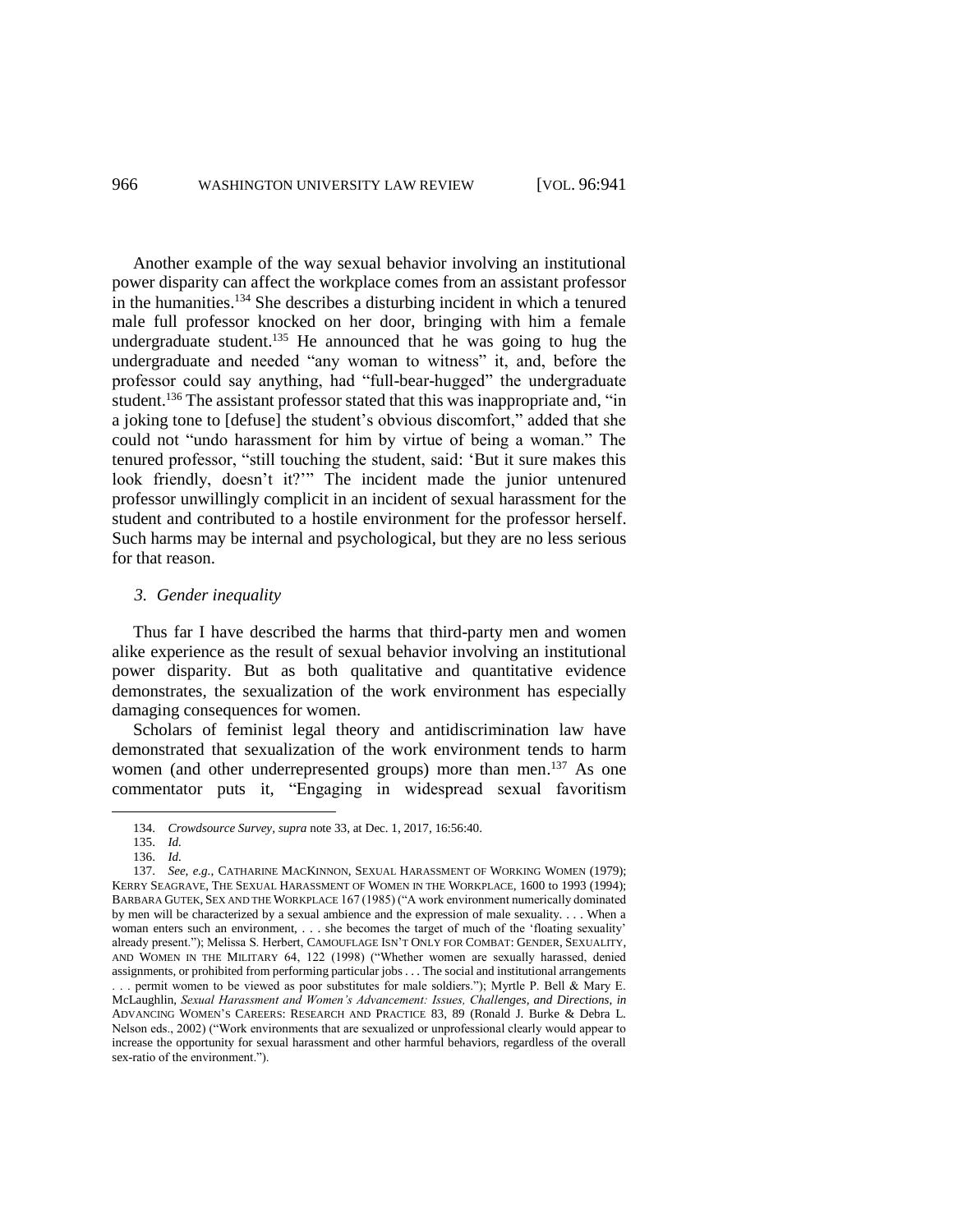characterizes women as sexual objects" at work because it "communicate[s] the message that the way for women to get ahead in the workplace is to engage in sexual conduct or that sexual solicitations are a prerequisite to their fair treatment."<sup>138</sup> The same is true at school. M. Cynara Stites explains that when women become "aware that sexual relationships have intruded into faculty-student relationships, each woman student may experience conflicts between her gender role as a sexual woman and her student role as a competent student."<sup>139</sup> As another researcher explains: "Once a student is propositioned [by a professor], all her future interactions with, and evaluation by, that professor are tainted and suspect, whether a promise or threat was ever made or carried out."<sup>140</sup>

The disparate harms of sexualization are not fictions invented via gender stereotyping. Extensive social science research has shown that women's intellectual performance suffers when they are sexualized. For example, one study showed that simply being made aware of their bodies by trying on a swimming suit causes women, but not men, to experience more shame about their bodies and to perform less well on a math test.<sup>141</sup> Kimberly Yuracko describes four key effects of "the impact of social sexualization on women":

First, placing women in physically revealing outfits causes them to focus additional energy and attention on their bodies. Second, when women focus additional energy on their bodies, they focus less energy on other tasks, resulting in diminished intellectual performance. Third, women's self-objectification and subsequent diminished intellectual performance may occur even if women are not in fact being sexually viewed and evaluated by men. Simply by being instructed to wear certain kinds of clothes, women can be made to focus additional energy on their bodies at the expense of other tasks even if no other individual is assessing or even viewing their bodies in the revealing clothing. Finally, self-objectification is harmful for women in ways that it is not for men.<sup>142</sup>

<sup>138.</sup> Best, *supra* note 30, at 217–18.

<sup>139.</sup> M. Cynara Stites, *What's Wrong With Faculty-Student Consensual Sexual Relationships?*, *in* SEXUAL HARASSMENT ON COLLEGE CAMPUSES *supra* note 28, at 131.

<sup>140.</sup> Phyllis L. Crocker, *An Analysis of University Definitions of Sexual Harassment*, 8 SIGNS 696, 704 (1983).

<sup>141.</sup> Barbara L. Fredrickson et al., *That Swimsuit Becomes You: Sex Differences in Self-Objectification, Restrained Eating, and Math Performance*, 75 J. PERSONALITY & SOC. PSYCHOL. 269 (1998). Other research has found a similar decrease in intellectual performance when women experience self-objectification—that is, viewing one's self, particularly the body, from a third-person perspective. *See, e.g.*, Diane M. Quinn et al., *The Disruptive Effect of Self-Objectification on Performance*, 30 PSYCHOL. WOMEN. Q. 59 (2006).

<sup>142.</sup> Kimberly A. Yuracko, *Private Nurses and Playboy Bunnies: Explaining Permissible Sex*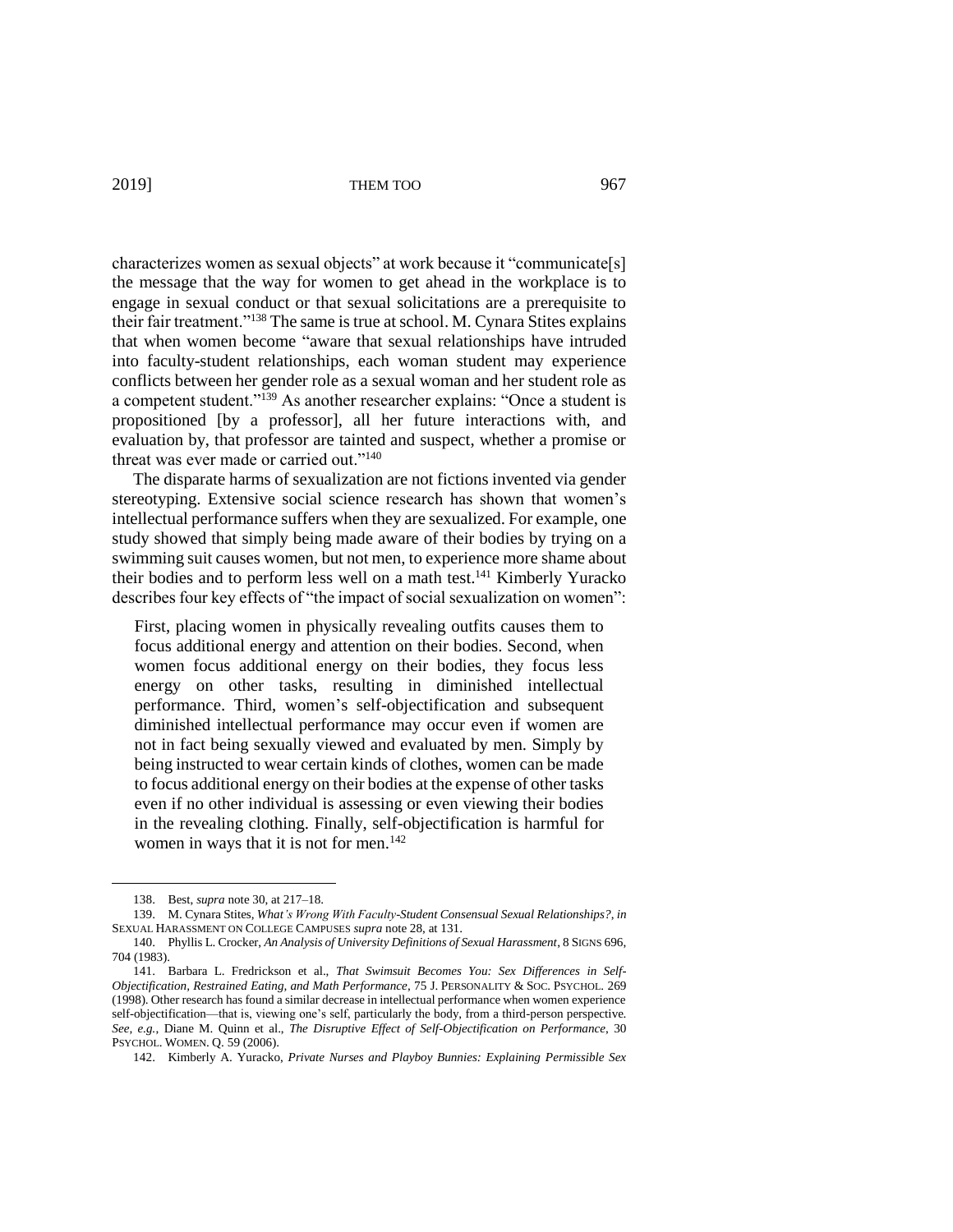The harms that Yuracko describes arise when those in power sexualize institutional environments such as workplaces and schools. On campus, for example, "When a key academic, who should be a mentor, shows a keen interest in a student's body, it often sends a signal that their intellect is of secondary importance."<sup>143</sup> Research suggests that this message particularly affects women, regardless of whether they are the target of the professor's sexual attention or merely a bystander to the professor's attention to others.<sup>144</sup>

And even when women's actual performance does not suffer, a sexualized institutional environment invites others to undermine women's achievements. In an environment rampant with sexual relationships in the context of institutional power disparities, a woman who receives a good grade in a class or a coveted promotion at work is subject to snide comments, however unwarranted: during my experience as a student and as an employee in various contexts, I have seen many women on the receiving end of comments like "you only got that promotion because the boss thinks you're cute"; "what did you have to do to get that grade?" In such an environment, women who do well are presumed to have relied on their sexuality, not their intellect or work ethic.<sup>145</sup> As one commentator explains in the academic context: "Even if academic evaluations are kept completely independent of personal involvements, it is likely that there will be an appearance of bias in the eyes of other students."<sup>146</sup> Importantly, this reaction from peers may occur regardless of whether a woman is actually in a sexual relationship with a boss or professor, or wrongly rumored to be. As one woman recounts:

My postdoc adviser married his PhD student. By the time he was supervising me, he had been divorced. I was constantly accused by colleagues and other[s] in the department of having a relationship with him any time I went to his office or had to travel with him, since he was 'known to date the women he supervised.' My adviser never harassed me. Not once. Nor did he ever make any advances toward

*Discrimination*, 92 CALIF. L. REV. 147, 209 (2004).

<sup>143.</sup> Fearn, *supra* note 64.

<sup>144.</sup> *See, e.g.*, Quinn, *supra* note 141, at 62. A different article would be required to explain *why* women are affected differently by sexualization—differences in the way men and women are socialized are likely a large part of the explanation—but the empirical fact relevant to this Article is that, in the aggregate, they *are* socialized differently.

<sup>145.</sup> *Cf.*, Amy Gallo, *How to Approach an Office Romance (and How Not To)*, HARV. BUS. REV. (Feb. 14, 2019), https://hbr.org/2019/02/how-to-approach-an-office-romance-and-how-not-to?utm\_cam paign=hbr&utm\_medium=social&utm\_source=twitter [https://perma.cc/67ZS-CLY7] ("Some colleagues may think you're giving your romantic partner preferential treatment or vice versa.").

<sup>146.</sup> Fearn, *supra* note 64; *see also* Stites, *supra* note 139, at 120–23.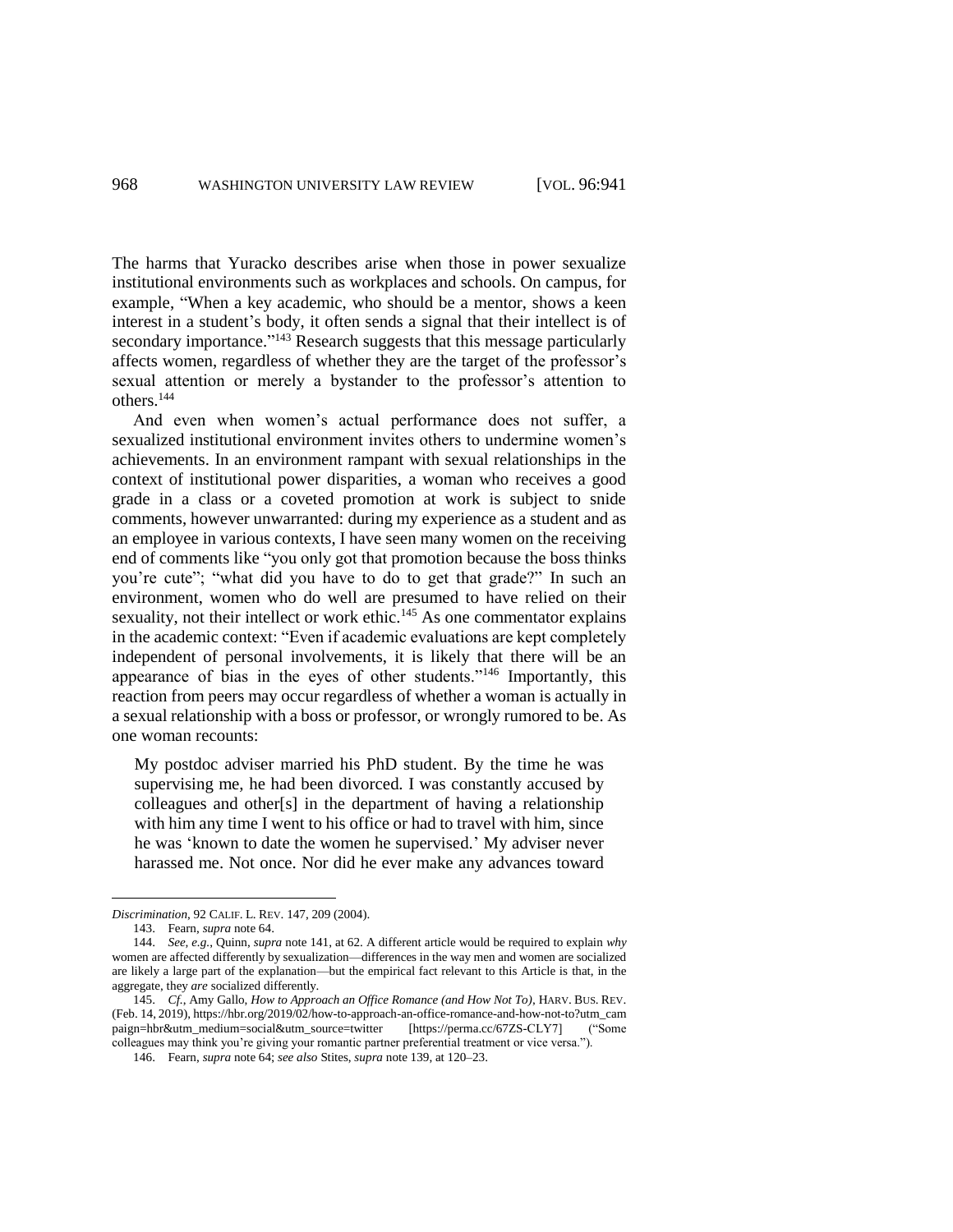me. But, my professional reputation suffered the consequences of his sexual reputation. Dating PhD students when you are [a] professor has long lasting consequences for a large sphere of women.<sup>147</sup>

Instances such as this belie the notion that sexual behavior within the context of an institution is merely a matter between two consenting adults. As the graduate student in the previous anecdote demonstrates, the repercussions for third parties can be both prolonged and severe. As Sue Rosenberg Zalk observes: "A popular retort to condemnation of sexual liaisons between faculty and students makes references to the perception that not infrequently it is the female student who is 'on the make' and seduces the professor."<sup>148</sup> Men frequently express anger that women who sleep with their professors have access to an unfair advantage.<sup>149</sup>

Alternatively, a sexualized institutional environment may normalize certain kinds of sexual behavior. A number of commentators have noted that when one professor has sex with a student—even if their relationship is consensual—that incident changes the dynamic within the institution.<sup>150</sup> That same professor may feel more empowered to approach other students in the future. Or, if the professor experiences no negative repercussions, it communicates to his colleagues that they are free to engage in the same behavior. A ripple effect occurs, in which a non-trivial number of professors believe it is appropriate to view the students as part of their dating pool, and a non-trivial number of students believe that professors are motivated not only by a desire to teach them, but also by a desire to have sex with them.

Relatedly, a sexualized institutional environment desensitizes members of the institution to various forms of sexualized abuse. Workers who see a supervisor casually engage in sexual relationships with multiple subordinates may view it as license to cross other boundaries.<sup>151</sup> They may assume the institution has a more relaxed culture when it comes to sexual harassment; they may feel more entitled to tell inappropriate stories; they may feel empowered to ask for dates aggressively and repeatedly.<sup>152</sup> These

<sup>147.</sup> *Crowdsource Survey*, *supra* note 33, at Jan. 30, 2017, 17:29:39.

<sup>148.</sup> Sue Rosenberg Zalk, *Men in the Academy: A Psychological Profile of Harassers*, *in* SEXUAL HARASSMENT ON COLLEGE CAMPUSES *supra* note 28, at 92.

<sup>149.</sup> DZIECH & WEINER, *supra* note 28, at 60–62. Consider the following statement from a college student:

My English prof really likes the women. You don't have to be a genius to figure that out because he makes it obvious in class. To tell you the truth, what really pisses me off isn't him getting off on the ladies. We all do that. I don't like is that they know it and use it to get the grades. How am I going to compete with that?

*Id.*

<sup>150.</sup> *See, e.g.*, Stites, *supra* note 139, at 115–33.

<sup>151.</sup> DZIECH & WEINER, *supra* note 28 at 87.

<sup>152.</sup> *Id.*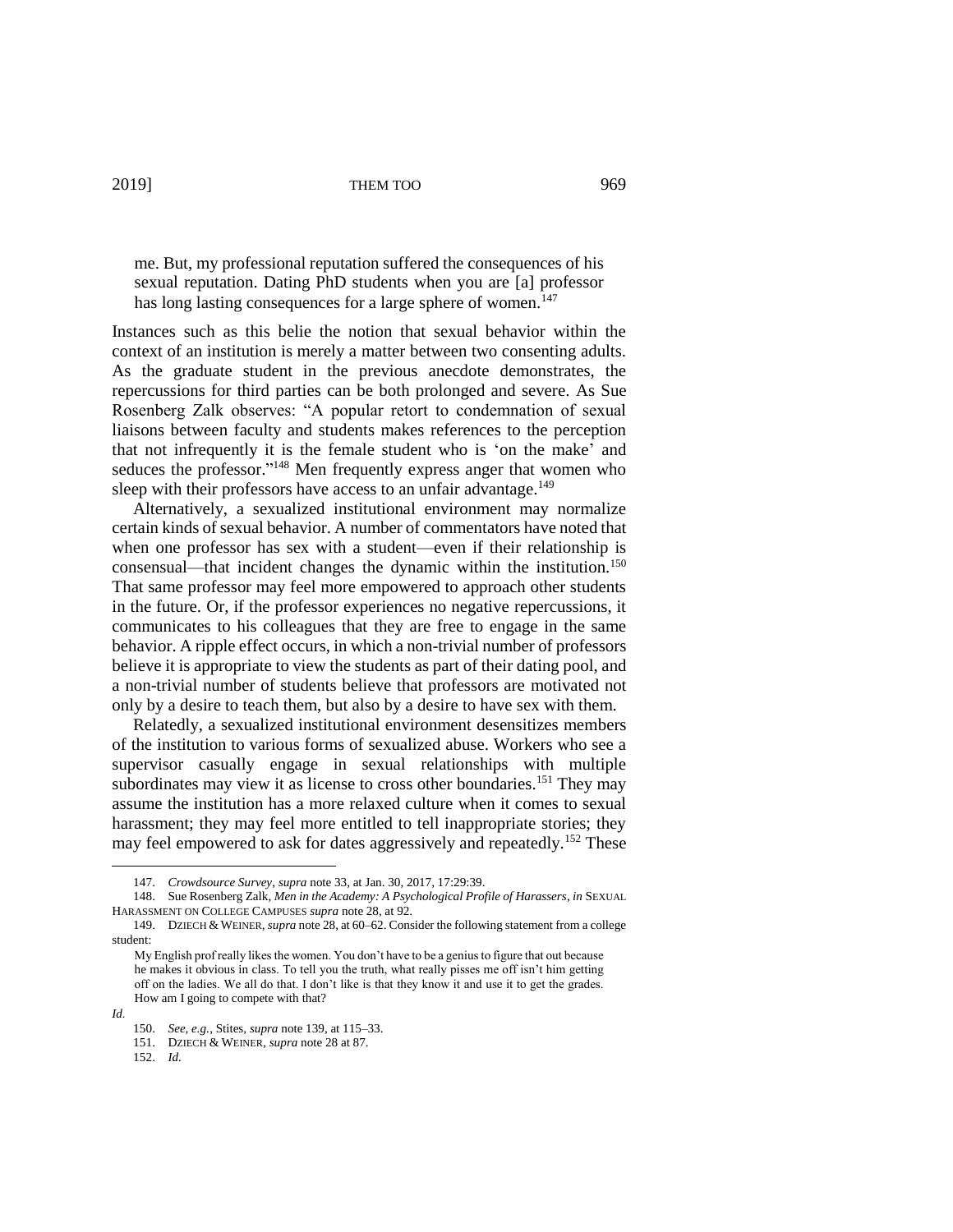harms do not fall on women alone, but they disproportionately affect women.<sup>153</sup>

Reinforcing hierarchies by tolerating sexual relationships involving an institutional power disparity also harms the professional trajectory of women in workplaces or academic fields where women are underrepresented. One tenure-track faculty member recounts the following incident:

Shortly after I had started my [tenure track] post, I was out for drinks with a few members of the department. The head of department told a story about a professor in the department and a postgraduate student. This prof had touched this student inappropriately, and she had complained. But the HOD [head of department] then said that this student had previously had a (consensual) relationship with another member of faculty, as if to imply that her complaint about inappropriate touching could therefore not be taken seriously. The whole thing was relayed like a big joke about this prof—who is, for good reason, the butt of many departmental jokes—and not like the serious incident it really should have been treated as.<sup>154</sup>

The faculty member describes how the incident affected her:

The way this story was told to me made me lose confidence in my HOD. I felt that, if something happened to me, I couldn't trust him to treat it sensitively. I also eventually stopped going to these regular departmental social events, because I felt really uncomfortable with the tone of some of the conversations.<sup>155</sup>

The incident certainly exemplifies many of the problematic workplace consequences for individuals that I described in the previous section, but it also reveals something deeper and more structural. When third parties to sexual behavior become distrustful of and alienated from powerful people within their workplaces—something more likely to happen to women, given that many fields are still predominantly male—they often fail to flourish. This, in turn, can affect the likelihood of alienated women faculty members achieving greater power themselves. When a woman such as this faculty member distrusts the head of her department and stops attending departmental social events, it is far less likely that she will become powerful

<sup>153.</sup> Bell & McLaughlin, *supra* note 138, at 83 ("[A]lthough researchers acknowledge that men may be targets of sexual harassment and that same-sex harassment occurs, sexual harassment is most commonly perpetrated by men against women."); *see also id.* at 84 (discussing the harms women experience due to harassment).

<sup>154.</sup> *Crowdsource Survey*, *supra* note 33, at Dec. 2, 2017, at 3:51:37.

<sup>155.</sup> *Id.*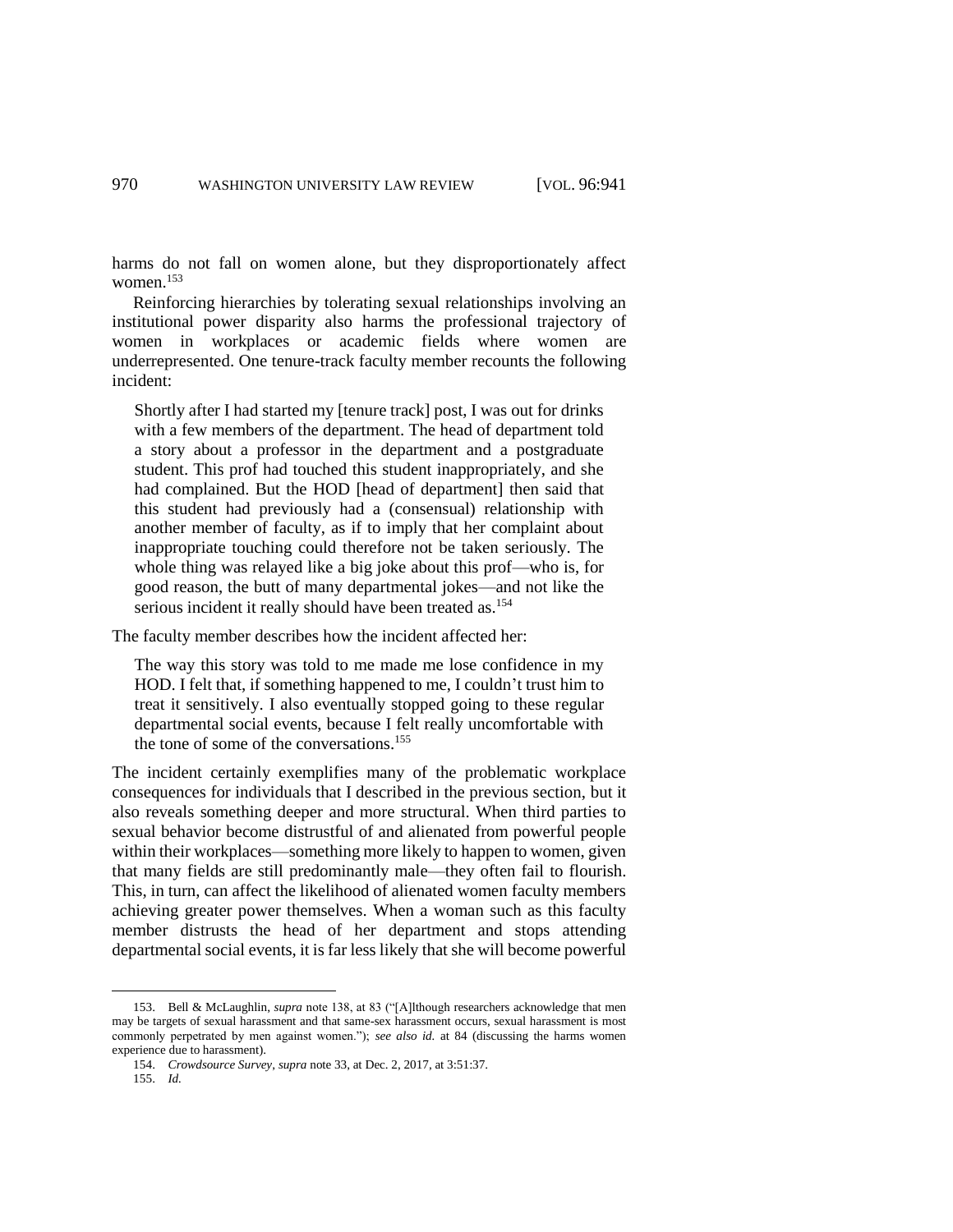within her department, or even the head of it herself.

#### *4. Institutional harm*

Institutions are more than just the aggregate of the individuals who work there. Sexual relationships involving an institutional power disparity harm the institution itself. Institutions have purposes. Indeed, we often speak of an institution's "mission." Strong institutions remain true to their missions and succeed in advancing toward their goals. <sup>156</sup> When other interests compete or interfere with an institution's mission, the institution is weakened and becomes less effective at fulfilling its mission, both in absolute terms and in relation to other institutions.

The precise harm varies depending on the nature of the institution. In the wake of "unending clergy abuse revelations,"<sup>157</sup> the Catholic Church demonstrates how sexual behavior can have devastating consequences for institutions.<sup>158</sup> Scandals have cost the church over three billion dollars, and the church's approval ratings have plummeted.<sup>159</sup> Some wonder whether the church will ever fully recover, or even survive. 160

When a workplace is also a for-profit business, sexual behavior involving institutional power disparities can affect one aspect of the institution's mission: the business's profits. One need only examine how companies' reputations suffer after sexual misconduct at the company surfaces. At Uber, for example, after a series of sexual misconduct allegations and other evidence of a sexist company culture, Uber's value dropped ten billion dollars and stock prices fell by fifteen percent.<sup>161</sup> One

<sup>156.</sup> *See generally* Robert Zemsky et al., *Today's Colleges Must Be Market Smart and Mission Centered*, CHRON. HIGHER EDUC., July 15, 2005, https://www.chronicle.com/article/Todays-Colleges-Must-Be/35802 [https://perma.cc/VT58-42E4].

<sup>157.</sup> Virginia Alvino Young, *For the Catholic Church, A Year of Unending Clergy Abuse Revelations*, NAT. PUB. RADIO (Dec. 26, 2018, 5:01 AM), https://www.npr.org/2018/12/26/679493754/f or-the-catholic-church-a-year-of-unending-clergy-abuse-revelations [https://perma.cc/CRX2-WNXT].

<sup>158.</sup> While the primary problem with sexual abuse by clergy is—obviously—that it is morally repugnant, I focus for purposes of this Article on a narrow corner of the fallout from the abuse: the consequences for the institution of the church itself. This focus is not meant to ignore the experience or diminish the pain of survivors of such abuse.

<sup>159.</sup> PEW RESEARCH CTR., GROWING SHARE OF U.S. CATHOLICS SAY FRANCIS IS "TOO LIBERAL," "NAÏVE" (2018), http://www.pewforum.org/2018/03/06/pope-francis-still-highly-regardedin-u-s-but-signs-of-disenchantment-emerge/pf\_03-06-18-pope-00-01/ [https://perma.cc/TBV9-3MD U]; Tom Gjelten, *The Clergy Abuse Crisis Has Cost the Catholic Church \$3 Billion*, NAT. PUB. RADIO (Aug. 18,2018, 5:00 AM), https://www.npr.org/2018/08/18/639698062/the-clergy-abuse-crisis-has-co st-the-catholic-church-3-billion [https://perma.cc/M29V-T6C5].

<sup>160.</sup> *Can the Catholic Church Survive Another Sex Abuse Scandal?*, WBUR (Aug. 21, 2018), https://www.wbur.org/onpoint/2018/08/21/catholic-church-pope-sex-abuse-pennsylvania [https://perm a.cc/4KTX-4L6E].

<sup>161.</sup> Anita Balakrishnan, *Scandals May Have Knocked \$10 Billion Off Uber's Value*, *a Report Says*, CNBC, (Apr. 25, 2017, 4:03 PM), https://www.cnbc.com/2017/04/25/uber-stock-price-drops-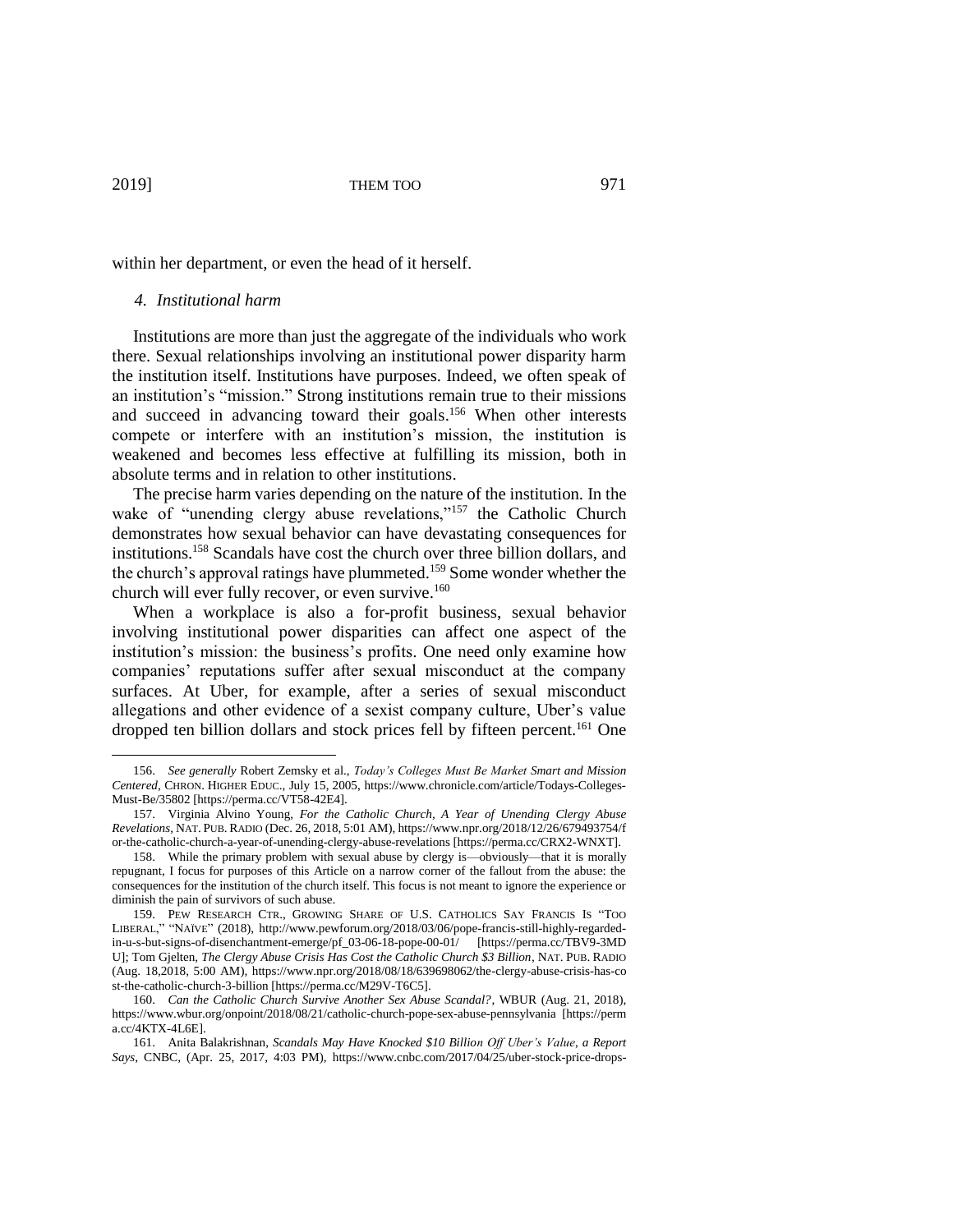commentator said: "[W]hat Uber desperately needs is a reputable leader who can right the ship and begin to dismantle the rule-breaking, sexist culture that grew up around [former CEO] Mr. Kalanick."<sup>162</sup> While Uber's troubles were not limited to third-party harms, the company demonstrates how the perception of a business as sexist or frat-like can affect its value in multiple domains, some economic, others oriented toward justice or philanthropy.<sup>163</sup> Similar financial fallout affects the companies owned by Harvey Weinstein<sup>164</sup> and Steve Wynn.<sup>165</sup> Again, while the abuses by Weinstein and Wynn involve not only third-party effects, such harms magnified the effect of the sexual abuse within the institution and the subsequent public condemnation.<sup>166</sup>

Many would argue that the purpose of business institutions is not only to make the largest profit possible. Rather, as scholars of corporate social responsibility have explained, even for-profit corporations have a variety of missions.<sup>167</sup> Many explicitly promote gender equality.<sup>168</sup> Others directly address sexual assault and abuse.<sup>169</sup> When an institution that addresses these worthy aims nonetheless fails to address an institutional culture in which sexual behavior involving an institutional power disparity is rampant, that failure affects the institution's credibility in carrying out its mission.

With academic institutions, part of the mission is to advance knowledge in the field. Universities also provide broad and deep education for institutional citizens. Under normal circumstances, professors communicate

amid-sexism-investigation-greyballing-and-apple-run-in--the-information.html [https://perma.cc/5DJ H-VERP].

<sup>162.</sup> Laurent Belsie, *Chaos at Uber Reverberates in Industry Known for 'Frat-Boy' Culture*, CHRISTIAN SCIENCE MONITOR, (June 14, 2017), https://www.csmonitor.com/Business/2017/0614/Cha os-at-Uber-reverberates-in-industry-known-for-frat-boy-culture [https://perma.cc/2GAN-WZ2G].

<sup>163.</sup> Marina v. N. Whitman, *Corporate America Needs to Get Back to Thinking About More Than Just Profits*, CONVERSATION (Feb. 14, 2018, 6:36 AM), https://theconversation.com/corporate-americaneeds-to-get-back-to-thinking-about-more-than-just-profits-84644 [https://perma.cc/6SDE-3ASJ].

<sup>164.</sup> Jackie Wattles & Brian Stelter, *Weinstein Company Sale in Jeopardy After New York Attorney General Sues*, CNN MONEY (Feb. 11, 2018, 2:03 AM), http://money.cnn.com/2018/02/11/med ia/new-york-attorney-general-harvey-weinsten/index.html [https://perma.cc/DUX3-MBC3].

<sup>165.</sup> Chris Isidore, *Steve Wynn Allegations Punish His Company's Stock*, CNN MONEY (Feb. 6, 2018, 12:01 AM), http://money.cnn.com/2018/02/06/news/companies/steve-wynn-investors/index.html [https://perma.cc/9TJX-VBKL].

<sup>166.</sup> *See, e.g.*, Cantalupo & Kidder, *supra* note 28, at nn.86–106 (collecting data on the cost of sexual harassment to workplaces and educational institutions).

<sup>167.</sup> *See, e.g.*, Michael R. Siebecker, *A New Discourse Theory of the Firm After* Citizens United*,* 79 GEO. WASH. L. REV. 161, 165 (2010) ("[C]orporations now make social and political concerns part of their basic business plans.").

<sup>168.</sup> *See, e.g.*, Charu Sharma, *10 Companies Prioritize Gender Equality in the Workplace*, HUFFINGTON POST (Jan. 29, 2017, 5:27 PM), https://www.huffingtonpost.com/charu-sharma/10-compa nies-prioritize-g\_b\_14482246.html [https://perma.cc/78E4-RPCR].

<sup>169.</sup> *See, e.g.*, Daniel Hemel & Dorothy S. Lund, *Sexual Harassment and Corporate Law*, 118 COLUM. L. REV. 1583 (2018).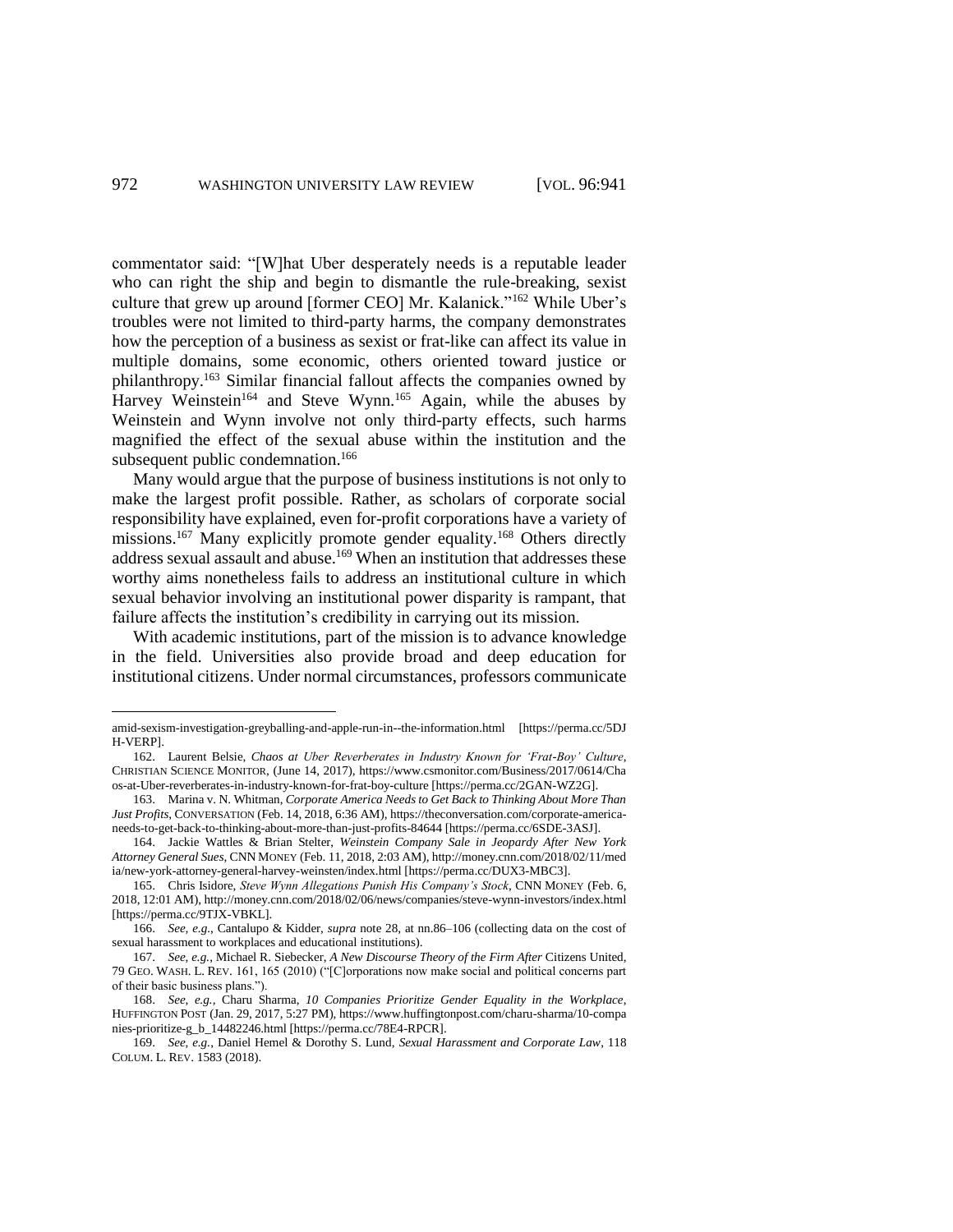their expertise to their students, better preparing them to function in a diverse society. Sexual relationships between professors and students subvert these goals. As Rebecca Schuman summarizes in discussing the academic context, "It's not just a matter of two consenting adults' hearts wanting what they want. . . . [These relationships] also affect the dynamics of departments, entire fields, and the very act of academic mentorship altogether."<sup>170</sup>

In particular, sexual relationships between professors and students affect the development of the next generation of academics. When professors engage in sexual relationships with their students, they alienate students of all genders for a variety of reasons. Some may believe the professor engages in favoritism and lose respect accordingly; others may avoid interacting with the professor because they do not wish the interaction to turn sexual. Moreover, when multiple professors in a particular department engage in sexual relationships with students, the perception may develop that the field is a hunting ground filled with sexual predators, or that engaging in sexual relationships is the only way to succeed in the field.<sup>171</sup> In short, by engaging in sexual relationships with students, professors drive potential future contributors away from their fields. Some, for example, have linked the problem of sexual harassment within the field of philosophy with the fact that only seventeen percent of full-time philosophy faculty are women.<sup>172</sup> Indeed, as Schuman notes, concern about faculty-student relationships may have the perverse consequence of encouraging some faculty members to only supervise students of the same sex. 173

Finally, the gendered harms discussed in Section II.A.3 are *also* institutional harms. Gender equality is an independent good within institutions, both as a matter of equality and as a matter of quality. To these ends, sexual relationships within institutions impede progress toward gender equality. This harms gender equality at both the institutional and social level. Research has demonstrated that institutions where women are well-represented function more effectively and are more profitable: for example, one study of 21,980 publicly traded companies in ninety-one countries found that a profitable firm whose leadership positions were comprised of at least thirty percent women "could expect to add more than one percentage point to its net margin compared with an otherwise similar

<sup>170.</sup> Rebecca Schuman, *Hands Off Your Grad Students!*, SLATE (July 6, 2014, 11:45 PM), https:// slate.com/human-interest/2014/07/professors-and-advisers-having-sexual-relationships-with-grad-stud ents-hurts-everyone.html [https://perma.cc/S4LZ-5Z94].

<sup>171.</sup> An informal survey of my own acquaintances suggests that between 10 and 30% of the male faculty at most law schools have openly dated students currently enrolled at the law school.

<sup>172.</sup> Saul, *supra* note 37.

<sup>173.</sup> Schuman, *supra* note 170.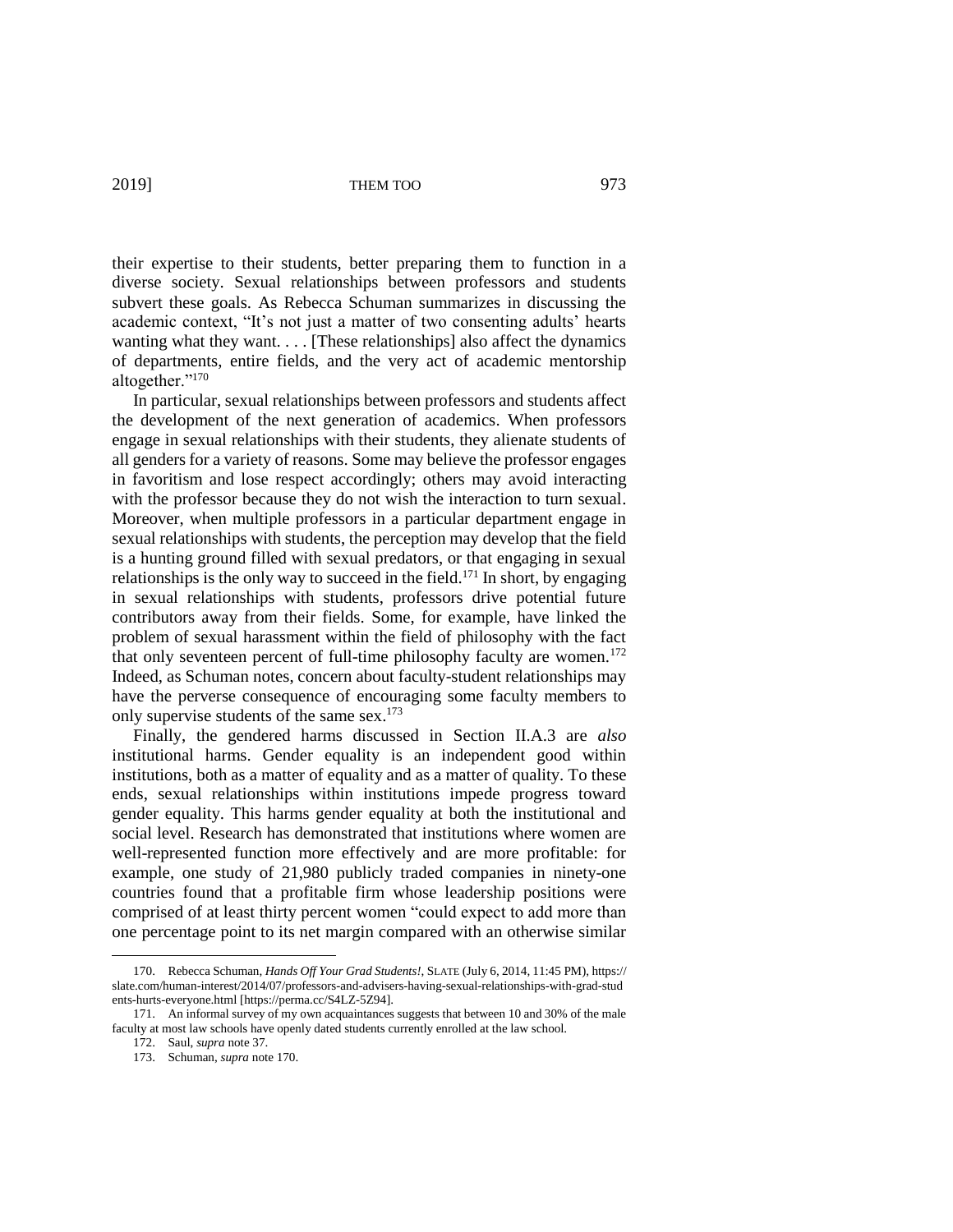firm with no female leaders."<sup>174</sup> Gender equality is also instrumentally important to many institutional stakeholders.<sup>175</sup> Some companies have recently demanded that their business partners commit to goals relating to gender diversity, as well as other forms of diversity. <sup>176</sup> Sexual relationships involving an institutional power disparity perpetuate and reinforce existing gender dynamics—in part by keeping women from achieving powerful positions in institutions; in part by driving women away from the institutions themselves.

In short, sexual relationships in the context of an institutional power disparity cause serious harms to the institution. Institutions that fail to consider such harms risk compromising their mission. These harms, as well as those I have detailed in the other sections of this Part, amply demonstrate the injuries to third parties and institutions caused by sexual relationships involving an institutional power disparity.

# *B. Third-Party Harm as a Response to Criticisms*

For as long as advocates have attempted to regulate sexual behavior involving an institutional power disparity, opponents have critiqued their efforts. Some claim that sexual behavior within institutions is a source of empowerment for individuals in subordinate positions, particularly women.<sup>177</sup> These critics have worried about the harm to "the best and most meaningful pedagogical relationships" that would allegedly result from proscribing relationships between professors and students.<sup>178</sup>

Other opponents of regulation have expressed concern about the effects of a wholly desexualized institutional environment.<sup>179</sup> Sexual behavior itself

<sup>174.</sup> Marcus Noland, Tyler Moran & Barbara Kotschwar, *Is Gender Diversity Profitable? Evidence from a Global Survey* (Peterson Inst. for Int'l Econ., Working Paper No. 16-3, Feb. 2016) at 1, 8; *see also* Alison M. Konrad & Vicki W. Kramer, *How Many Women Do Boards Need?*, HARV. BUS. REV. (Dec. 2006) ("A clear shift occurs when boards have three or more women.").

<sup>175.</sup> *See, e.g.*, *About*, THIRTY PERCENT COALITION, https://www.30percentcoalition.org/who-weare [https://perma.cc/9ASN-QLGZ] (describing organizational mission to increase gender diversity on corporate boards).

<sup>176.</sup> *See, e.g.*, Ellen Rosen, *Facebook Pushes Outside Law Firms to Become More Diverse*, N.Y. TIMES, Apr. 2, 2017, https://www.nytimes.com/2017/04/02/business/dealbook/facebook-pushesoutside-law-firms-to-become-more-diverse.html [https://perma.cc/GK36-EFQ8]; Debra Cassens Weiss, *HP General Counsel Tells Law Firms to Meet Diversity Mandate or Forfeit Up to 10% of Fees*, ABA J., Feb. 15, 2017, http://www.abajournal.com/news/article/hp\_general\_counsel\_tells\_law\_firms\_to\_me et\_diversity\_mandate\_or\_forfeit\_up [https://perma.cc/U4CP-NMBA]; Mark A. Cohen, *Corporate Departments Are Taking the Lead in Creating a More Diverse Legal Industry*, FORBES, Mar. 27, 2017, https://www.forbes.com/sites/markcohen1/2017/03/27/corporate-departments-are-taking-the-lead-in-cr eating-a-more-diverse-legal-industry/#60951fa049f9 [https://perma.cc/3K7E-AVLP].

<sup>177.</sup> *See generally* GALLOP, *supra* note 83.

<sup>178.</sup> Fearn, *supra* note 64 (quoting GALLOP, *supra* note 83).

<sup>179.</sup> *See, e.g.*, Vicki Schultz, *Reconceptualizing Sexual Harassment*, 107 YALE L.J. 1683, 1794–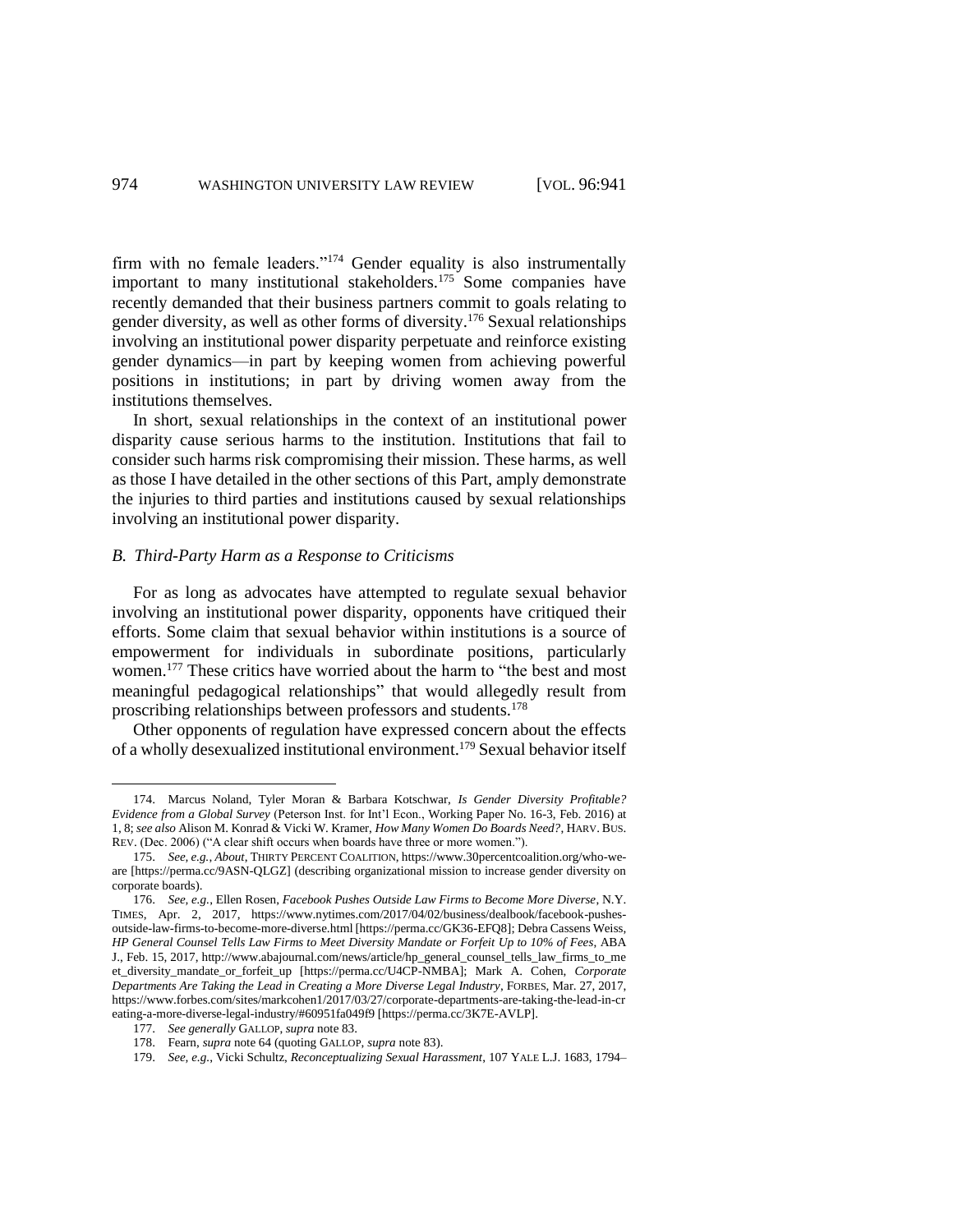is not the problem, these critics argue. Rather, the problem arises when sexual behavior within an institution results in inequality.

Yet another strand of opposition has come from those who worry that regulation will result in over-regulation of private and consensual sexual behavior. Such over-regulation, critics argue, infringes on sexual autonomy. Some such critics have decried "sexual paranoia" on campus.<sup>180</sup> A related incarnation of the critique is often framed as the argument that the #MeToo movement has gone too far.<sup>181</sup>

Yet defenders of sexual behavior involving an institutional power disparity focus exclusively or almost exclusively on the parties to the sexual behavior. As a result, they fail to engage serious harms to third parties and institutions documented in Section II.A. I will demonstrate in this section that the failure to consider third-party harm renders these critiques inapplicable or unconvincing.

# *1. Empowerment arguments*

Some defend sexual behavior involving an institutional power disparity as empowering, liberating, and professionally enhancing. One such proponent, Jane Gallop, openly acted on this belief in her role as a professor until two students accused her of sexual harassment.<sup>182</sup> The university found that she violated its consensual relationship policy with respect to one of the students, who alleged a range of behavior culminating in a public kiss at a lesbian bar during a conference.<sup>183</sup>

In a book written in the aftermath of these proceedings Gallop argues that sexual behavior involving an institutional power disparity is not only unobjectionable, but also an affirmative good. She claims, first, that such relationships are empowering for students. Her arguments are rooted in her own experiences. She discloses that, while a student, she had sex with two of her male professors.<sup>184</sup> She says: "To be honest, I think I wanted to get them into bed in order to make them more human, more vulnerable. These two had enormous power over me: I don't mean their institutional position

 $\overline{a}$ 

183. *Id.* at 77–80.

<sup>95 (1997).</sup>

<sup>180.</sup> *See, e.g.*, LAURA KIPNIS, UNWANTED ADVANCES: SEXUAL PARANOIA COMES TO CAMPUS (2017).

<sup>181.</sup> *See, e.g.*, Bari Weiss, *Aziz Ansari Is Guilty. Of Not Being a Mind Reader.*, N.Y. TIMES, Jan. 15, 2018 https://www.nytimes.com/2018/01/15/opinion/aziz-ansari-babe-sexual-harassment.html; [http s://perma.cc/ES76-XRHZ]; Caitlin Flanagan, *The Humiliation of Aziz Ansari*, ATLANTIC (Jan. 14, 2018), https://www.theatlantic.com/entertainment/archive/2018/01/the-humiliation-of-aziz-ansari/5505 41/ [https://perma.cc/3BW9-B7CP].

<sup>182.</sup> GALLOP, *supra* note 83, at 1, 10, 81–101.

<sup>184.</sup> *Id.* at 41.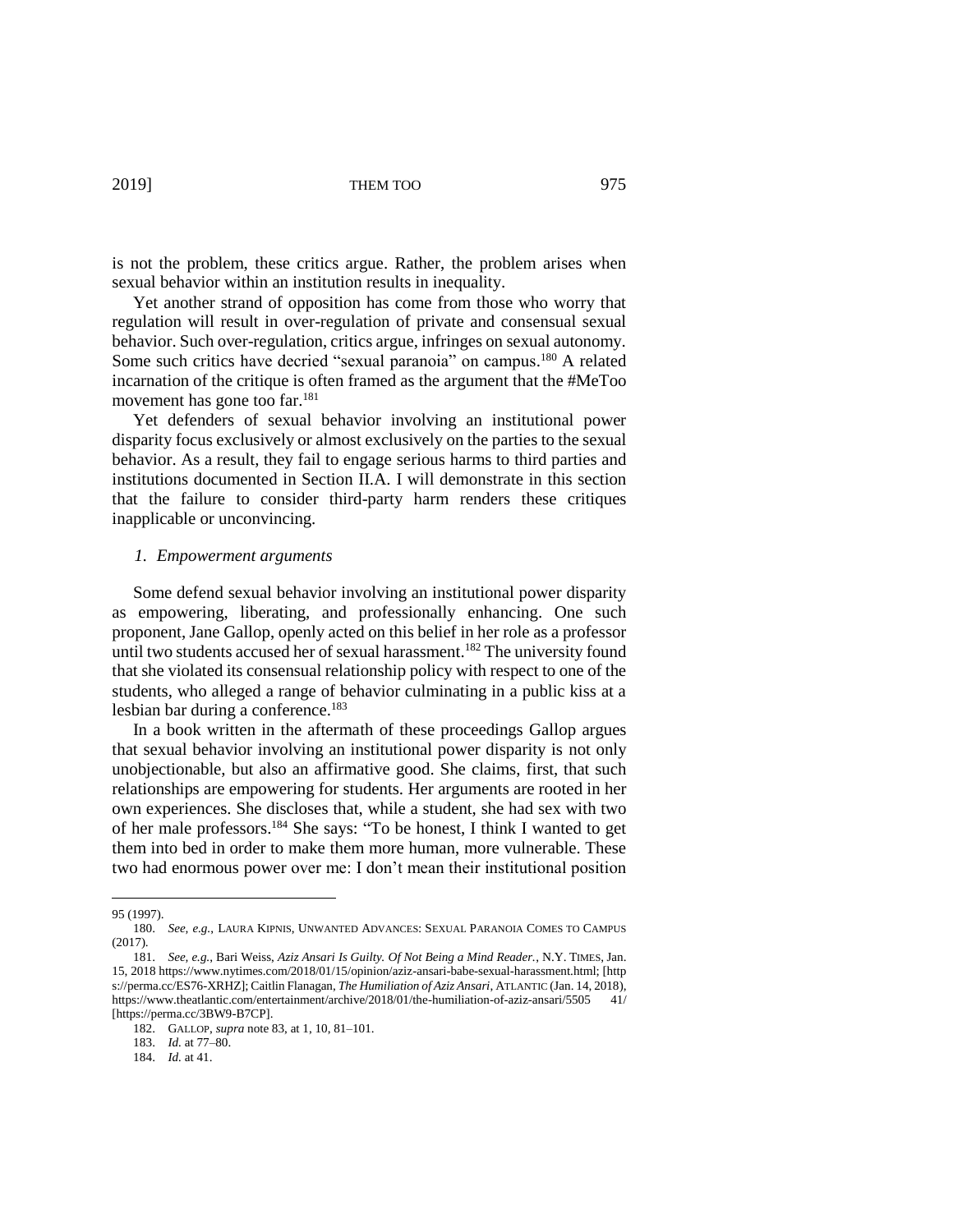but their intellectual force. . . . I wanted . . . to feel my own power in relation to them." <sup>185</sup> With these goals in mind, Gallop found the ensuing sexual experiences satisfying. "Screwing these guys definitely did not keep me from taking myself seriously as a student . . . Seducing them made me feel kind of cocky and that allowed me to presume I had something worth saying."<sup>186</sup> While she does not think her positive experience is universal, she also does not believe herself an outlier: "Although I am aware that not all such liaisons are so empowering for the student, I also know that my experience was far from unique. Lots of other smart, ambitious young women, many of them likewise feminist academics today, have felt powerful because they seduced their teachers."<sup>187</sup> Gallop concludes: "I balk at the idea that teacher-student sex is synonymous with harassment. I remember the feminist student I was, what I wanted and what I didn't want, and I remember that it was precisely my sense of knowing what I did and didn't want that made me feel strong."<sup>188</sup>

Moreover, Gallop argues that sexuality enhances pedagogy and is perhaps even essential to it. Gallop links the numerous sexual relationships she has had over the years with students enrolled in her classes to her pedagogy: "Telling teachers and students that we must not engage each other sexually ultimately tells us that we must limit ourselves to the confines of some restricted professional transaction, that we *should not treat each other as human beings.*" <sup>189</sup> If she were required to limit her interactions with students that crossed into sexual territory, "I would be forced to turn away precisely those students most eager to work with me."<sup>190</sup> She concludes: "If schools decide to prohibit not only sex but 'amorous relations' between teacher and student, the 'consensual amorous relation' that will be banned from our campuses might just be teaching itself."<sup>191</sup> In short, Gallop sees benefits to "tricky," "charged" personal relationships with students.<sup>192</sup> And Gallop's views extend both to institutions of higher education as places of education and as places of work: "A good conference is likely to be an eroticized workplace."<sup>193</sup>

I have no reason to doubt that Gallop enjoyed her experiences with her

 $\overline{a}$ 

190. *Id.* at 56.

192. *Id.* at 54–55.

193. *Id.* at 83.

<sup>185.</sup> *Id.* at 42.

<sup>186.</sup> *Id.* at 42.

<sup>187.</sup> *Id.* at 43.

<sup>188.</sup> *Id.* at 39.

<sup>189.</sup> *Id.* at 51. Indeed, Gallop's close interactions with students are apparently not only sexual. She says: "Some of my best friends are students." *Id.* at 53.

<sup>191.</sup> *Id.* at 57. According to Gallop, even the kiss with the student that led to the sexual harassment complaint had a pedagogical function: as Gallop says, "I thought of the kiss as very much part of the conference, a sort of advance commentary on her paper the next day." *Id.* at 91.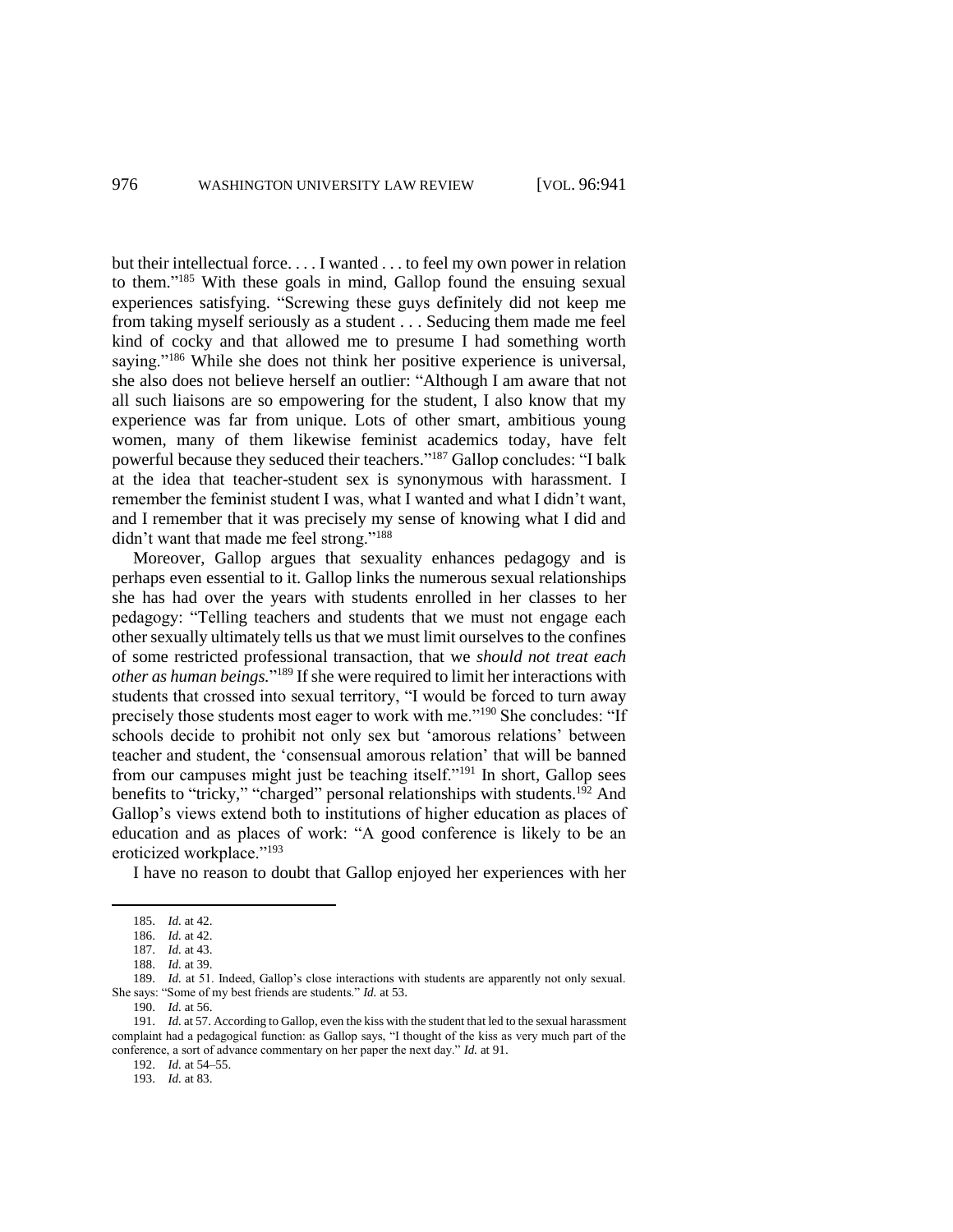own professors; we already know that some students enjoy such relationships because some faculty-student sexual relationships culminate in happy marriages—or, at least, relatively long-lasting marriages. But even if the student in some faculty-student sexual relationships enjoys intellectual and psychological benefits, that does not require embracing such relationships as a general principle. The question, rather, is whether the benefits to the small subset of students who engage in consensual sexual behavior with faculty and benefit from it outweigh the harms of such relationships to all the other students, to other third parties, and to institutions. Even assuming for the sake of argument that some women may be empowered by engaging in sexual behavior involving an institutional power dynamic, or that sexual behavior enhances some pedagogy,<sup>194</sup> this argument overlooks evidence demonstrating that the overall consequences for women are negative when the calculus takes account of third parties.<sup>195</sup> While Gallop describes benefits resulting from her own experience and the experiences of a handful of others, she does no comparative analysis to explain how those benefits outweigh the serious harms I have catalogued in Section II.A. The purported benefits to linking sexuality and pedagogy that Gallop enumerates thus fail to address the many harms to third parties that result from sexual behavior involving professors and students, range from sexual favoritism to reduced trust between students and professors to the distraction of a sexualized environment.<sup>196</sup>

Ultimately, Gallop's arguments simply fail to engage the third-party harms I have catalogued in Section II.A. She has literally nothing to say about the other students in the classes she taught while she was engaged in a sexual relationship with one of their classmates. Moreover, while Gallop says she is confident in her ability to grade her student sexual partners objectively, research offers reason to be skeptical. We are rarely the best judges of our own susceptibility to bias.<sup>197</sup>

When Gallop does allude to third parties, her comments, perhaps

<sup>194.</sup> My own seven years in college and law school, coupled with my decade of experience in the legal academy, leads me to disagree strongly with the assertion that introducing sexuality into one's pedagogy *ever* enhances it. Proving this absolute, however, is unnecessary to my argument here.

<sup>195.</sup> *See supra* Section II.A.3.

<sup>196.</sup> *See supra* Part II.A. Moreover, Gallop's own account suggests that her pedagogy might be less effective than she herself perceives. Her student evaluations say that she is "authoritarian," GALLOP, *supra* note 83, at 20, and "abuse[s] her power." *Id.* at 21. While student evaluations are not always the best overall measure of pedagogical success, *see generally* Kristina M. C. Mitchell & Jonathan Martin, *Gender Bias in Student Evaluations*, 51 PS: POL. SCI. & POL. 648 (2018), her students' comments echo concerns about sexual relationships involving an institutional power disparity.

<sup>197.</sup> *See, e.g.*, Katherine Hansen et al., *People Claim Objectivity After Knowingly Using Biased Strategies*, 40 PERSONALITY & SOC. PSYCHOL. BULL. 691, 691 (2014) ("[N]ot only did participants' sense of personal objectivity survive using a biased strategy, it grew stronger.").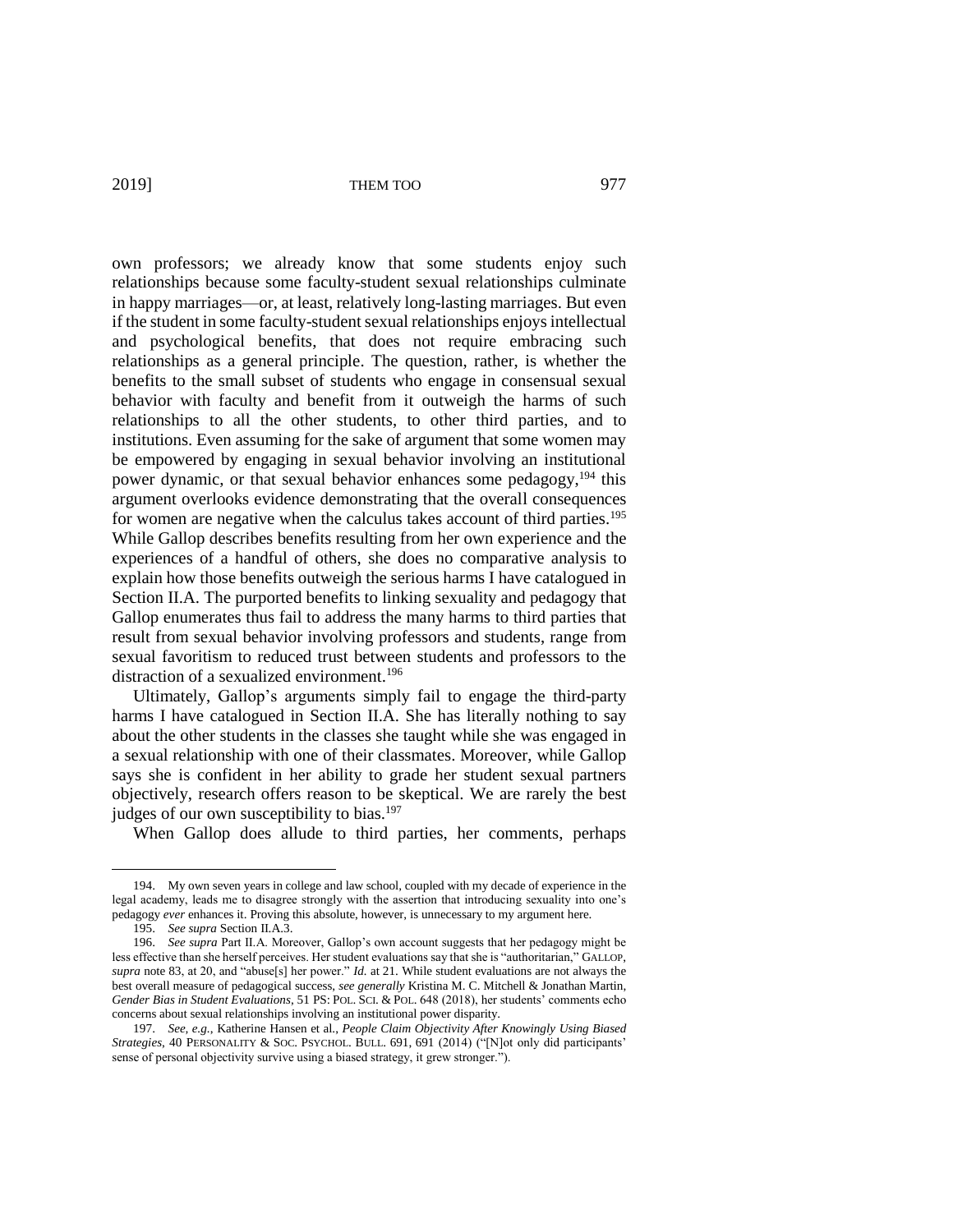inadvertently, reveal the very harms I have raised in this Article. She mentions a joke she told at a conference—"graduate students are my sexual preference"—and acknowledges that the joke fell flat. Further, she later learned that students saw her differently after her comment, which caused some students (perhaps unsurprisingly) to think she was trying to sleep with them.<sup>198</sup> She also references third parties while discussing the kiss with her graduate student,<sup>199</sup> but focuses entirely on the utility of the third parties to her, rather than acknowledging the effect of her behavior on them.<sup>200</sup> She says that the kiss was performative, and the whole point was that it took place in front of other people.<sup>201</sup> But she does not consider the fact that some of the third parties might have been unwilling to be sexualized; that they might have been concerned about the effect on their careers of a refusal to participate in sexual behavior; that they might have been concerned about possible favoritism toward the student she kissed; that they might have been concerned about the atmosphere at the conference; that they might have been worried about how her "performance" affected the reputation of her colleagues or her institution.<sup>202</sup> Third parties regularly express all of these concerns about sexual behavior between faculty and students, and Gallop's refusal to engage these concerns as a possible objection to the benefits she sees is a refusal to acknowledge that sexual behavior between faculty and students has the tangible, material consequences for third parties that I have articulated at length in Section II.A.

Few other than Gallop have gone so far as to argue that sexual behavior in the context of an institutional power disparity is affirmatively good. Catherine Hakim defends sexuality in institutional environments, particularly in the workplace, arguing that what she calls "erotic capital" one's sexual charm<sup>203</sup>—"exposes one aspect of life where women undoubtedly have an advantage over men."<sup>204</sup> She argues that "radical feminism has gone down a dead-end by adopting . . . ideas that belittle women's allure<sup>"205</sup> She explains that such "erotic capital" provides an advantage in the workplace:

In white collar jobs, the ability to be an agreeable colleague, easy to talk to, charming and friendly, cheerful and cooperative, is a great

<sup>198.</sup> *Id.* at 86–87.

<sup>199.</sup> *Id.* at 89–91. 200. *Id.* at 90–92.

<sup>201.</sup> *Id.*

<sup>202.</sup> *See supra* Section II.A.

<sup>203.</sup> CATHERINE HAKIM, EROTIC CAPITAL 1–2 (2011).

<sup>204.</sup> *Id.* at 6.

<sup>205.</sup> *Id.* at 3.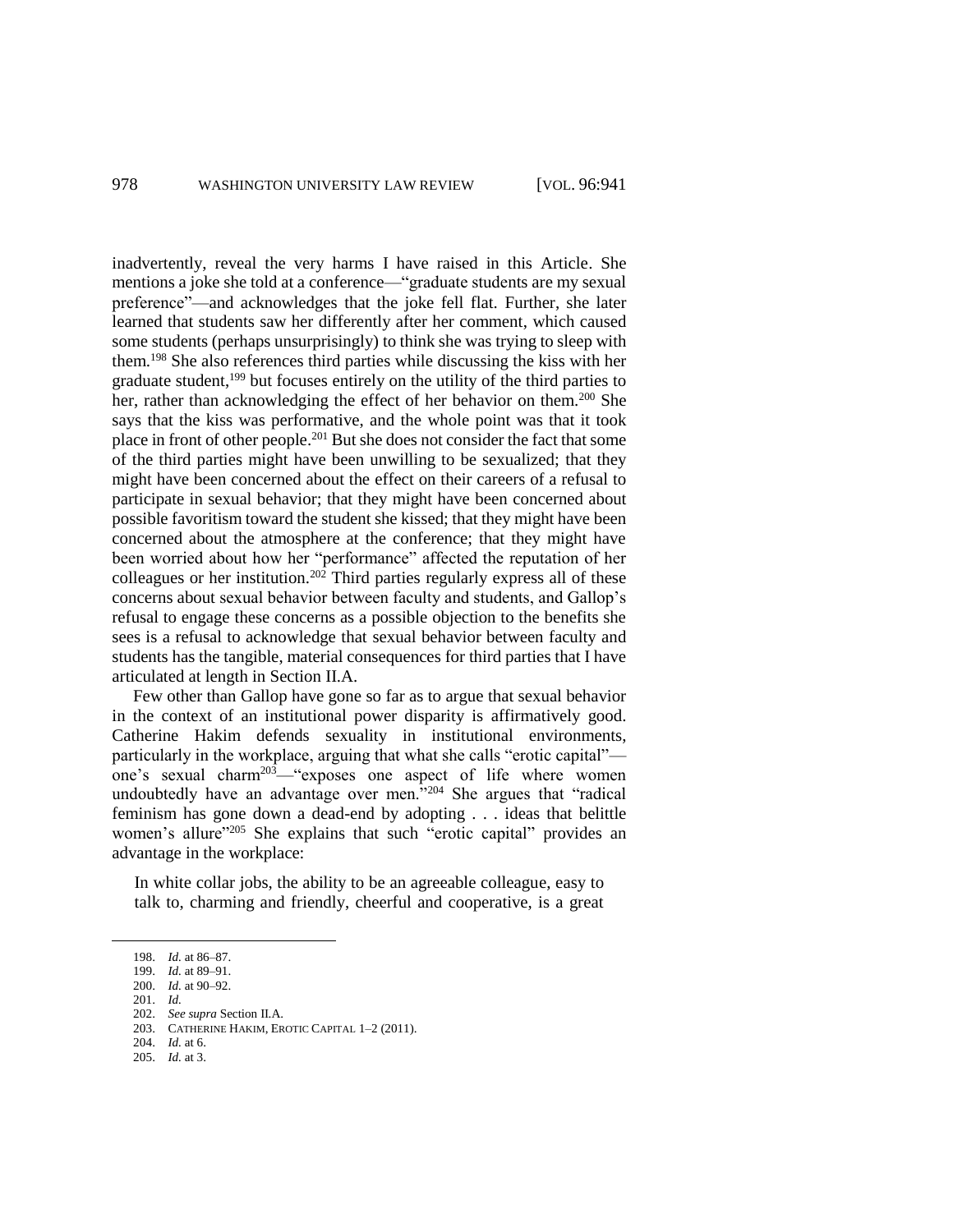asset. These skills are especially important for managers and supervisors, people dealing with clients and negotiations. Such talents merge into the social skills that make someone an attractive person in private life and can include the ability to flirt in a relaxed, nonthreatening way, without crossing the line into sexual harassment.<sup>206</sup>

Some of what Hakim describes is normal collegial behavior. But some of it—the allegedly "relaxed, non-threatening" flirting, for example—may well not be. What feels relaxed and non-threatening to the boss may feel very different to a subordinate. Hakim does not explicitly advocate that people should have sex with their colleagues, whether more or less powerful. But she does argue that indiscriminately sexualizing the work environment—regardless of who does it, and to whom—is a good thing.<sup>207</sup>

Again, my concern lies with the third parties and institutions who suffer from sexual behavior in the context of an institutional power disparity. These third parties would suffer collateral damage if people began to do what Hakim ostensibly thinks they should do. Women who for whatever reason do not want to use their sexuality—or "erotic capital"—to advance in the workplace would be faced with an unappealing decision. Either they would have to put aside their personal preferences about how to deploy their own sexuality or else they would face possible damage to their career.<sup>208</sup> Moreover, even though Hakim does not explicitly acknowledge third parties, her belief that women can gain an advantage by using their sexuality implies harm to third parties. After all, for sleeping to the top to be effective, the person doing the sleeping must be getting an advantage over someone.

Not every instance of sexual behavior in the workplace or university causes harm. But in order to evaluate the harm of a *regime* that allows such behavior, we cannot focus only on the participants in the behavior. Rather, such behavior sets a standard that creates both costs and benefits. To evaluate such behavior rationally, we need to consider the effect of this sexualization on third parties and institution. Focusing solely on the way

<sup>206.</sup> *Id.* at 172.

<sup>207.</sup> *Id*. Although my focus, again, is on third parties to sexual behavior involving an institutional power disparity, it is worth noting that sexual behavior within institutions does not seem to have remedied the profound sexual inequality in workplaces and academic institutions. As Erin Ryan puts it, "All that sleeping toward the top, and yet, still so few women up there at the top." Erin Gloria Ryan, *How #MeToo Exposes the Myth of Sleeping Your Way to the Top*, DAILY BEAST (Dec. 29, 2017, 5:00 AM), https://www.thedailybeast.com/how-metoo-exposes-the-myth-of-sleeping-your-way-to-the-top [https://perma.cc/9YL6-5R4G].

<sup>208.</sup> I and other scholars have discussed the double bind that outgroup members face in the workplace and in other institutions. *See, e.g.*, Nancy Leong, *Identity Entrepreneurs*, 104 CALIF. L. REV. 1333, 1346-–67 (2016).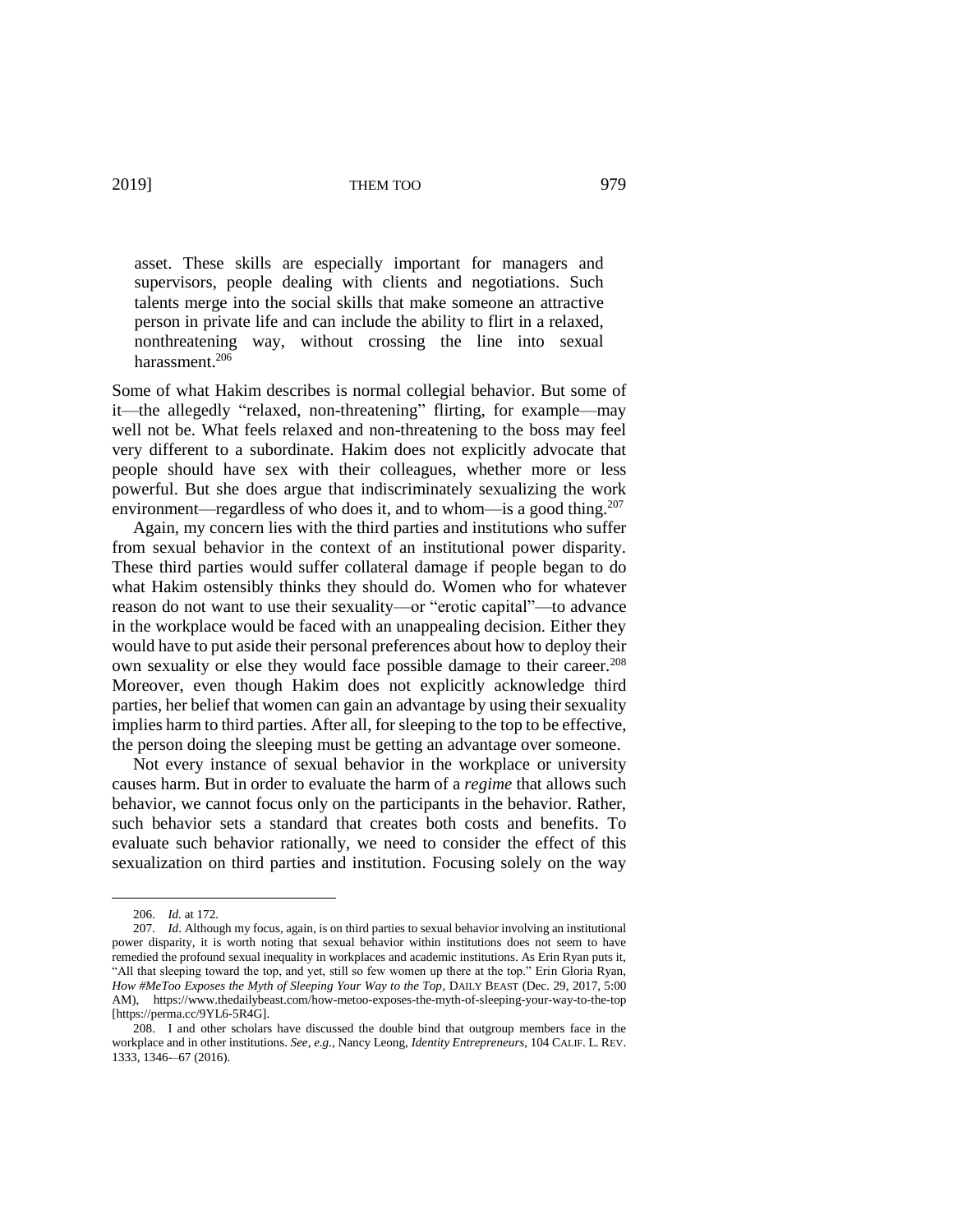sexual behavior may empower or advantage its participants fails to engage these other important issues.

# *2. Desexualization arguments*

Another critique of regulation of sexual behavior involving an institutional power disparity is that desexualizing institutions is a net loss. Vicki Schultz has articulated the general concerns associated with "desexualizing" or "sanitizing" the workplace in a seminal pair of articles.<sup>209</sup> Schultz argues that proponents of strong measures to combat sexual harassment in the workplace wrongly emphasize sexuality as inherently problematic rather than focusing on the structural and other institutional barriers that actually create and reinforce gender hierarchy in the workplace.<sup>210</sup> For example, she explains, "courts have tended to single out sexual advances and other conduct of a sexual nature for disapproval, and have tended to exonerate even serious patterns of sexist misconduct that could not be easily characterized as sexually motivated."<sup>211</sup> She worries that an unusual coalition of judges, feminists, and managers $^{212}$  are wrongly preoccupied with eliminating all traces of sexuality from the workplace, "even benign forms of sexual conduct that are not linked to sex discrimination on the job."<sup>213</sup> Instead, Schultz argues, reformers should focus on dismantling the various factors that give rise to inequality in the first place, such as underrepresentation of women in some professions or segregation of women within particular work environments.<sup>214</sup> Such conditions, she argues, cause much more harm than a few sexual jokes or remarks. 215

Moreover, purging sexuality from the workplace actually harms workers' well-being. Schultz writes: "Workplace sexuality isn't solely a source of danger and disruption—it's also a source of vitality, creativity, and power. For many people, the sexual energy that work generates will be one of the most valued aspects of their work lives—one we should not

<sup>209.</sup> Schultz, *The Sanitized Workplace*, *supra* note 27, at 2136–63; Schultz, *Reconceptualizing Sexual Harasssment*, *supra* note 27. For related critiques of a desexualized workplace, see, for example, Anna C. Camp, *Cutting Cupid Out of the Workplace: The Capacity of Employees' Constitutional Privacy Rights to Constrain Employers' Attempts to Limit Off-Duty Intimate Associations*, 32 HASTINGS COMM. & ENT. L.J. 427, 430–31 (2010); Sharon Rabin-Margalioth, *Love at Work*, 13 DUKE J. GENDER L. & POL'Y 237, 252–53 (2006).

<sup>210.</sup> Schultz, *The Sanitized Workplace*, *supra* note 27, at 2067.

<sup>211.</sup> *Id.* at 2078.

<sup>212.</sup> *Id.* at 2089.

<sup>213.</sup> *Id.* at 2087.

<sup>214.</sup> *Id.* at 2141–44.

<sup>215.</sup> *Id.* at 2145–61.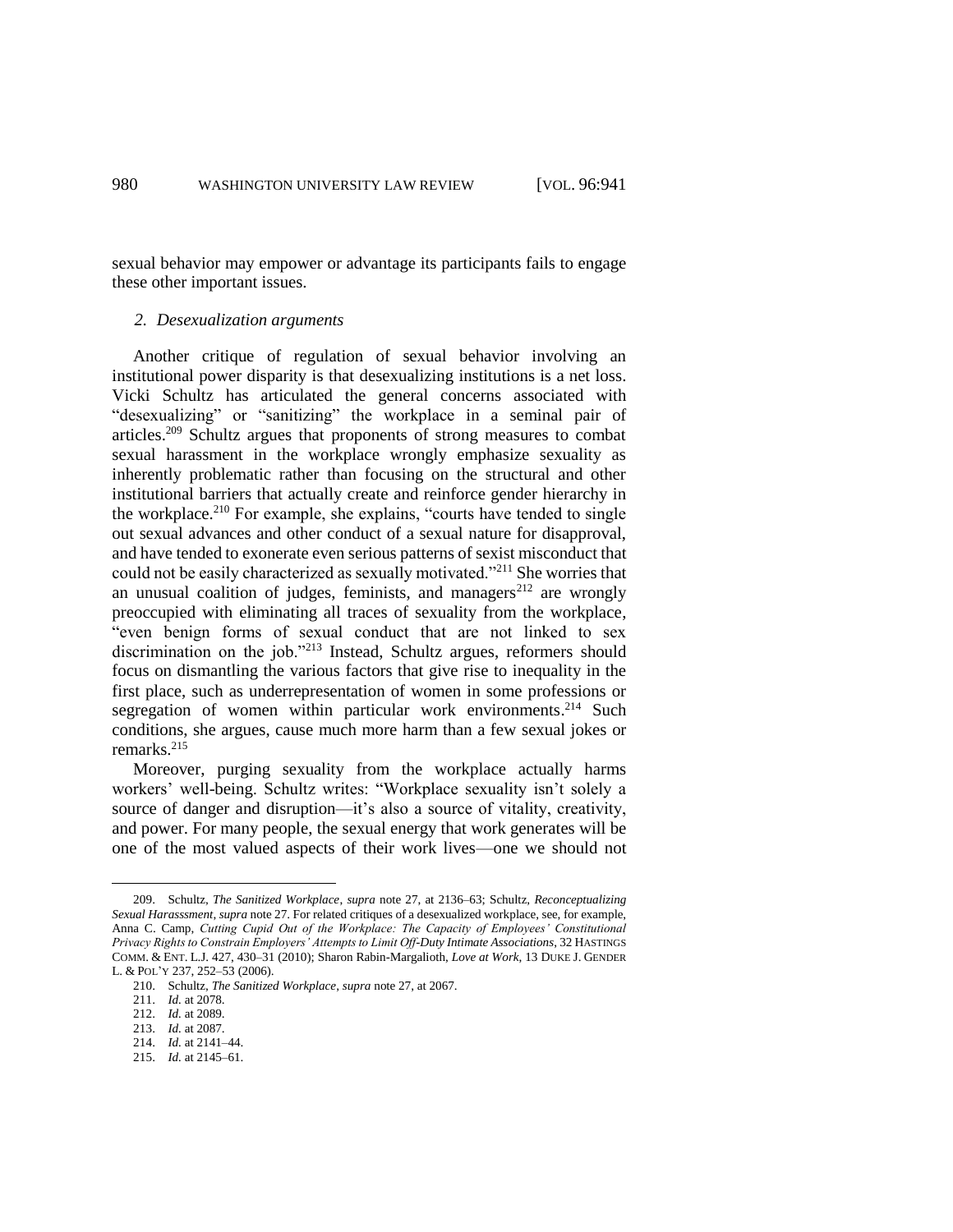#### sacrifice lightly."<sup>216</sup>

Schultz's research is largely convincing. She offers compelling support for the claim that courts often focus on sexuality when they should be focusing on sex *discrimination*. <sup>217</sup> She is also persuasive that eradicating all sexual expression in the workplace is neither necessary nor desirable.<sup>218</sup> Some sexual behavior in the workplace (or, extrapolating from Schultz's work, in other institutions) is harmless and even beneficial: for example, in most instances consensual sexual relationships *between peers* need not be regulated, such as relationships between two associates at a law firm, or between classmates at a university. And Schultz correctly observes that many *non*-consensual workplace sexual relationships are already addressed by Title VII law,<sup>219</sup> although existing law is often too narrow in scope and presents practical obstacles to plaintiffs' recovery. 220

Schultz's research addresses the workplace in general: she does not focus specifically on the considerable effect on third parties that results from sexual behavior involving an institutional power disparity. This Article therefore aims to show that Schultz's generally compelling reservations about desexualizing the workplace should not apply to the specific subset of sexual behavior within workplaces and other institutions that involves a power disparity between the participants.

As I explained in Part II.A, this subset of workplace sexual behavior harms third parties and reinforces workplace inequality. Relationships between bosses and subordinates—even if fully consensual and enjoyable for the participants—raise many third-party concerns. They risk favoritism, disrupt the workplace dynamic, disparately sexualize female workers, and compromise the institutional mission.

Concerns about desexualization of the workplace focus almost exclusively on the consent of the parties involved. When it comes to sexual behavior involving an institutional power disparity, then, this analysis does not take account of situations that affect third parties and institutions themselves. For example, Schultz is concerned that some companies design policies "to ensure that even fully consensual interactions not directed at the complainant do not offend a third party  $\dots$  ."<sup>221</sup> When such consensual sexual behavior involves an institutional power disparity, however, the concern for third parties is considerably greater. Even if conduct is

<sup>216.</sup> *Id.* at 2166.

<sup>217.</sup> *Id.* at 2078.

<sup>218.</sup> *Id.* at 2139–52

<sup>219.</sup> *Id.* at 2084–85.

<sup>220.</sup> The many shortcomings of current Title VII doctrine and the various practical obstacles for plaintiffs are beyond the scope of this Article.

<sup>221.</sup> Schultz, *The Sanitized Workplace*, *supra* note 27, at 2102.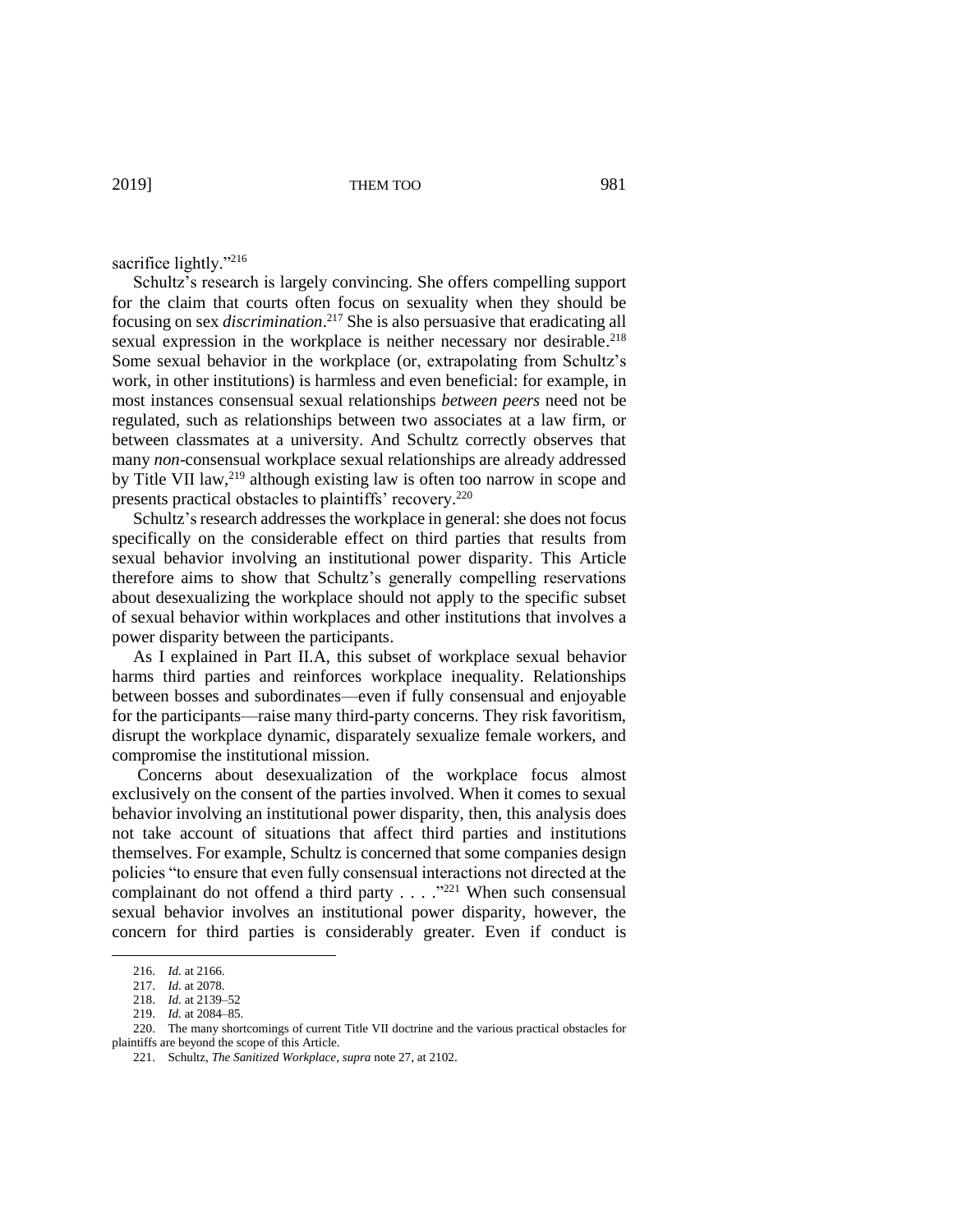consensual and enjoyable for its participants, it may still be harmful to others. For example, a relationship between a partner and an associate at a law firm could disadvantage and alienate other associates who are not sexually involved with partners.<sup>222</sup> Similarly, a professor dating a current student may spark concerns about favoritism in grading—particularly in environments such as law schools that adhere to a strict curve—or create an atmosphere of intimidation for untenured or non-tenure-track professors who have to grade a tenured colleague's sexual partner.

Some critics of desexualization fear that employers will over-regulate. Schultz, for instance, notes that "many feminists extended their arguments for prohibiting sexual harassment more broadly to condemn a wide range of sexual conduct, even consensual conduct that would not meet the legal definition of harassment."<sup>223</sup> But the legal definition of harassment should be built around our understanding of problematic workplace conduct, not the other way around. Thus feminist efforts to prohibit "consensual conduct that would not meet the legal definition of harassment" and employers who "censor individual employees' conduct well before the legal threshold is met" may actually be engaging in efforts to shift the regulation of employee sexual behavior to the normatively correct place.<sup>224</sup> If the law currently prohibits certain behavior, that does not mean that all other behavior is unproblematic. In particular, it does not mean that sexual behavior involving an institutional power disparity is unproblematic.

A number of critics even suggest that companies *must* allow workplace relationships as the only realistic alternative to unhappy singleness or celibacy for employees who work particularly long hours: "As a practical matter, these people may have to find potential partners through their employment. If prohibitions against workplace dating become universal, many people may find it difficult if not impossible to find marriage partners or to secure other long-term or short-term sexual relationships. $1225$  Others have made a similar argument in the context of university professors. $226$ Many proponents of such arguments are talking about workplace dating in general, not about sexual behavior involving an institutional power

<sup>222.</sup> *See supra* Section II.A.

<sup>223.</sup> Schultz, *The Sanitized Workplace*, *supra* note 27, at 2082–83.

<sup>224.</sup> Schultz, *The Sanitized Workplace*, *supra* note 27, at 2083, 2086.

<sup>225.</sup> *Id.* at 2166; *see also* McCavitt v. Swiss Reinsurance Amer. Corp., 237 F.3d 166, 169–70 (2001) (McLaughlin, J., concurring) ("This is compellingly so in today's society, where ostracizing anyone associated with one's office from the acceptable dating pool would doom the majority of the population to the life of a Trappist monk.").

<sup>226.</sup> *See, e.g.*, Carlson, *supra* note 32, at 504 ("Schools often demand very much of the lives of their professors, especially those who have not yet achieved tenure. For some if the school is off limits to their social lives, they have very little social life at all.").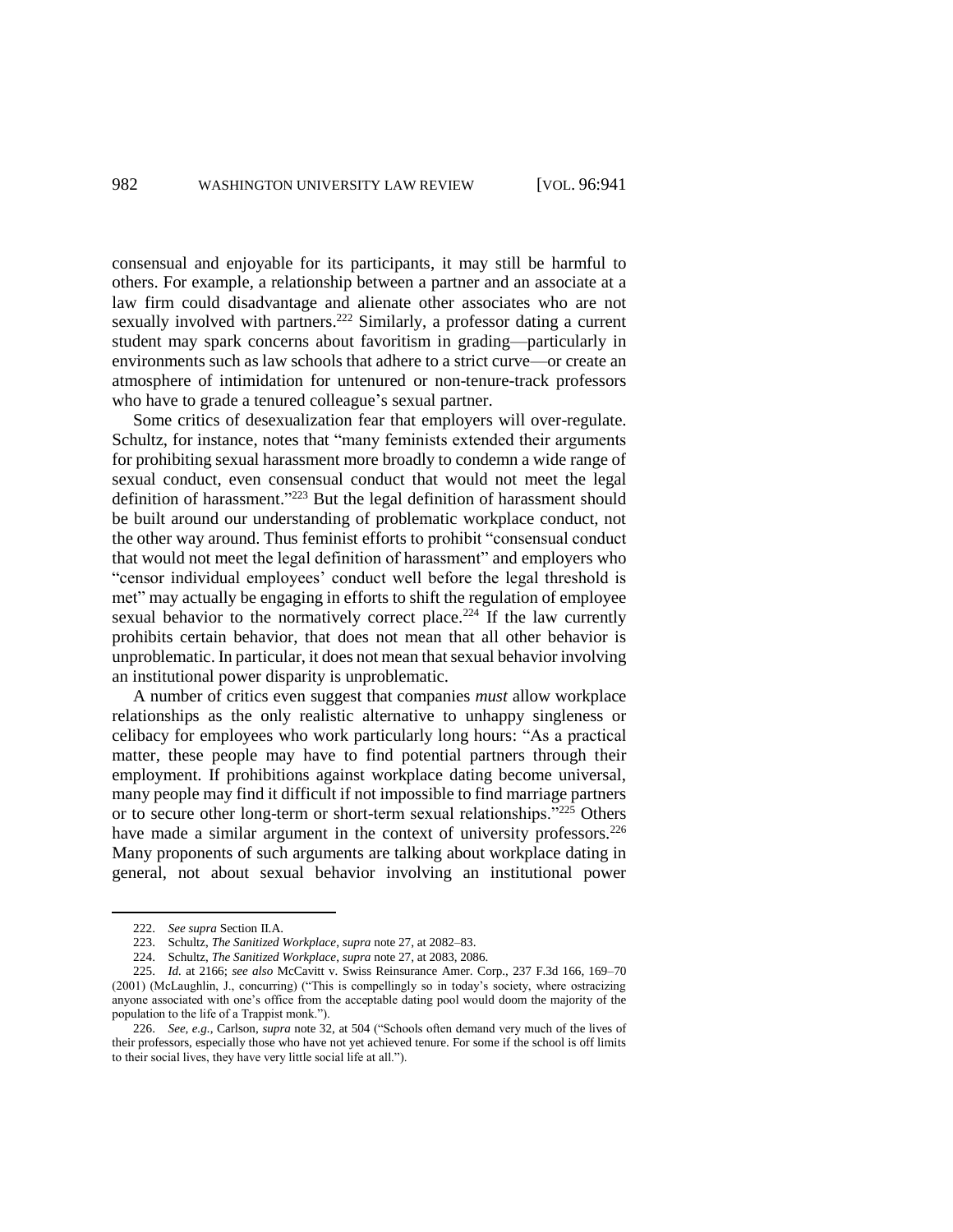disparity. As a result, institutions that implement policies prohibiting only the latter behavior seem like an odd target for this complaint. If the concern really is that people are so busy working that they literally cannot have sex unless they have sex with the people they supervise or teach, capitalism itself seems a better target—not regulation of the narrow set of relationships most likely to cause harm to third parties. 227

Many desexualization critics do not address possible harms to third parties. With typical thoughtfulness, Schultz does consider this concern, and frames the consequences for third parties as a mixed bag:

In terms of larger organizational effects, employees report that workplace romance can create excitement among the work group, enhance communication and cooperation, enhance teamwork, simulate [sic] creativity, and create a happier work environment. On the negative side, employees report that romance may take time away from work, increase gossip, and create concerns about favoritism among coworkers.<sup>228</sup>

Schultz also acknowledges the concerns inherent in institutional power disparities. At one point she observes that "most experts believe supervisorsubordinate relationships present the greatest risk. $\frac{1}{2229}$  Similarly, she attests to the "serious concern" that "if organizations do not have rules against dating and sexual relationships between supervisors and employees, there will be nothing to prevent supervisors from exercising personal favoritism toward employees with whom they are romantically involved" while noting that the issue is not confined to dating relationships and that supervisors "may also develop *nonsexual* attachments that predispose them to favor particular employees."<sup>230</sup> Mary Anne Case has highlighted a similar concern and proposed a general "anti-nepotism" policy that would include both sexual and non-sexual favoritism.<sup>231</sup> While this Article does not address non-sexual favoritism, the point for present purposes that there are distinctive problems with sexual relationships I am concerned about here—

229. *Id.* at 2109.

<sup>227.</sup> The proliferation of dating apps such as Tinder and Grindr that has occurred since Schultz's article was published in 2003 might also provide some comfort to those who believe that workplace sexual behavior is the only bulwark against a lifetime of loneliness. Commentators have noted that such apps and other online dating platforms provide an easier way of meeting potential romantic and sexual partners. *See, e.g.*, Russell K. Robinson, *Structural Dimensions of Romantic Preferences*, 76 FORDHAM L. REV. 2787, 2791–92 (2008) (discussing dating websites such as Match.com).

<sup>228.</sup> Schultz, *The Sanitized Workplace*, *supra* note 27, at 2186–87 & n.480.

<sup>230.</sup> *Id.* at 2189. I discuss the claim that sexual favoritism is no worse than other kinds of favoritism *infra* in Part IV.

<sup>231.</sup> Mary Anne Case, *A Few Words in Favor of Cultivating an Incest Taboo in the Workplace*, 33 VT. L. REV. 551 (2009); *see also* Naomi Schoenbaum, *Towards a Law of Coworkers*, 68 ALA. L. REV. 605, 626 (2017); Laura Rosenbury, *Working Relationships*, 35 WASH. U. J. L. & POL'Y 117, 138– 41 (2011).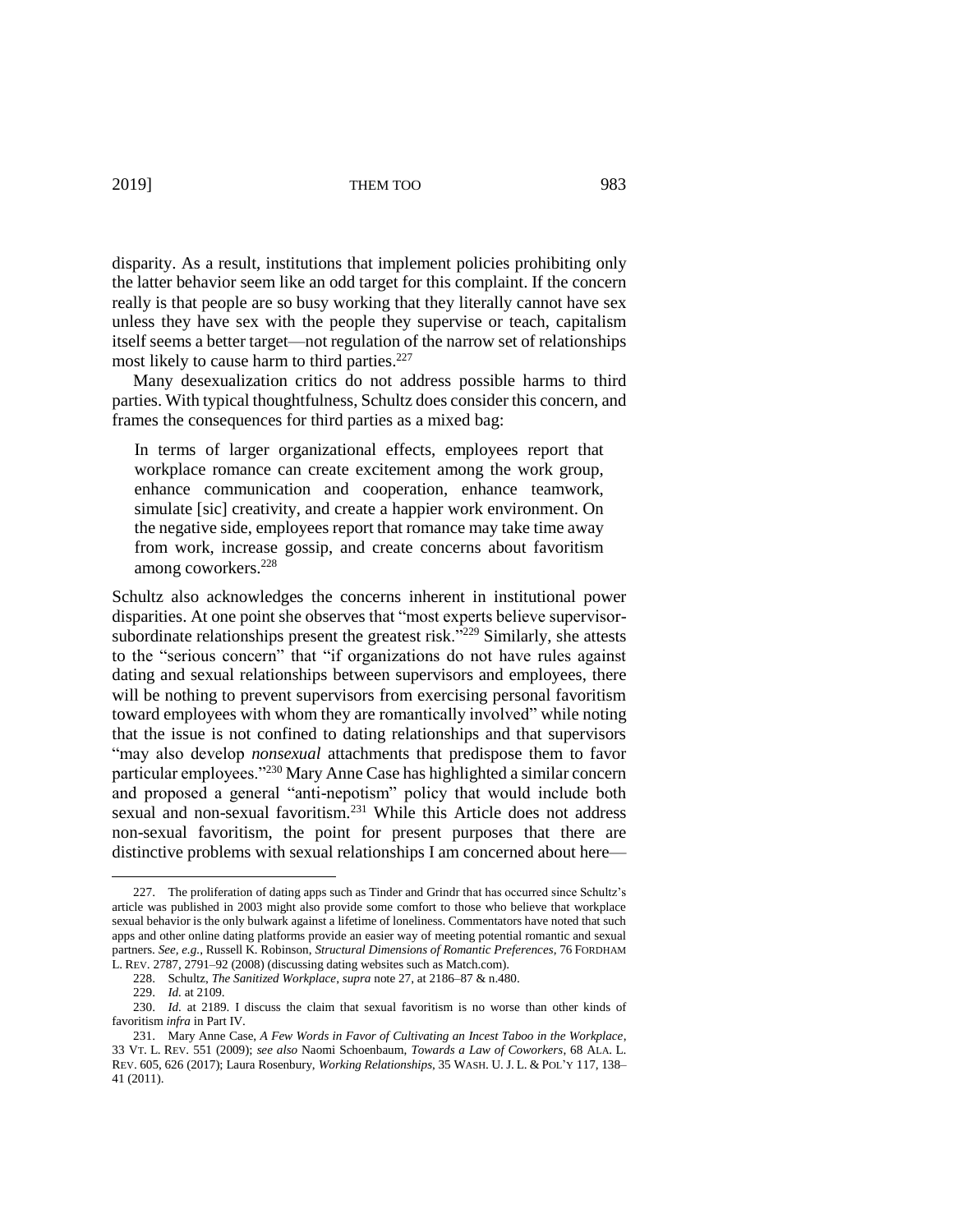specifically, those involving an institutional power disparity.

Ultimately, the work of Schultz and other scholars who warn against proscribing sexuality in the workplace and other institutions is largely or perhaps even entirely reconcilable with workplace policies that regulate sexual behavior involving an institutional power disparity. Schultz's concern, for example, lies with gender inequality in the workplace, not with sexuality *qua* sexuality. Based on the evidence discussed in Part II.A, sexual behavior involving an institutional power disparity produces such gender inequality and should therefore be subject to regulation. Although it does not include a comprehensive discussion of third-party harms, Schultz's work is not inherently antithetical to a legal regime that countenances such harms.<sup>232</sup> In short, I think we can have it both ways: a workplace or school can create space for participants to engage in sexual behavior, with the benefits Schultz describes, without requiring it to tolerate sexual relationships involving an institutional power disparity and the myriad problems such relationships create for third parties.

#### *3. Regulatory arguments*

A final objection to regulation of sexual behavior involving an institutional power disparity is that regulation of intimate lives is inherently problematic. One strand of this objection argues that regulation of consensual sexual behavior is problematic because it intrudes on individual liberty in the intimate sphere of sexual behavior. Another strand criticizes regulation on the ground that it infantilizes women and ultimately perpetuates gender inequality.

The first strand of critics argue that regulation of sexual behavior sweeps too broadly. In their article, "The Sex Bureaucracy," <sup>233</sup> Jacob Gersen and Jeannie Suk protest the over-regulation of sexual behavior.<sup>234</sup> They argue

<sup>232.</sup> Other scholars have argued in the university context that limiting sexual behavior in the workplace harms the work environment. Jane Gallop, as described in the previous section, views her pedagogy as intrinsically sexual. *See supra* Section II.B.1 Like Schultz, she protests the conflation of sexual behavior and sexual harassment, objecting to a culture in which "sexual harassment is defined as the introduction of sex into professional relations." GALLOP, *supra* note 83, at 11. Gallop decries "this new sense of harassment operating in the academy today—which includes all teacher-student sexual relations, regardless of the student's desires." *Id. at* 34. Ultimately, however, Gallop's argument attends to third parties even less than does Schultz's critique. When Gallop mentions "the student's desire," she means the desire of the student having sex with the professor. *Id.* There is no discuss of what *other* students might or might not desire. For Gallop and her like-minded colleagues, consent is the beginning and end of the inquiry. *Id.* at 34.

<sup>233.</sup> Gersen & Suk, *supra* note 40.

<sup>234.</sup> Other scholars have also offered important critiques of institutional over-regulation of sexual behavior as a general matter. *See, e.g.*, Melissa Murray, *Rights and Regulation: The Evolution of Sexual Regulation*, 116 COLUM. L. REV. 573 (2016).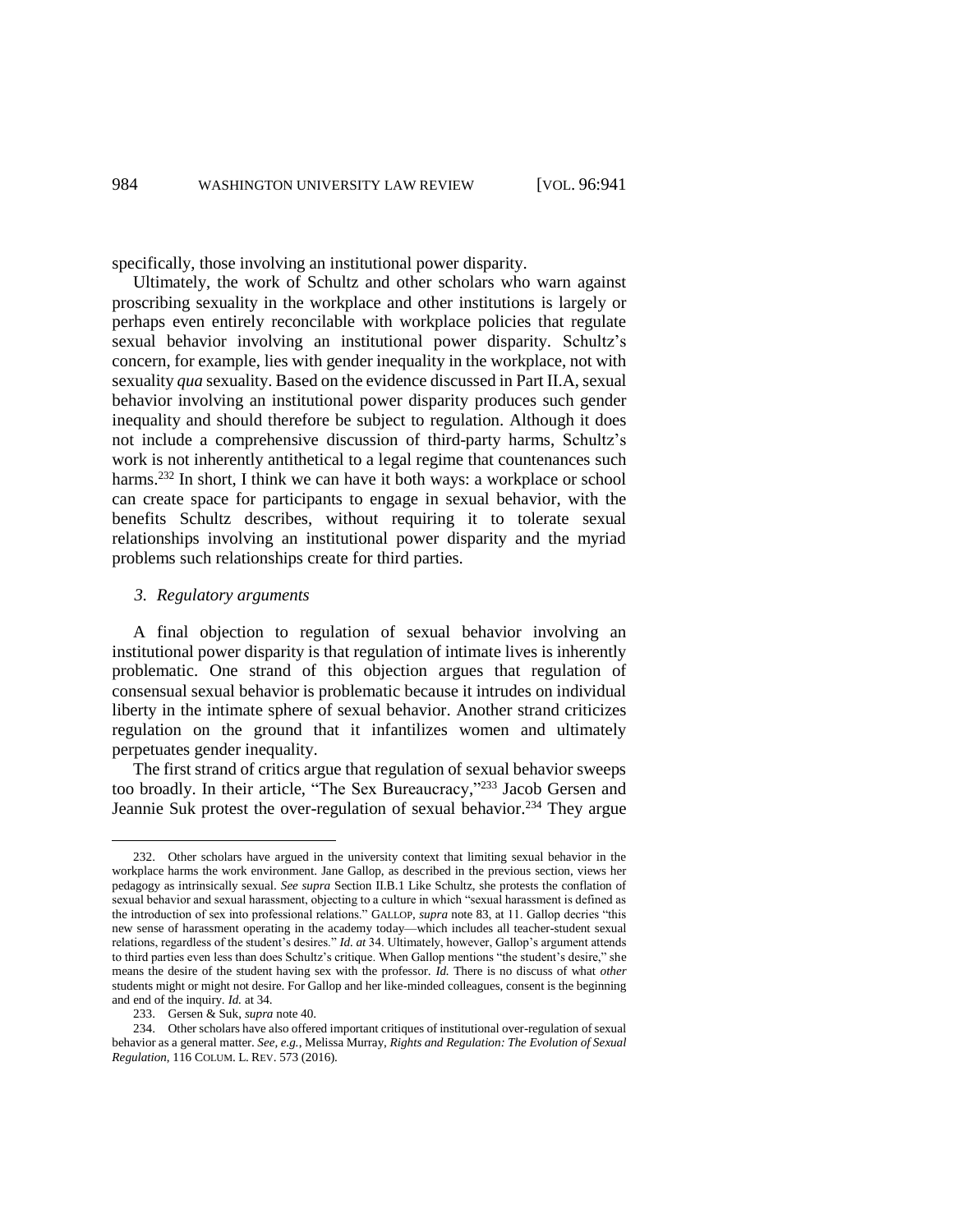that regulation of sexual discrimination and sexual violence have expanded to the point that they encompass "ordinary sexual behavior," which they define as "voluntary adult sexual conduct that does not harm others."<sup>235</sup> Gersen and Suk use higher education as a case study, although they emphasize that the "sex bureaucracy" extends to other institutions, such as primary and secondary schools and the military.<sup>236</sup>

Gersen and Suk do not explicitly discuss the subset of sexual behavior that involves an institutional power disparity, such as relationships between professors and students. Rather, they focus on regulation of sexual behavior between students—an important topic beyond the scope of this Article. My analysis therefore does not necessarily run counter to Gersen and Suk's views, but rather uses their helpful framing of anti-regulatory arguments to demonstrate why such arguments should not apply to sexual behavior involving an institutional power disparity.

Arguments against regulation of consensual sexual behavior often do not analyze the way in which institutional power disparity affects third parties. Gersen and Suk compellingly identify a number of flaws in the way the Title IX process is implemented. $237$  They also argue that we should not regulate "voluntary adult sex *that does not harm others*" <sup>238</sup>—emphasis mine without elaborating on how we tell whether sex harms others or what we should do if it does. These third-party concerns are paramount in sexual behavior involving an institutional power disparity—my primary concern in this Article—yet anti-regulatory arguments offer little guidance for how to determine whether voluntary sex does or does not harm others.

Without discussing third-party harms, we cannot address two important tensions inherent in the argument against regulation. One is that the government already regulates or prohibits sexual activity between consenting adults in a wide range of circumstances: when the sex involves close relatives; <sup>239</sup> when the sex involves certain professional relationships such as a judge and an attorney appearing before the judge; $^{240}$  when the sex

<sup>235.</sup> Gersen & Suk, *supra* note 40, at 885.

<sup>236.</sup> *Id.* at 884 & n.7.

<sup>237.</sup> *Id.* at 891–924.

<sup>238.</sup> *Id.* at 885. Gersen and Suk briefly discuss third parties only in one arena, and not one related to this Article. They express skepticism at schools' efforts to encourage bystanders to report sexual behavior *before* it is problematic—for example, a friend who is blacked out during a night of heavy drinking, but who is not, for instance, being taken to a private place. Gersen & Suk, *supra* note 40, at 916–18. The concern for excessive intervention in innocuous behavior is not in tension with a concern for real third-party harms. *Id.* at 916–18.

<sup>239.</sup> *See generally* Leigh B. Bienen, *Defining Incest*, 92 NW. U. L. REV. 1501 (1998).

<sup>240.</sup> *See* MODEL CODE OF JUDICIAL CONDUCT r. 3.1 (AM. BAR ASS'N 2011); MODEL RULES OF PROF'L CONDUCT R. 1.8 (AM. BAR ASS'N 2016).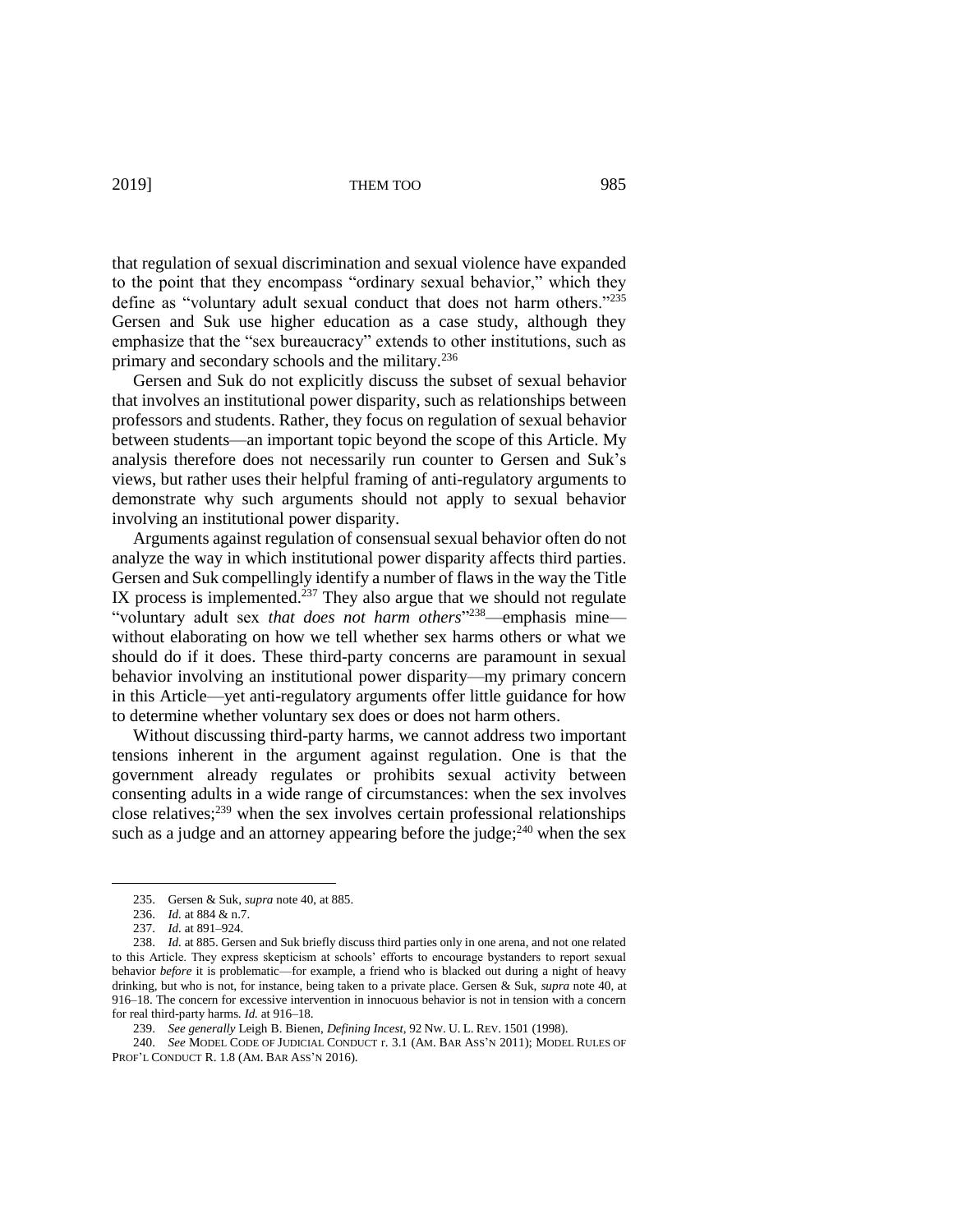occurs in public; $241$  when the sex occurs between military members of different rank;<sup>242</sup> when the sex occurs between a prison guard and a prisoner;<sup>243</sup> when sex involves an exchange of money.<sup>244</sup> In each of these instances, at least part of the reason for governmental intervention is likely the risk of harm to third parties or institutions. $245$ 

Moreover, the government already intervenes in consensual adult sexual interactions in countless ways even where it does not prohibit that activity. Sex education in public schools instills beliefs and practices that people carry with them into their consensual sexual interactions as adults. 246 Insurance coverage of birth control affects the circumstances and consequences of consensual sex.<sup>247</sup> Divorce laws that take into account sexual behavior such as adultery likewise regulate consensual adult sexual interactions. <sup>248</sup> Criminal laws that regulate prostitution even where it is legal,<sup>249</sup> zoning laws that regulate strip clubs and adult stores that sell books or sex toys,<sup>250</sup> public decency laws that regulate what clothing is required in public, <sup>251</sup> and laws regulating the availability of pornography on the

<sup>241.</sup> *See, e.g.*, FLA. STAT. § 800.03 (2018) (prohibiting exposure of "one's sexual organs in public . . . in a vulgar or indecent manner" and classifying offense as a first degree misdemeanor).

<sup>242.</sup> *See, e.g.*, Army Reg. 600-20 ¶ 4-14(c) (2006).

<sup>243.</sup> *See, e.g.*, 18 U.S.C. §§ 2241, 2243, & 2244 (2017) (prohibiting all sexual contact between federal prison guards and prisoners); *see also, e.g.*, Kim Shayo Buchanan, *Impunity: Sexual Abuse in Women's Prisons*, 42 HARV. C.R.-C.L. L. REV. 45, 46 & n.6 (2007) (collecting information about state prohibitions on sexual contact between guards and prisoners).

<sup>244.</sup> Prostitution is illegal in every state, with certain exceptions in Nevada. Danielle Auguston & Alyssa George, *Prostitution and Sex Work*, 16 GEO. J. GENDER & L. 229, 232–33 & n.15 (2015) (collecting state statutes).

<sup>245.</sup> While it is beyond the scope of this Article to undertake a close examination of the purpose underlying each of these statutes, the prohibition on sex between close relatives exemplifies the concern for third-party harms that often motivates governmental regulation of sexual relationships. Many states appear to be guarding against the possibility of children with developmental disorders by tailoring the prohibition to unions that might result in children. *See, e.g.*, Ariz. Stat. 25-101(B) (prohibiting marriages between first cousins unless both are over age sixty-five or unless one of the cousins is unable to reproduce); Ill. Stat. 750 5/212 (prohibiting marriages between first cousins unless both are over age fifty or one of the cousins is unable to reproduce); Wis. Stat. § 765.03(1) (prohibiting marriages between first cousins unless the woman is over age fifty-five or one party is unable to reproduce). While this Article does not weigh in on the validity of these concerns or on cousin marriage in general, such statutes reveal that concern for potential harm to third parties—children who may be born with developmental disorders; the state that may bear responsibility for educating and providing medical care for such children—motivates regulation of sexual behavior and is unremarkable for doing so.

<sup>246.</sup> *See State Policies on Sex Education in Schools*, NATIONAL CONFERENCE OF STATE LEGISLATURES (Dec. 21, 2016), http://www.ncsl.org/research/health/state-policies-on-sex-educationin-schools.aspx [https://perma.cc/CJC9-ZZBA].

<sup>247.</sup> *See, e.g.*, *Birth Control Benefits*, HEALTHCARE.GOV, https://www.healthcare.gov/coverage/b irth-control-benefits/ [https://perma.cc/L979-HL88] (last visited Feb. 2, 2019).

<sup>248.</sup> *See* DOUGLAS E. ABRAMS ET AL., CONTEMPORARY FAMILY LAW 420–29 (2d ed. 2009).

<sup>249.</sup> *See* Auguston & George, *supra* note 244.

<sup>250.</sup> *See, e.g.*, City of Los Angeles v. Alameda Books, 535 U.S. 425 (2002) (articulating test for First Amendment scrutiny of zoning laws).

<sup>251.</sup> *See, e.g.*, Jeffrey C. Narvil, *Revealing the Bare Uncertainties of Indecent Exposure*, 29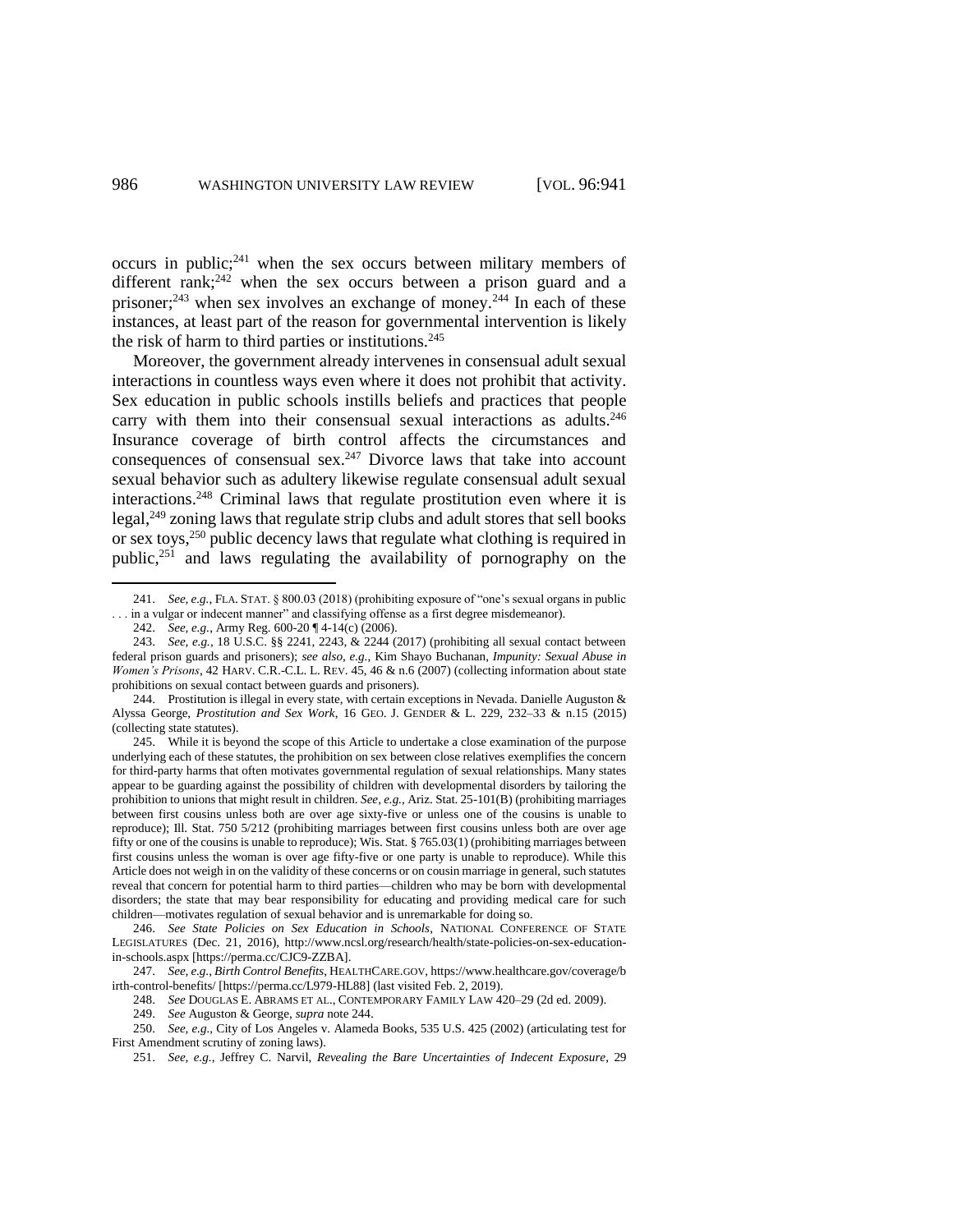Internet<sup> $252$ </sup> all intervene in consensual adult sexual behavior. The list could go on for quite a while.

Moreover, all of these interventions take place at least in part because of a concern for third parties, and most of these interventions have been around for a long time. My point is not that all or any of these laws is normatively justified, but rather that the bare fact that the government or other entities regulate consensual sexual behavior is not new or anomalous. And without discussion of harms to third parties, we cannot evaluate any particular instance of regulation, including, specific to this Article, regulation of sexual behavior involving an institutional power disparity.

Some scholars have echoed the concern for regulation, but with particular concern that the paternalism inherent in such regulation infantilizes and ultimately harms women. <sup>253</sup> A recent proponent of this view is Laura Kipnis, who does not see sexual behavior involving faculty and students as harmful—or, to be more precise, she does not see it as inherently more harmful than any other sexual behavior.<sup>254</sup> She recalls her own experiences with professors during college, explaining, "When I was in college, hooking up with professors was more or less part of the curriculum."<sup>255</sup> She writes:

The gulf between students and faculty wasn't a shark-filled moat; a misstep wasn't fatal. We partied together, drank and got high together, slept together. The teachers may have been older and more accomplished, but you didn't feel they could take advantage of you because of it. How would they? $256$ 

Kipnis describes the ban on consensual faculty-student relationships at Northwestern University, where she teaches, as "irritating."<sup>257</sup> "It's been barely a year since the Great Prohibition took effect in my own workplace. Before that, students and professors could date whomever we wanted; the next day we were off limits to one another . . . . "<sup>258</sup> She adds that "the residues of the wild old days are everywhere," referring to several couples on her campus comprised of a professor and a former student, as well as

COLUM. J. L. & SOC. PROBS. 85, 86 n.8 (1995) (surveying public nudity laws).

<sup>252.</sup> Miller v. California, 413 U.S. 15 (1973) (delineating obscenity standard).

<sup>253.</sup> Mack, *supra* note 32, at 85–88; Sherry Young, *Getting to Yes: The Case Against Banning Consensual Relationships in Higher Education*, 4 AM. U. J. GENDER SOC. POL'Y & L. 269 (1996).

<sup>254.</sup> KIPNIS, UNWANTED ADVANCES, *supra* note 180.

<sup>255.</sup> Laura Kipnis, *Sexual Paranoia Strikes Academe*, CHRON. HIGHER EDUC., (Feb. 27, 2015), https://www.chronicle.com/article/Sexual-Paranoia-Strikes/190351 [https://perma.cc/K7Y6-C76J]; *see also* KIPNIS, UNWANTED ADVANCES, *supra* note 180, at 13.

<sup>256.</sup> Kipnis, *Sexual Paranoia*, *supra* note 255.

<sup>257.</sup> KIPNIS, UNWANTED ADVANCES, *supra* note 180, at 155.

<sup>258.</sup> Laura Kipnis, *Sexual Paranoia*, *supra* note 255.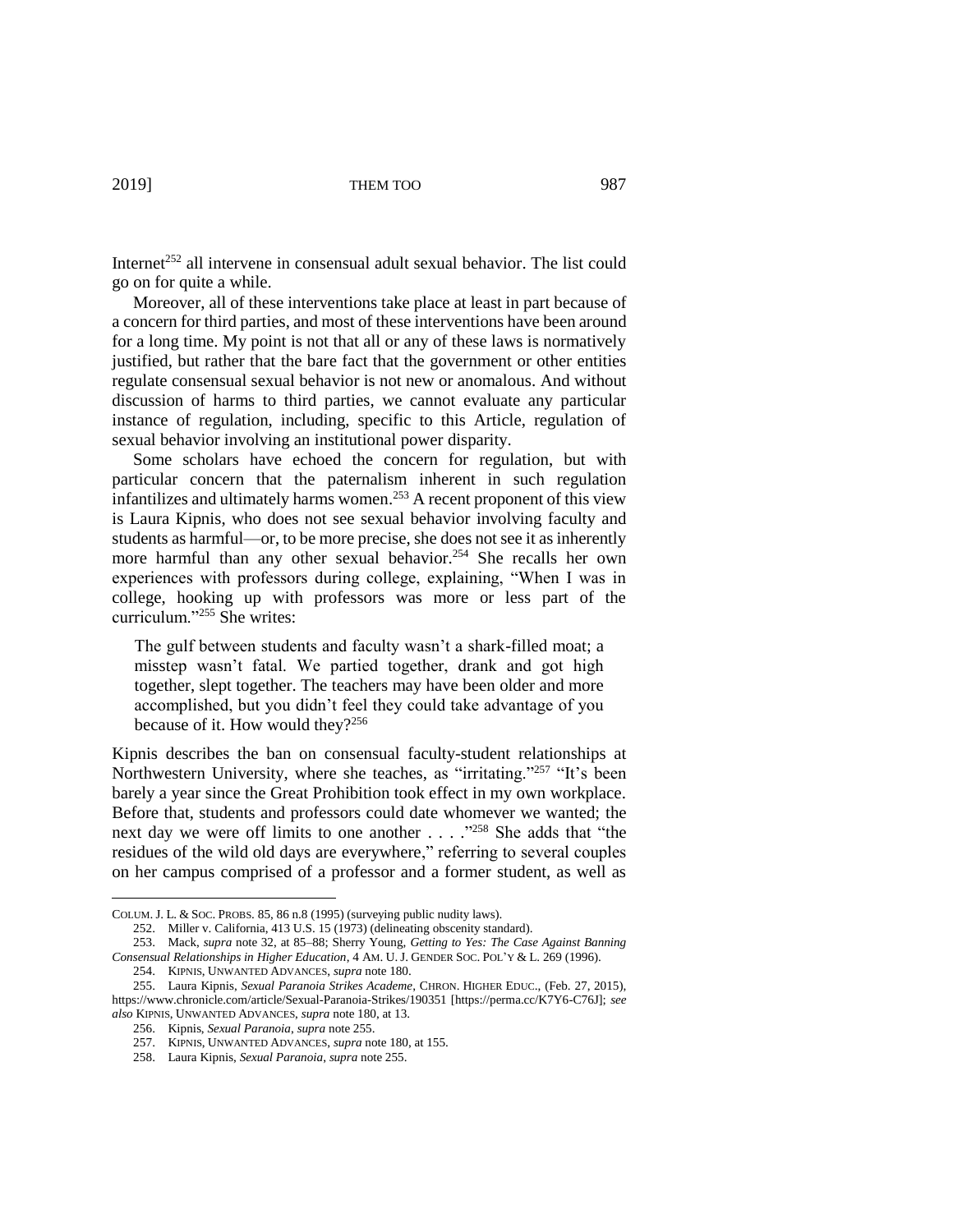"the legions who've dated a graduate student or two in their day—plenty of female professors in that category, too—in fact, I'm one of them."<sup>259</sup>

Moreover, Kipnis objects to what she describes as the vulnerability and paranoia of students who object to various forms of sexual behavior on campus (some involving institutional power disparities and some not). Kipnis seems to have the mistaken impression that no one except her has pointed out what she describes as the self-perceived vulnerability of many college students and especially women. She says: "The feminism I identified with as a student stressed independence and resilience. In the intervening years, the climate of sanctimony about student vulnerability has grown too thick to penetrate; *no one dares question it* lest you're labeled antifeminist. Or worse, a sex criminal."<sup>260</sup> Kipnis's claim that "no one dares question" the supposed climate of deference to student vulnerability seems at best exaggerated. After all, there she is questioning it in the *The Chronicle of Higher Education*, and quite a large number of other people have similarly dared to question.<sup>261</sup>

Kipnis then suggests that giving too much credence to student vulnerability is harmful, even when those students are engaged in sexual relationships with their professors. She asks:

[W]hat do we expect will become of students, successfully cocooned from uncomfortable feelings, once they leave the sanctuary of academe for the boorish badlands of real life? What becomes of students so committed to their own vulnerability, conditioned to imagine they have no agency, and protected from unequal power arrangements in romantic life?<sup>262</sup>

Kipnis's argument about encouraging agency resonates when she uses it to propose such practical measures as self-defense classes and unlearning

<sup>259.</sup> *Id*.

<sup>260.</sup> *Id.* (emphasis added).

<sup>261.</sup> A highly incomplete list would include the following materials. *See, e.g.*, Bradley Campbell & Jason Manning, *Microaggression and Moral Cultures*, 13 COMP. SOC. 692 (2014); Bradley Campbell & Jason Manning, *The New Millennial 'Morality:' Highly Sensitive and Easily Offended*, TIME (Nov. 17, 2015), http://time.com/4115439/student-protests-microaggressions/ [https://perma.cc/M8JC-VAZ N]; Greg Lukianoff & Jonathan Haidt, *The Coddling of the American Mind*, ATLANTIC (Sept. 2015), https://www.theatlantic.com/magazine/archive/2015/09/the-coddling-of-the-american-mind/399356/ [https://perma.cc/Q443-U5DG]; Caitlin Flanagan, *That's Not Funny!*, ATLANTIC (Sept. 2015), https://www.theatlantic.com/magazine/archive/2015/09/thats-not-funny/399335/ [https://perma.cc/75J U-HTYV]; Edward Schlosser, *I'm a Liberal Professor, and My Liberal Students Terrify Me*, VOX (June 3, 2015, 8:00 AM), https://www.vox.com/2015/6/3/8706323/college-professor-afraid [https://perma.cc/ 3USG-P2V2]; Letter from John Ellison, Dean of Students, University of Chicago, to University of Chicago Class of 2020 (Aug. 24, 2016) (available at, http://www.intellectualtakeout.org/sites/ito/files/ acceptance\_letter.jpg [https://perma.cc/9PU8-L4M8]).

<sup>262.</sup> Kipnis, *Sexual Paranoia*, *supra* note 255.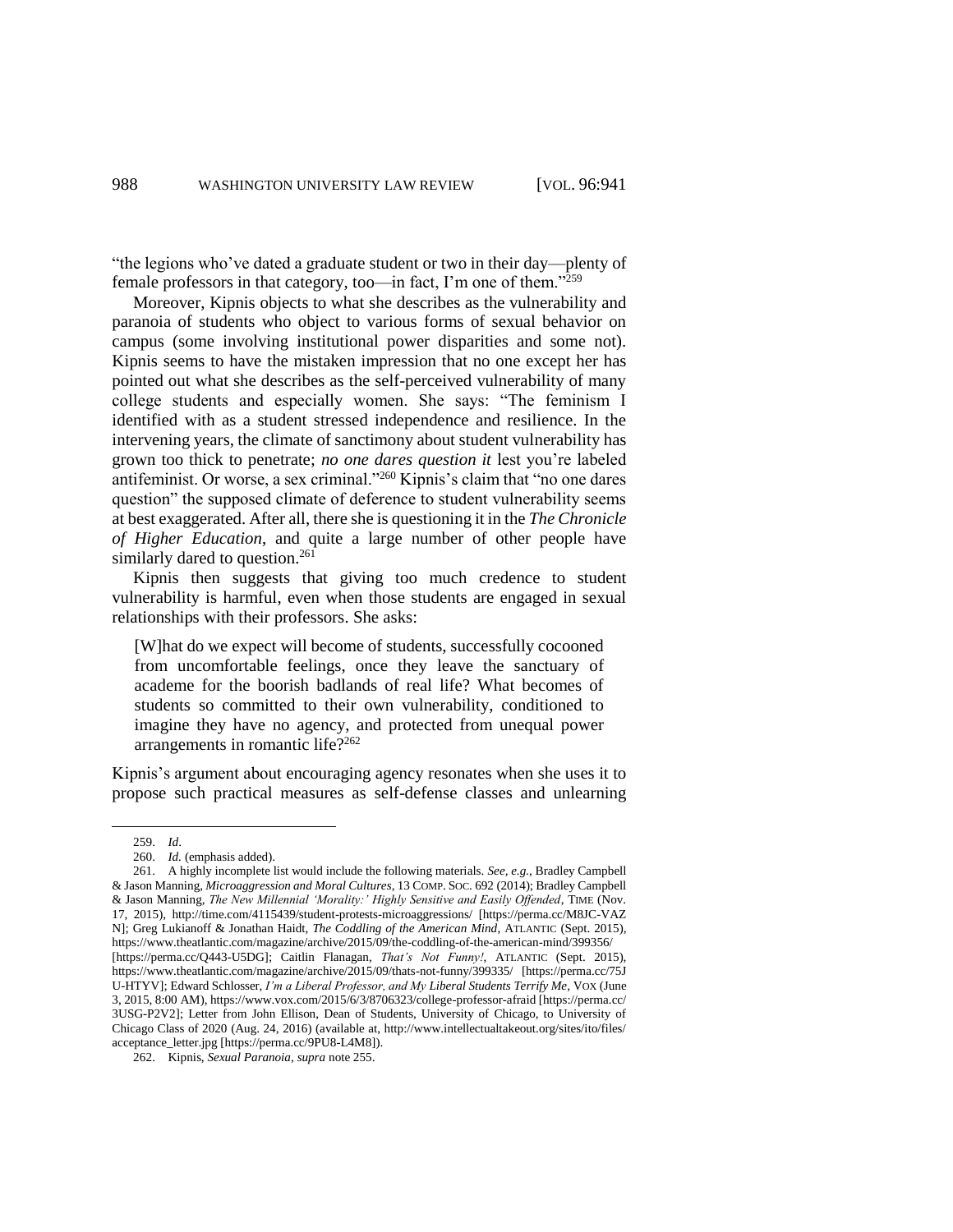socialized feminine passivity.<sup>263</sup> But to the extent that she takes issue with feelings she views as wrong or unjustified, the critique is less persuasive. She says of women: "we typically also *feel* ourselves to be far more vulnerable to sexual danger than we are—and I can think of no better way to subjugate women than to convince us that assault is around every corner."<sup>264</sup>

But a close reading of Kipnis's work reveals a view that some people's feelings matter more than others, as well as a view that her own feelings are an uncontroversially correct way of viewing the world. She critiques professors and students who discourage certain forms of sexual behavior as "ideologues of feelings,"<sup>265</sup> and disparages the notion that "what counts as rape is whatever the victims '*feel*' counts as rape."<sup>266</sup> Yet she also credits the *feelings* of several men involved in sexual assault proceedings. She sympathetically portrays a student expelled from college for sexual misconduct who "assumes he'll never get into another school and is adamant he'll never return to the previous one, even if he could. His life is wrecked, he *feels*." <sup>267</sup> (Emphasis mine.) She likewise credits Peter Ludlow's emotional decision to resign rather than continue facing sexual assault proceedings against him, as well as his decision to move to Mexico to save money because "he'd pretty much lost everything at that point."<sup>268</sup> By Kipnis's own standards, this seems an odd characterization of an adult man's decision to voluntarily resign a tenured position—after all, Ludlow resigned because he *felt* he had lost everything, not that he actually had, given that no final decision had been rendered against him.

Kipnis also credits her own feelings throughout her book. In arguing that faculty-student relationships are unproblematic, for example: "[y]ou didn't *feel* your teachers were remote, all-powerful beings—they were messy, opinionated, depressed, monumentally flawed."<sup>269</sup> (Again, emphasis mine.) She likewise credits, without self-examination, her own decision not to read emails about what she writes, including those from colleagues;<sup>270</sup> her belief that a professor cannot possibly force a student to drink; <sup>271</sup> and most of all her own feelings about the Title IX process as the result of complaints made

<sup>263.</sup> KIPNIS, UNWANTED ADVANCES, *supra* note 180, at 213–20.

<sup>264.</sup> *Id.* at 12.

<sup>265.</sup> *Id.* at 26.

<sup>266.</sup> *Id.* at 202.

<sup>267.</sup> *Id.* at 16 (emphasis added).

<sup>268.</sup> *Id.* at 31.

<sup>269.</sup> *Id.* at 10 (emphasis added).

<sup>270.</sup> *Id.* at 83, 129–30.

<sup>271.</sup> *Id.* at 53 ("I simply didn't believe in a reality in which a professor can force a student to

drink.").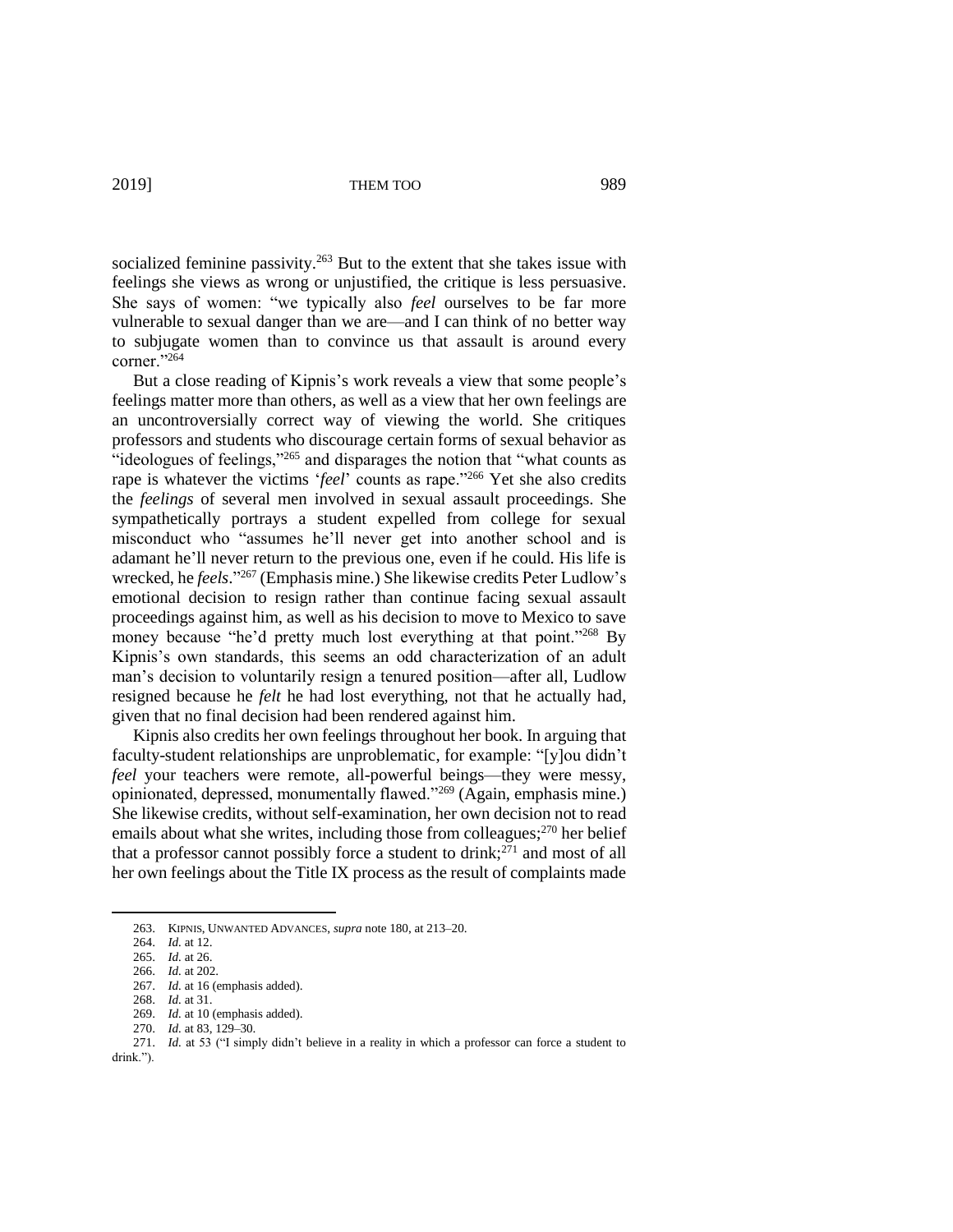against her,  $^{272}$  which she describes as an "inquisition."<sup> $^{273}$ </sup>

The point is not that Kipnis's feelings are *wrong*. <sup>274</sup> The point is that an anti-paternalist argument must hinge on more than a subjective belief that some feelings are more justifiable than others. In short, the sexual vulnerability that Kipnis identifies as endemic in institutions of higher education these days cannot be dismissed simply because it involves feelings with which Kipnis does not personally identify.<sup>275</sup> Making good policy about sexual behavior involving an institutional power disparity requires examining the empirical realities of the institutions involved. If we are to introduce feelings into the equation—and I think we should do so honestly and openly—then we should look at everyone's feelings, including those of third parties.

The need for empirical examination not tethered exclusively to any particular group's feelings brings us full circle. Such an examination requires consideration of not only the people involved in sexual behavior, but also the consequences for the bystanders to that behavior and the institutions within which the behavior occurs. Sexual behavior involving an institutional power disparity harms them too. And the failure to consider third party and institutional harms renders these critiques unpersuasive. The remainder of the Article, then, will discuss the landscape of legal, regulatory, and institutional responses to third-party harms arising from sexual behavior involving an institutional power disparity.

#### III. CURRENT REGULATION

This Part surveys the legal mechanisms relating to the third-party harms of sexual behavior involving an institutional power disparity. It concludes that some third-party effects are addressed piecemeal by various laws, regulations, and institutional codes, but that none of these legal instruments address third-party harms in a comprehensive way.

#### *A. Criminal and Tort Law*

Many would like to think of institutions such as workplaces and schools

<sup>272.</sup> *Id.* at 142–44.

<sup>273.</sup> Laura Kipnis, *My Title IX Inquisition*, CHRON. HIGHER EDUC. (May 29, 2015), https://ww w.chronicle.com/article/My-Title-IX-Inquisition/230489 [https://perma.cc/2H9J-MBEV].

<sup>274.</sup> Indeed, I have a great deal of sympathy for someone forced to undergo a Title IX investigation based solely on something she wrote. But the fact that her feelings are understandable does not make them either empirically correct or incorrect.

<sup>275.</sup> Dawn Rhodes, *Northwestern Student Sues Prof Over 'Unwanted Advances' Book*, CHI. TRIBUNE (May 17, 2017), http://www.chicagotribune.com/news/local/breaking/ct-northwestern-studen t-sues-professor-book-20170517-story.html [https://perma.cc/23NZ-CHQM].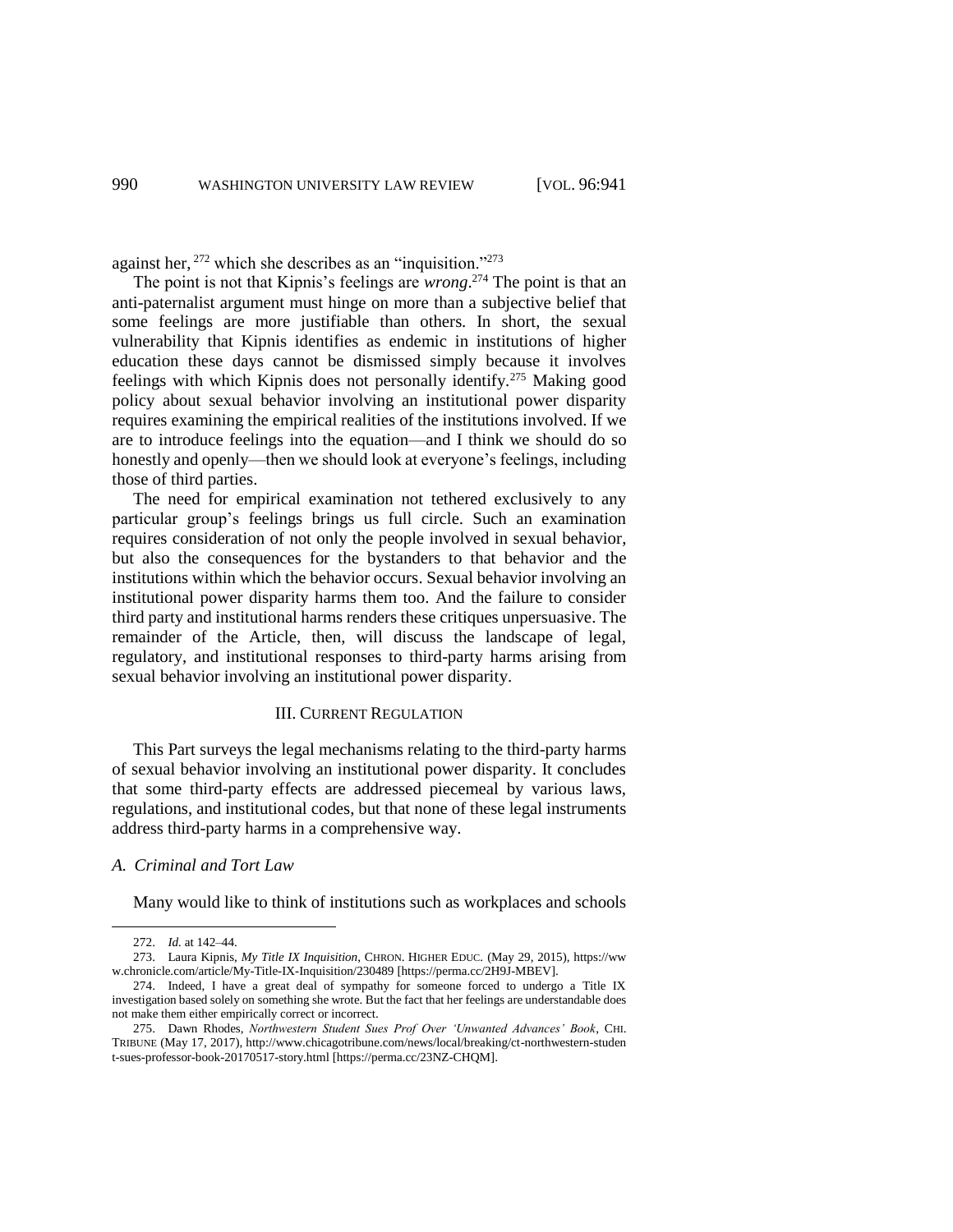as beyond the realm of sexual assault. The problems there, some would prefer to believe, are more subtle and nuanced: off-color jokes, overly persistent invitations to date, perhaps standing too close to someone.

But many of the stories that have arisen from #MeToo are startlingly violent. Many incidents involving Harvey Weinstein involve sexual assault, for example.<sup>276</sup> Some evidence suggests that the picture may be even more disturbing in blue-collar workplaces. For example, a recent article reported that eighty percent of agricultural workers have been sexually assaulted or know someone who has. 277

In the most extreme instances, third parties to sexual relationships may be able to press charges for criminal conduct that involves them. Daryl Hannah's make-up artist, for example, might have been the victim of menacing or harassment by Harvey Weinstein.<sup>278</sup> Likewise, other workers or students who attempt to shield their colleagues or classmates from a powerful person's sexual advances may themselves become victims of crimes. Criminal law does not seem to be the best fit for most third-party situations, but in extreme situations it serves as one possibility.

As with criminal law, tort law may provide a remedy in a relatively small set of extreme situations. Consider a worker who listens and watches as a boss sexually harasses a colleague day after day. If the harassment is sufficiently serious or egregious, in some states, the colleague might be able to bring a claim of intentional infliction of emotional distress.

Whatever remedies tort law might provide for a third party to a claim of intentional infliction of emotional distress, it also comes with difficulties. Most workers and students, for example, cannot pay for a lawyer up front, and might struggle to find someone to represent them on contingency given the unlikelihood of large damage awards in most cases. Still, like criminal law, tort law may provide a fit in some circumstances.

# *B. Antidiscrimination Law*

 $\overline{a}$ 

Possible sources of liability stemming from antidiscrimination law include Title VII of the Civil Rights Act of 1964 and Title IX of the Education Amendments of 1972. Each one provides some opportunity to

<sup>276.</sup> *Harvey Weinstein Scandal: Who Has Accused Him of What?*, BBC NEWS (Jan. 10, 2019), http://www.bbc.com/news/entertainment-arts-41580010 [https://perma.cc/7XDR-CJQL].

<sup>277.</sup> Ariel Ramchandani, *There's a Sexual Harassment Epidemic on America's Farms*, ATLANTIC (Jan. 29, 2018), https://www.theatlantic.com/business/archive/2018/01/agriculture-sexual-harassment/5 50109/ [https://perma.cc/QE5U-7KDJ].

<sup>278.</sup> Since the events took place in France, American criminal law would not apply. But say that the event took place, as did many of Weinstein's similar abuses, in New York. In New York, depending on the precise facts, knocking on someone's hotel room door repeatedly and furiously, might qualify as second-degree menacing, N.Y. Code § 120.14, or as first or second degree harassment under N.Y. Code § 240.25 or § 240.26.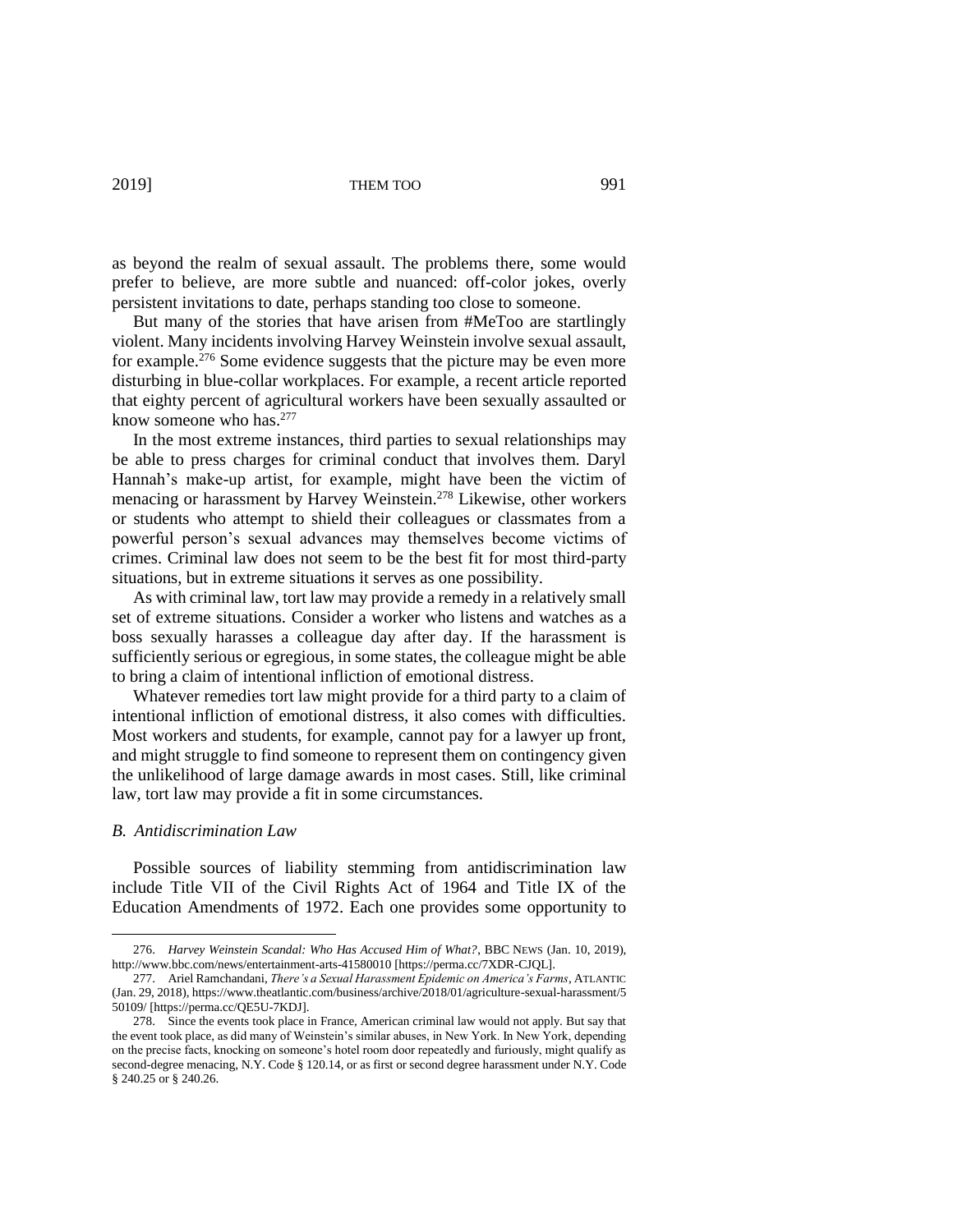address the third-party harms caused by sexual behavior involving an institutional power disparity, yet each one also includes significant weaknesses.

#### *1. Title VII*

Some third-party claims arising from sexual behavior involving an institutional power disparity are actionable under Title VII. That statute makes it unlawful for an employer "to discriminate against any individual with respect to his compensation, terms, conditions, or privileges of employment, because of such individual's race, color, religion, sex, or national origin."<sup>279</sup> To establish a prima facie case for discrimination under Title VII, a plaintiff must establish four well-known elements: (1) membership in a protected class; (2) qualification for a job (or promotion, etc.) for which the employer was seeking applicants; (3) employer's rejection of the plaintiff despite their qualifications; and (4) other applicants with the same or lesser qualifications were hired (promoted, etc.) instead of the applicant.<sup>280</sup>

Claims of sexual harassment also fall under Title VII. In *Meritor Savings*  Bank v. Vinson,<sup>281</sup> the Supreme Court adopted guidelines promulgated by the EEOC in recognizing two forms of sexual harassment: quid pro quo harassment, meaning that some aspect of employment is predicated on participation in sexual conduct; and hostile work environment harassment, when sexual conduct "has the purpose or effect of unreasonably interfering with an individual's work performance or creating an intimidating, hostile, or offensive work environment."<sup>282</sup>

Title VII has been used to address some third-party harms resulting from sexual behavior involving an institutional power disparity. Some courts have recognized that sexual favoritism can constitute a form of hostile environment claim.<sup>283</sup> But this is so only when instances of sexual favoritism are widespread in a workplace.

The California Supreme Court's decision in *Miller v. Department of Corrections* illustrates the level of conduct that is sufficient for a court to conclude that sexual favoritism is "widespread." <sup>284</sup> The plaintiffs, Edna

<sup>279.</sup> 42 U.S.C. § 2000e-2(a)(1) (1994).

<sup>280.</sup> *See* McDonnell Douglas Corp. v. Green, 411 U.S. 792, 802 (1973).

<sup>281.</sup> 477 U.S. 57 (1986).

<sup>282.</sup> *Id.* at 65.

<sup>283.</sup> *See, e.g.*, Broderick v. Ruder, 685 F. Supp. 1269, 1277 (D.D.C. 1988).

<sup>284.</sup> Miller v. Dep't of Corrections, 115 P.3d 77, 90 (Cal. 2005). *Miller* was actually brought under California's Fair Employment and Housing Act, Gov't Code §§ 12900–96, not under Title VII. The statutes have some differences—for example, FEHA protects more classes of people than does Title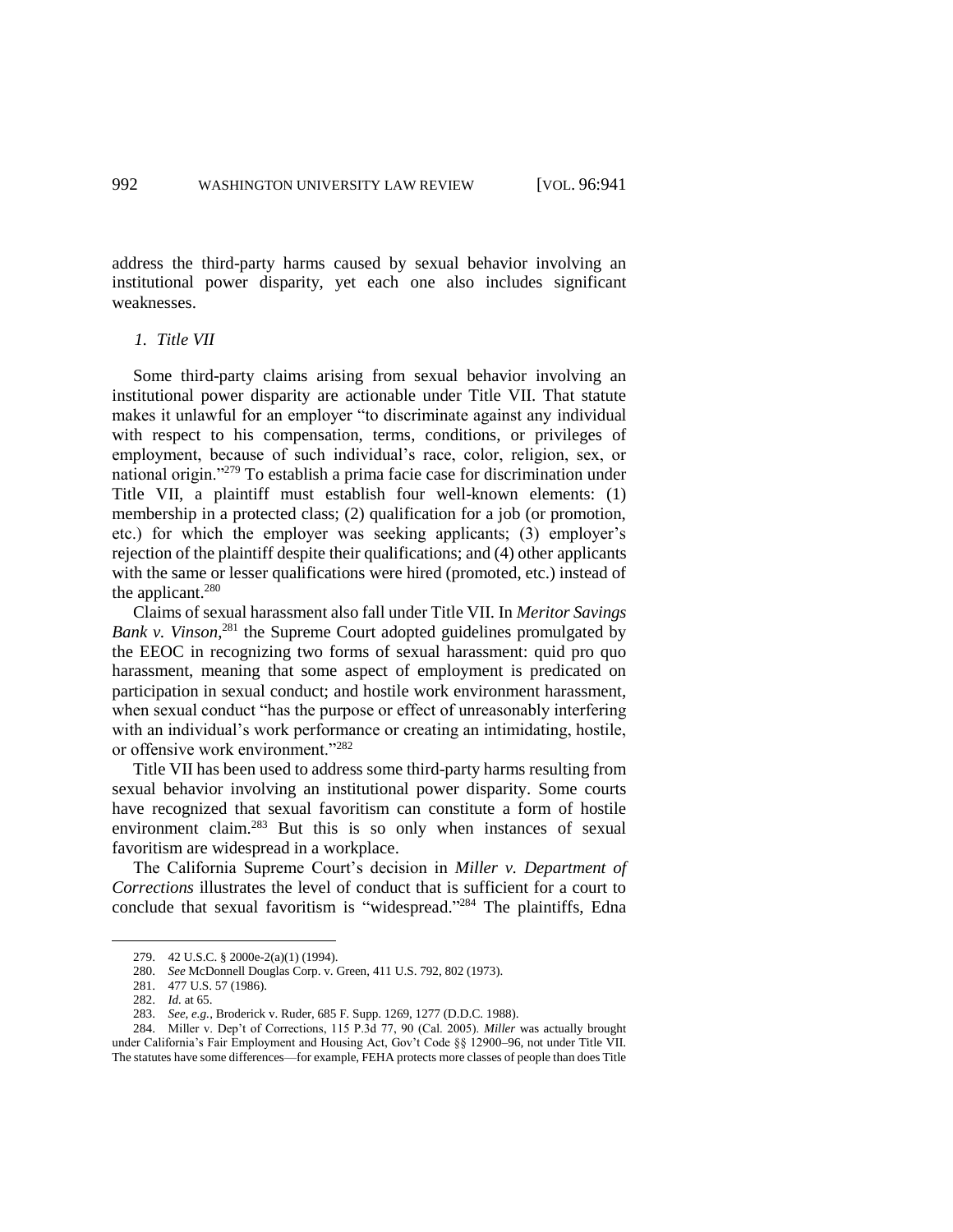Miller and Frances Mackey, filed suit against the California Department of Corrections alleging sexual harassment and discrimination.<sup>285</sup> While Miller and Mackey were employed at the Valley State Prison for Women (VSPW), the chief deputy prison warden, Lewis Kuykendall, engaged in well-known sexual relationships with three subordinate female employees.<sup>286</sup> The plaintiffs alleged that Kuykendall favored his sexual partners in a number of ways: he had them transferred to the VSPW from the previous facility where he worked; one reported to him rather than to her immediate supervisor; another received a promotion over Miller.<sup>287</sup> For their part, Kuykendall's female sexual partners bragged about their power over Miller as a result of their relationships.<sup>288</sup> In various permutations, they also retaliated against Miller by undermining her authority, requiring her to perform unpleasant work, criticizing her work, and threatening to retaliate further when Miller brought various complaints to Kuykendall.<sup>289</sup> Eventually Internal Affairs was involved after the workplace was deemed "out of control."<sup>290</sup> The *Miller* court concluded that, under these circumstances, sexual favoritism was so widespread that it created an actionable hostile work environment. It concluded that "an employee may establish an actionable claim of sexual harassment . . . by demonstrating that widespread sexual favoritism was severe or pervasive enough to alter his or her working conditions and create a hostile work environment."<sup>291</sup> It also indicated that widespread sexual favoritism could sustain a claim of quid pro quo harassment if it created a reasonable belief that a supervisor would only promote employees who engaged in sexual relationships with them.<sup>292</sup>

*Miller* is largely an outlier, perhaps due to its unusual facts. Other courts, however, have held in favor of a Title VII plaintiff whose claim is based on sexual favoritism.<sup>293</sup> In *Broderick v. Ruder*, for example, the United States District Court for the District of Columbia held that sexual relationships between two of the plaintiff's supervisors and their secretaries, as well as

VII, and FEHA covers smaller employers—but none of the differences are relevant for the analysis in this Article. *See, e.g.*, Thomas J. Grey, Comment, *Individual Supervisor Liability in Employment Claims in California*, 37 SANTA CLARA L. REV. 517, 526 (1999) ("The California Fair Housing and Employment Act . . . provides essentially the same remedial protection from employment discrimination as does Title VII.")

<sup>285.</sup> *Miller*, 115 P.3d at 80.

<sup>286.</sup> *Id.* at 81.

<sup>287.</sup> *Id.* at 81–83.

<sup>288.</sup> *Id.* at 81–82.

<sup>289.</sup> *Id.* at 83–84.

<sup>290.</sup> *Id.* at 84.

<sup>291.</sup> *Id.* at 90.

<sup>292.</sup> *Id.* at 89.

<sup>293.</sup> *See* Bercovici, *supra* note 30 (collecting cases).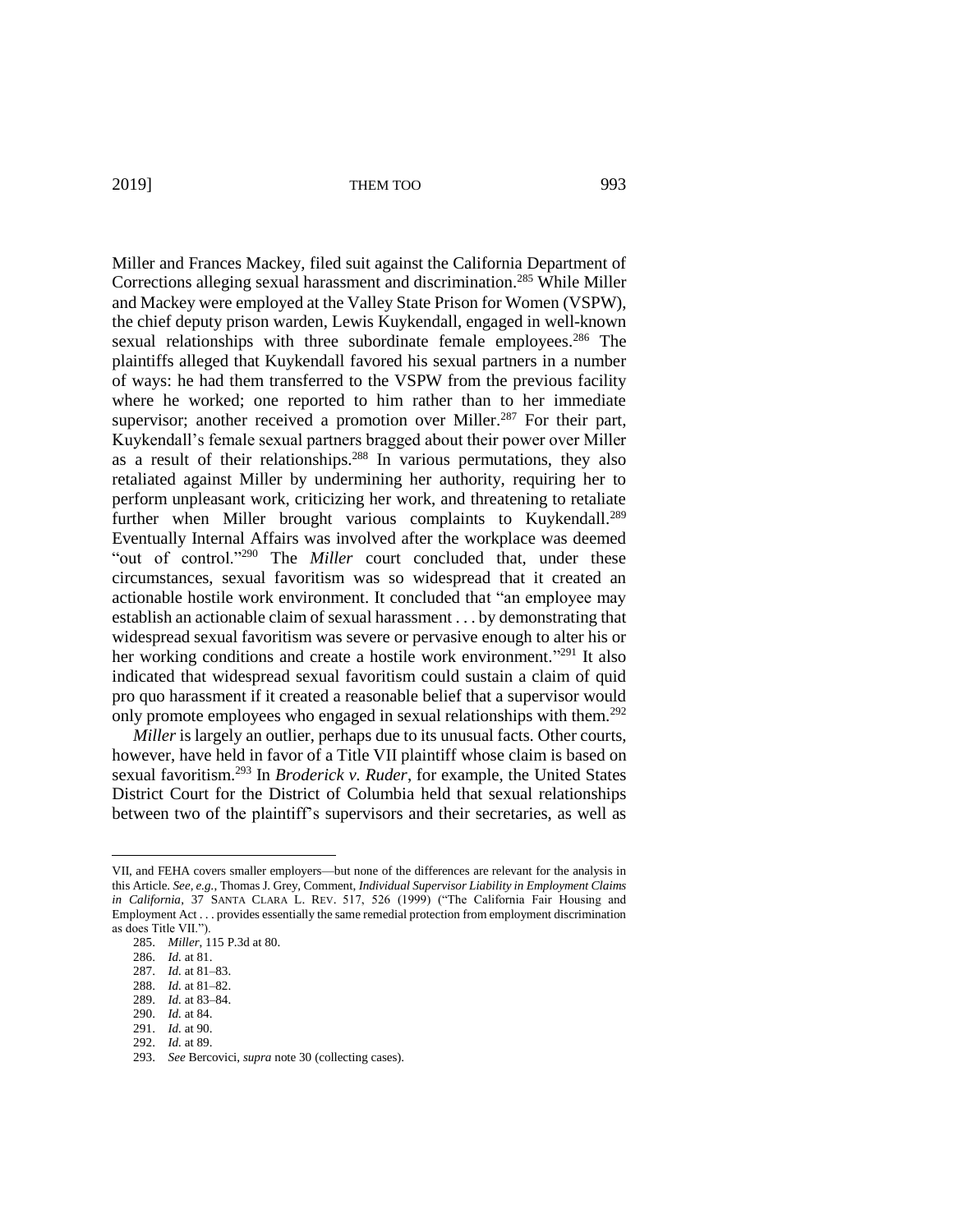promotion of a staff attorney to whom another supervisor was attracted, established a sexual environment that was "so pervasive" that it could establish Title VII liability.<sup>294</sup>

In a number of other cases, however, courts held that favoring a sexual partner did not contribute to a hostile work environment. As the Seventh Circuit has stated: "Title VII does not, however, prevent employers from favoring employees because of personal relationships. Whether the employer grants employment perks to an employee because she is a protegé, an old friend, a close relative or a love interest, that special treatment is permissible as long as it is not based on an impermissible classification"<sup>295</sup> A number of other courts have reached similar conclusions.<sup>296</sup> The line, therefore, currently lies between sexual favoritism that is "widespread" and sexual favoritism that is not.

Title VII also applies in the higher education setting because, for many people, institutions of higher education *are* workplaces. Although much of the focus on sexual behavior within institutions of higher education lies on professor-student relationships and their effect on other students, there is no question that the effects of such relationships extend beyond students and include other professors, staff, and other members of the academic community. Recall, for example, the retaliation against Michele Goodwin attempting to seek a remedy against a tenured colleague who licked a student, or the junior professor whose senior colleague forced her to witness him hug a student as an implied defense against sexual harassment.<sup>297</sup> Goodwin's experience likely would be sufficiently severe to sustain a hostile environment claim under Title VII, while the single incident of hugging likely would not, but one can see how the aggregation of several similar such incidents might do so. Third-party harms resulting from sexual behavior involving an institutional power dynamic extend to the university as a workplace and can result in Title VII liability there under current doctrine.

*2. Title IX*

 $\overline{a}$ 

297. *See supra* Section II.A.2.

<sup>294.</sup> Broderick v. Ruder, 685 F. Supp. 1269, 1278 (D.D.C. 1988).

<sup>295.</sup> Schobert v. Ill. Dept. of Transp., 304 F.3d 725, 733 (7th Cir. 2002).

<sup>296.</sup> *See, e.g.*, Drinkwater v. Union Carbide Corp., 904 F.2d 853 (3d Cir. 1990) (rejecting hostile environment sexual harassment claim based on sexual relationship between supervisor and subordinate); Miller v. Aluminum Co. of Am., 679 F. Supp. 495 (W.D. Pa. 1988), aff'd, 856 F.2d 184 (3d Cir. 1988) (without opinion); DeCintio v. Westchester Cty. Med. Ctr., 807 F.2d 304 (2d Cir. 1986) (holding that existence of sexual relationship between employer and person hired did not constitute sexual harassment under Title VII).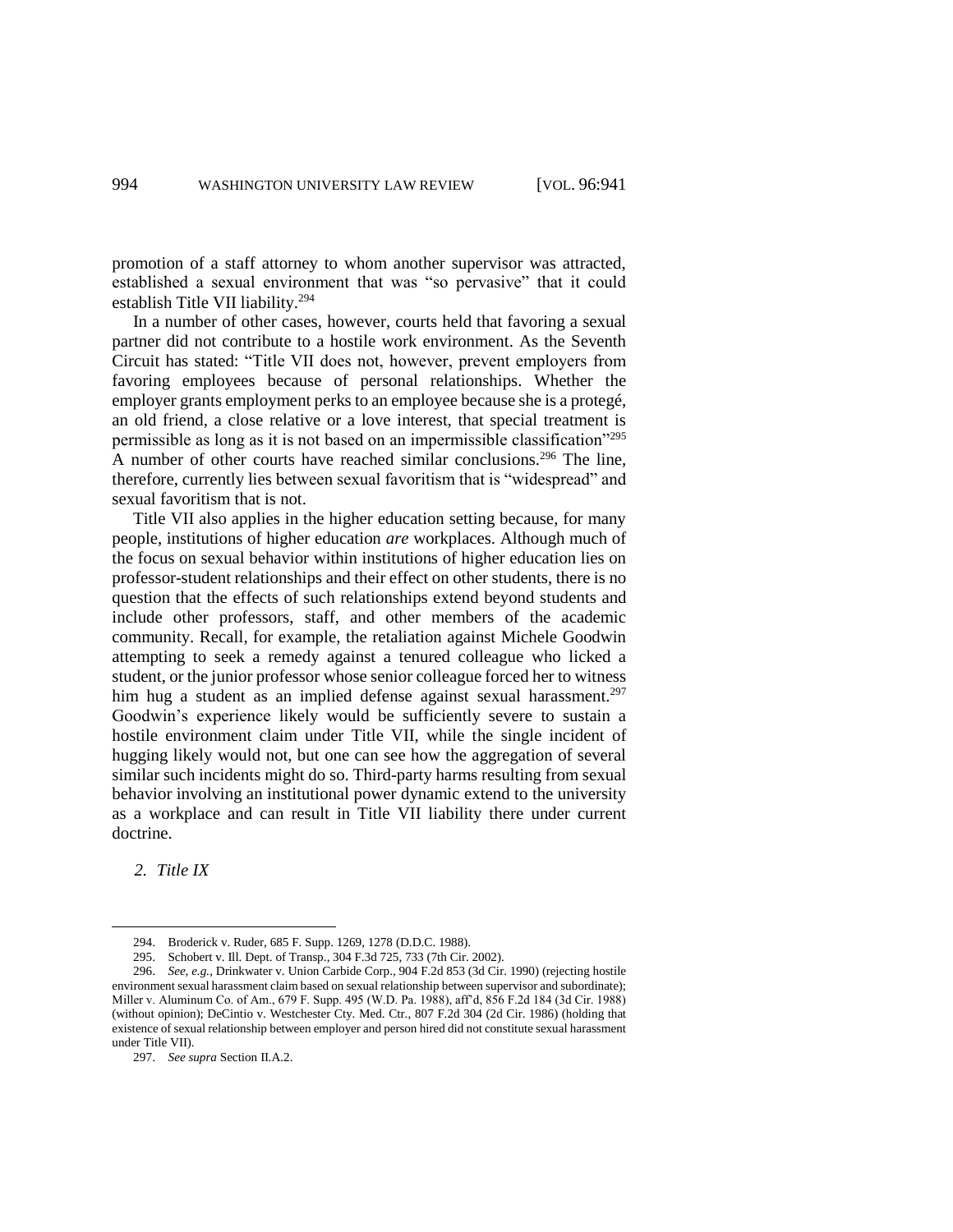Title IX prohibits sex discrimination in institutions of higher education that receive federal funding. <sup>298</sup> It allows individuals who have suffered adverse consequences as the result of a school's non-compliance with the federal mandate against sex discrimination to file suit. As a result, the law prohibits sexual harassment—because sexual harassment is a form of sex discrimination—as well as sexual assault and other forms of non-consensual sexual contact.<sup>299</sup> Title IX does not, however prohibit consensual relationships between faculty members and students. Applying Title IX in situations involving consent has proven difficult: for example, a professor might perceive a student to be consenting—perhaps even affirmatively and enthusiastically—yet later learn that the student felt coerced into participation in sexual behavior.<sup>300</sup> Courts have held that the same standards for sex discrimination, quid pro quo harassment, and hostile environment apply in the Title VII context as in the Title IX context. Presumably that means that the same standards would apply with respect to third-party claims of sexual favoritism, although to my knowledge such a claim has not yet been brought against a school. Carrying the parallel to its logical extension, a department in which multiple professors are engaged in sexual relationships with students might support a *Miller*-style claim, but under Title IX instead of Title VII. Given the frequency of professor-student relationships and the manner in which they affect the classroom and academic environment,<sup>301</sup> the environment may be ripe for a Title IX claim.

# *C. Regulations*

 $\overline{a}$ 

The Equal Employment Opportunity Commission (EEOC) plays a role in determining the way the law treats sexual harassment within the workplace as an institution. This also affects academia to the extent that academic institutions are workplaces. Moreover, the norms communicated by the EEOC affect broader social thinking about sexual behavior within institutions and can influence the way sexual behavior involving a power disparity is treated in academia.

The EEOC has taken a limited but influential role in shaping the development of sexual harassment law as it relates to third parties. In 1999, the EEOC issued a policy statement stating that sexual favoritism, standing alone, is insufficient to sustain a Title VII claim. The Policy Statement said: "An isolated instance of favoritism towards a 'paramour' (or a spouse, or a

<sup>298.</sup> 20 U.S.C. §§ 1681–88 (2017).

<sup>299.</sup> *See* Franklin v. Gwinnett Cty. Pub. Sch. 503 U.S. 60, 75 (1992).

<sup>300.</sup> *See* Carlson, *supra* note 32, at 497–500; *see also* Secunda, *supra* note 32, at 60.

<sup>301.</sup> *See supra* Section II.A.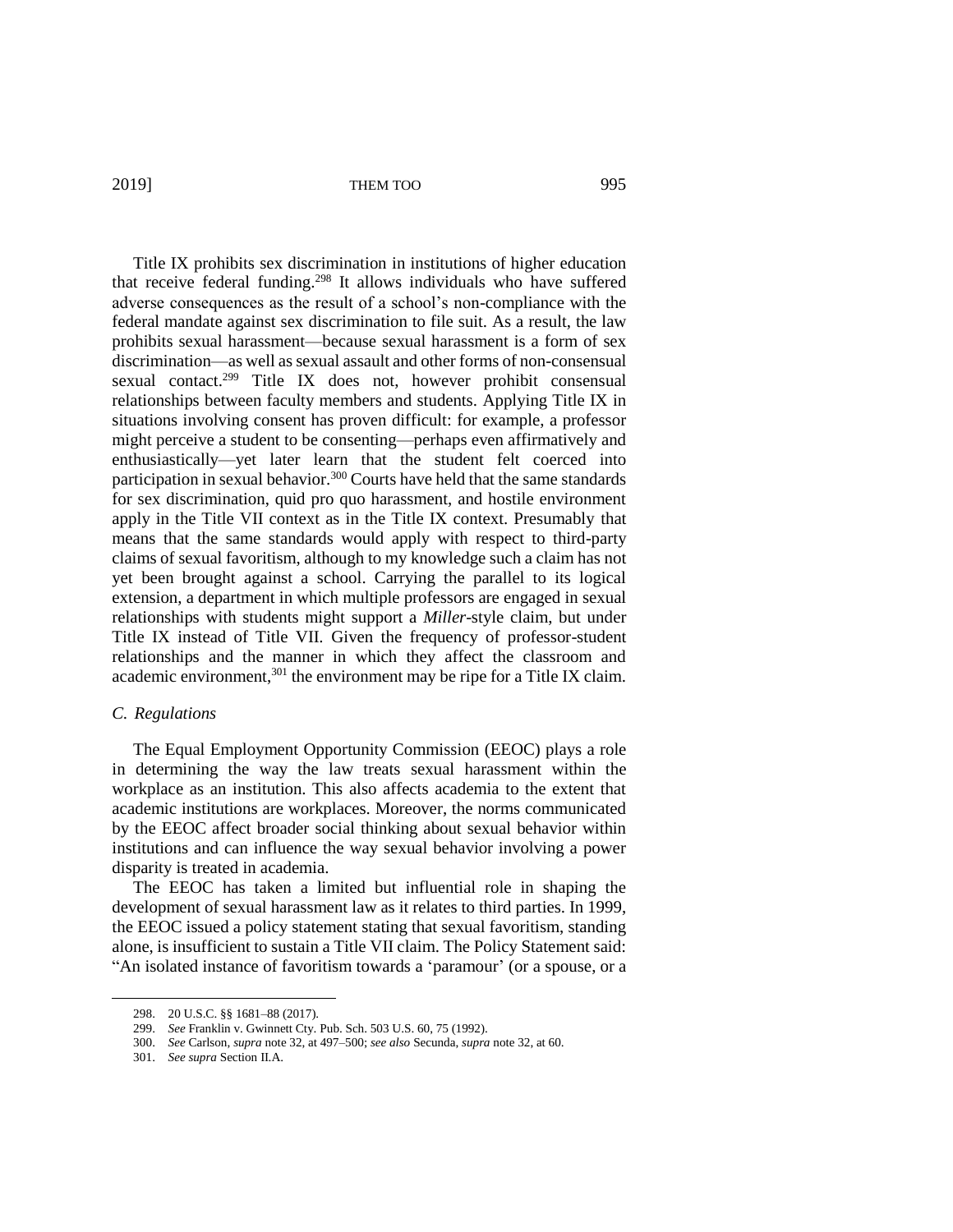friend) may be unfair, but does not discriminate against women or men in violation of Title VII, since both are disadvantaged for reasons other than their genders."<sup>302</sup>

Although EEOC policy statements are not binding, a number of courts have relied on this guidance, including both decisions denying third-party plaintiff's claims under Title VII<sup>303</sup> and decisions allowing recovery in such instances.<sup>304</sup> In both types of cases, courts have hewed closely to the Policy Statement. In particular, the California Supreme Court relied on the Policy Statement in holding for the plaintiffs in *Miller*, the seminal case on liability for sexual favoritism.<sup>305</sup> Advisory or not, the Policy Statement has unquestionably shaped doctrine.

Finally, other regulations, such as those promulgated by the Department of Education Office for Civil Rights in order to implement Title IX, may influence the way that workplace laws are implemented where the workplace in question is a school.<sup>306</sup> They may also affect the limitations placed on some forms of faculty-student relationships.<sup>307</sup>

#### *D. Institutional Policies*

Workplaces and schools have established a wide array of policies pertaining to supervisor-subordinate relationships and faculty-student relationships and the haphazard manner in which such policies are enforced.<sup>308</sup> Both in the workplace and in institutions of higher education, the policies vary considerably in scope and enforcement.

#### *1. Workplace codes*

A little over a third of employers have adopted policies regulating consensual relationships among employees.<sup>309</sup> In 2013, the Society for Human Resource Management surveyed 555 companies, finding that 36%

1994).

<sup>302.</sup> OFFICE OF LEGAL COUNSEL, U.S. EQUAL EMP. OPPORTUNITY COMM'N, NOTICE NO. N-915- 048, POLICY GUIDANCE ON EMPLOYER LIABILITY UNDER TITLE VII FOR SEXUAL FAVORITISM (1990). 303. *See, e.g.*, Taken v. Okla. Corp. Comm'n, 125 F.3d 1366 (10th Cir. 1997); Becerra v. Dalton, 94 F.3d 145 (4th Cir. 1996); Hennessy v. Penril Datacomm Networks, Inc., 69 F.3d 1344 (7th Cir. 1995); Keenan v. Allan, 889 F. Supp. 1320 (E.D. Wa. 1995); Thomson v. Olson, 866 F. Supp. 1267 (D.N.D.

<sup>304.</sup> Miller v. Dep't of Corrections, 115 P.3d 77 (Cal. 2005).

<sup>305.</sup> *Id.*

<sup>306.</sup> *See, e.g.*, Cantalupo & Kidder, *supra* note 28.

<sup>307.</sup> *Id.*

<sup>308.</sup> Secunda, *supra* note 32, at 58–66.

<sup>309.</sup> SOC'Y FOR HUM. RES. MGMT, *supra* 112, at 2.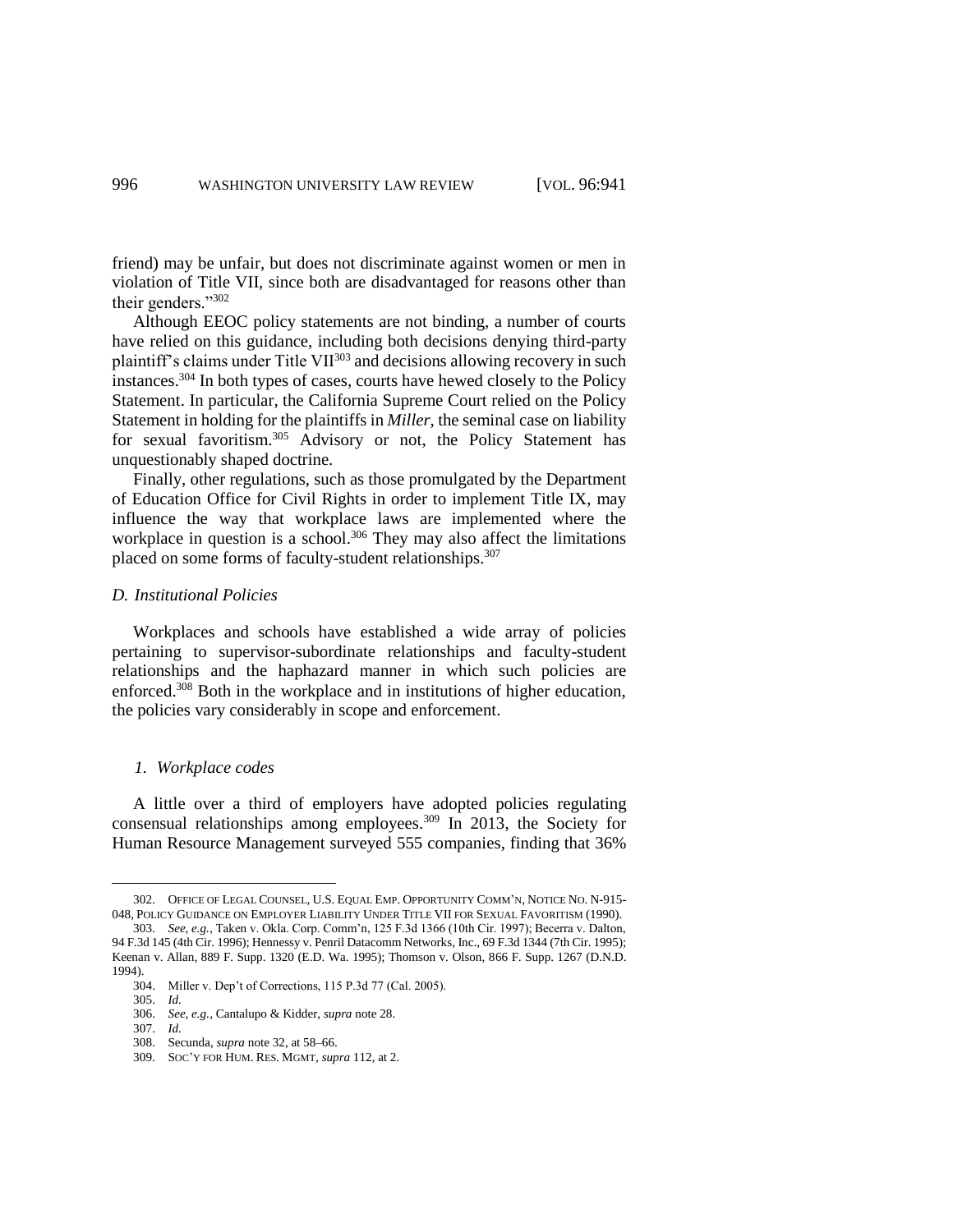of companies had a written policy and 6% had a verbal policy regarding consensual relationships.<sup>310</sup> This figure more than doubled from 2005, when only 25% of companies had such a policy.<sup>311</sup> As of the publication of this Article, I know of no quantitative research about such policies in the post- #MeToo era, but from anecdotes I suspect that such policies have increased in number and restrictiveness.

Nearly every workplace that had a policy prohibited relationships between supervisors and subordinates.<sup>312</sup> Forty-five percent also prohibited relationships between people of significantly different rank, even if neither is in the other's chain of command, which is also a notable increase from 16% in 2005.<sup>313</sup> Where relationships between workers of different rank are not prohibited, employers often adopt what is known as a "discouragement" policy—one that does not actually prohibit such relationships or prescribe consequences for them, but rather points out some of the possible negative consequences and notes that the company prefers that workers refrain from such relationship.<sup>314</sup>

Commentators have discussed the best way to draft policies relating to consensual sexual relationships within workplaces. Some see a host of legal and practical problems and worry that the contracts invade privacy and will not prevent abuse.<sup>315</sup> Others are more optimistic.<sup>316</sup> Regardless, most agree that when a policy prohibits certain relationships, the responsibility for the relationship should lie with the supervisor or more senior person.<sup>317</sup> In corporate America, the penalty for violating a company policy on intraoffice relationships can be severe—in 2017, for example, venture capital company Greylock asked for and received its COO's resignation after investigating what it ultimately found to be an "inappropriate" relationship, even though some outlets reported that the relationship was consensual.<sup>318</sup>

<sup>310.</sup> SOC'Y FOR HUM. RES. MGMT, *supra* 112, at 11.

<sup>311.</sup> SOC'Y FOR HUM. RES. MGMT, *supra* 112, at 2.

<sup>312.</sup> *Id.*

<sup>313.</sup> *Id.*

<sup>314.</sup> Helena P. Amaral, *Workplace Romance and Fraternization Policies* 13 (Univ. R.I. Dig. Commons Seminar Research Paper Series, Paper No. 7, 2006) (describing discouragement policies).

<sup>315.</sup> Binetti, *supra* note 29, at 167–70; *see also* Ian J. Silverbrand, *Workplace Romance and the Economic Duress of Love Contract Policies*, 54 VILL. L. REV. 155 (2009) (arguing that so-called "love contracts" create conditions of "economic duress" for employees).

<sup>316.</sup> *See, e.g.*, Alison J. Chen & Jonathan A. Sambur, *Are Consensual Relationship Agreements a Solution to Sexual Harassment in the Workplace?*, 17 HOFSTRA L. & EMP. L.J. 165, 193–94 (1999) ("Consensual Relationship Agreements are not a panacea to the current state of affairs in sexual harassment law. However . . . when taken as a whole, [they] do serve to protect the signatories from sexual harassment.")

<sup>317.</sup> Binetti, *supra* note 29, at 166–67.

<sup>318.</sup> Dan Primack, *Greylock COO Out Due to 'Inappropriate' Relationship*, AXIOS (Aug. 2, 2017), https://www.axios.com/greylock-coo-out-due-to-inappropriate-relationship-1513304626-a9404 5a4-92c7-4b46-9ee3-082ed23dc513.html [https://perma.cc/HW87-ADUN]; *see also* Wilkie, *supra* note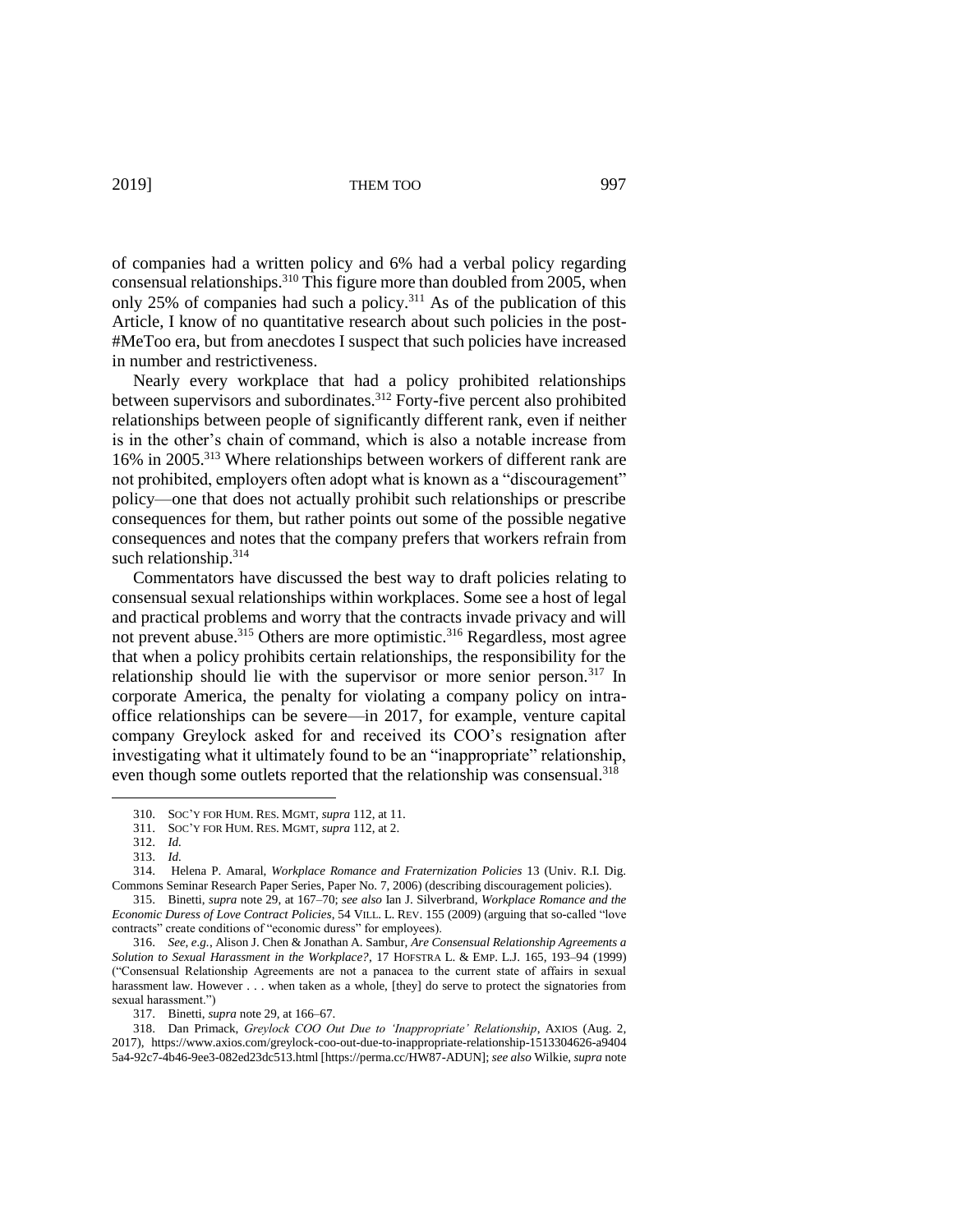A number of companies' internal relationship policies have recently received public scrutiny. Uber, for example, was widely criticized for a "frat house" memo<sup>319</sup> sent by former CEO Travis Kalanick to Uber employees before a company trip to Florida, which included the statement:

Do not have sex with another employee UNLESS a) you have asked that person for that privilege and they have responded with an emphatic 'YES! I will have sex with you' AND b) the two (or more) of you do not work in the same chain of command.<sup>320</sup>

The memo went on: "Yes, that means that Travis will be celibate on this trip. #CEOLife #FML."<sup>321</sup> Setting aside the tone of the memo, two features stand out. First, the memo appears to communicate a company policy prohibiting sexual relationships involving people who supervise one another. And second, although the memo is not exactly a model of sensitivity and political correctness, the standard it sets out appears to be one of affirmative consent—that is, Uber requires more than merely noncriminal behavior.

Facebook and Google have also ventured into new territory in employee regulation by adopting a one-invitation policy with respect to dating.<sup>322</sup> If someone asks a coworker for a date and is turned down—including facially ambiguous responses like "I'm busy"—the companies prohibit them from asking again.<sup>323</sup> In general, many companies have begun to develop more assertive policies in the wake of the revelations prompted by #MeToo. While human resource experts have long advised companies to discourage relationships involving supervisors and subordinates,  $32\overline{4}$  more recently many

<sup>310</sup> (finding that repercussions for violations include transferring one employee to a different department (34%); sending the couple to relationship counseling (32%); drawing up a formal reprimand (21%); firing the offending workers (20%); removing a worker from a supervisory position (12%); and suspending the employees (8%)).

<sup>319.</sup> Kara Swisher & Johana Bhuiyan, *Uber CEO Kalanick Advised Employees on Sex Rules for a Company Celebration in 2013 'Miami Letter*,' RECODE (June 8, 2017, 5:52 PM), https://www.recode. net/2017/6/8/15765514/2013-miami-letter-uber-ceo-kalanick-employees-sex-rules-company-celebratio n [https://perma.cc/29BE-Q9SK].

<sup>320.</sup> *Id.*

<sup>321.</sup> Samuel Gibbs, *Leaked Uber Memo Throws New Spotlight on Frat-House Culture*, GUARDIAN, June 9, 2017, https://www.theguardian.com/technology/2017/jun/09/leaked-uber-sex-mem o-frat-house-culture-sexism-ceo-travis-kalanick. [https://perma.cc/QRF7-EMT8]. "FML" is Internet shorthand for "Fuck My Life."

<sup>322.</sup> Yoree Koh & Rachel Feintzeig, *Can You Still Date a Coworker? Well, It's Complicated*, WALL ST. J. (Feb. 6, 2018), https://www.wsj.com/articles/can-you-still-date-a-co-worker-well-its-comp licated-1517913001.

<sup>323.</sup> *Id.*

<sup>324.</sup> *See, e.g.*, Gallo, *supra* note 145, (quoting multiple experts to support the proposition that "It is a bad idea to get involved with anybody who is in your chain of command—up or down"; adding that "if that's something you'd like to consider," you should "take action immediately to transfer to a new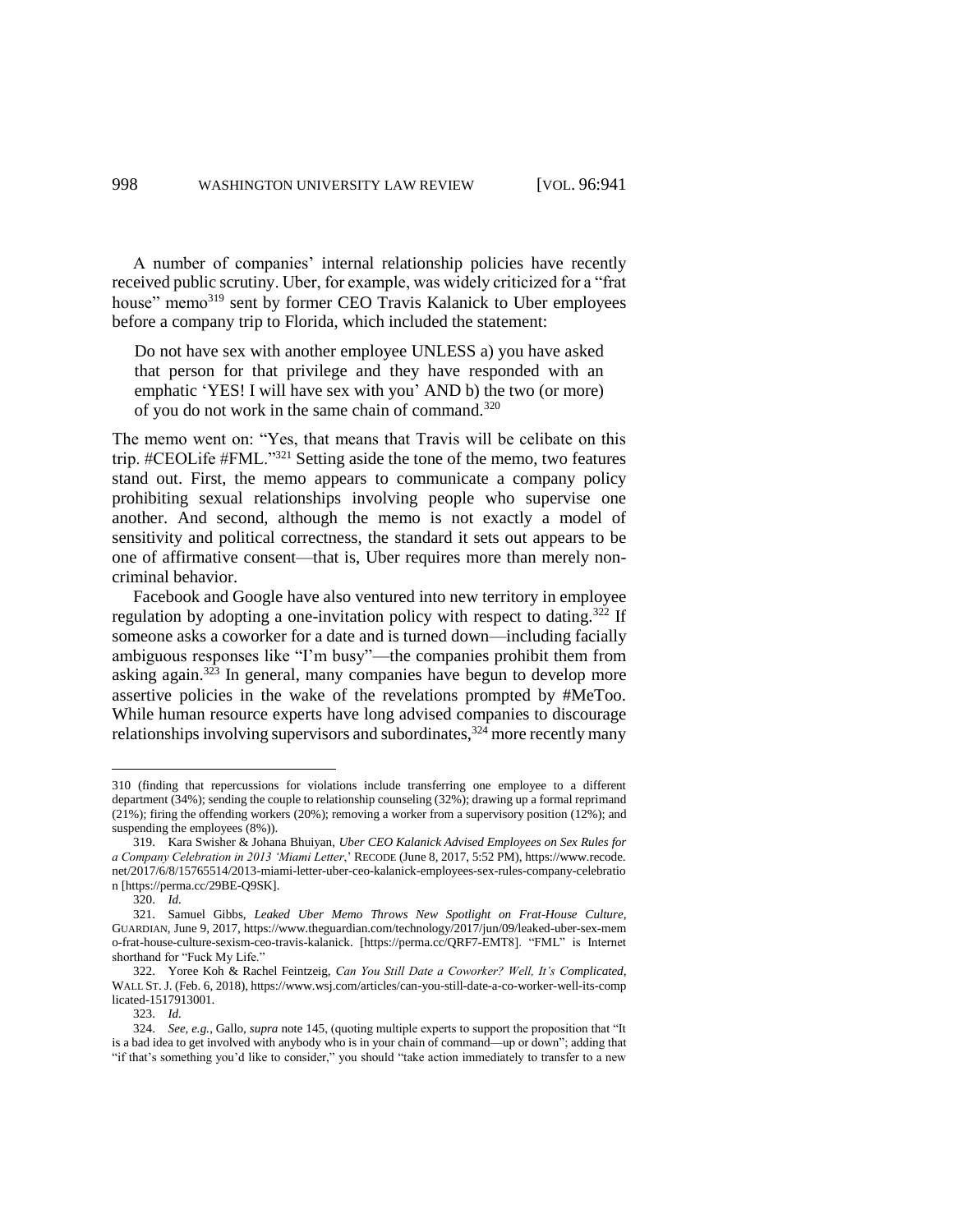of them have gone further. One attorney who represents employers has begun to advise that they "put strict rules in place barring managers from dating anyone further down in the organization, with firing as a potential consequence"; according to him, every company has taken him up on this advice.<sup>325</sup> In sum, #MeToo has prompted many workplaces to acknowledge that the status quo simply is not working for their company as an institution. Such workplaces have considered new approaches as a result.

#### *2. School codes*

On campus, codes governing sexual relationships among members of the school community fall along a spectrum.<sup>326</sup> As with workplaces, one broad division is between "prohibition policies," <sup>327</sup> which ban all sexual relationships, and "discouragement policies,"<sup>328</sup> which enumerate the problems with such relationships but stop short of prohibiting them. These policies are further complicated by the many statuses of individuals within a university, including undergraduate students, graduate students, postdoctoral students, adjunct professors, long term contract professors, untenured tenure-track professors, tenured professors, administrators, and various staff.

The Association of American University Professors (AAUP) advises against sexual relationships between students and faculty members but does not say colleges and universities should prohibit them. It says: "In their relationships with students, members of the faculty are expected to be aware of their professional responsibilities and to avoid apparent or actual conflict of interest, favoritism, or bias. When a sexual relationship exists, effective steps should be taken to ensure unbiased evaluation or supervision of the student."<sup>329</sup> The AAUP's primary concerns appear to be with conflicts of interest and favoritism—concerns that resonate with concerns about harm to third parties, although they do not exhaust the list of third-party harms.

Some schools have implemented a total ban on sexual relationships between professors and undergraduates.<sup>330</sup> Harvard, for example, falls into

boss or reassign your direct report to another team")(internal quotations marks omitted).

<sup>325.</sup> *Id.*

<sup>326.</sup> Stites, *supra* note 139, at 154–62.

<sup>327.</sup> *Id.* at 155–57.

<sup>328.</sup> *Id.* at 158–60.

<sup>329.</sup> AM. ASS'N OF UNIV. PROFESSORS, STATEMENT ON CONSENSUAL RELATIONSHIPS BETWEEN FACULTY AND STUDENTS, Policy Reports and Documents 149 (June 1995), https://cpb-us-e1.wpmucdn. com/blogs.cornell.edu/dist/3/6798/files/2017/08/AAUP-Statement-on-Consensual-Relations-between-Faculty-and-Students-2n3iia8.pdf [https://perma.cc/4Y29-KHJM].

<sup>330.</sup> In writing this section, I examined the policies of the top twenty universities, liberal arts colleges, law schools, and business schools according to the *U.S. News and World Report Rankings* and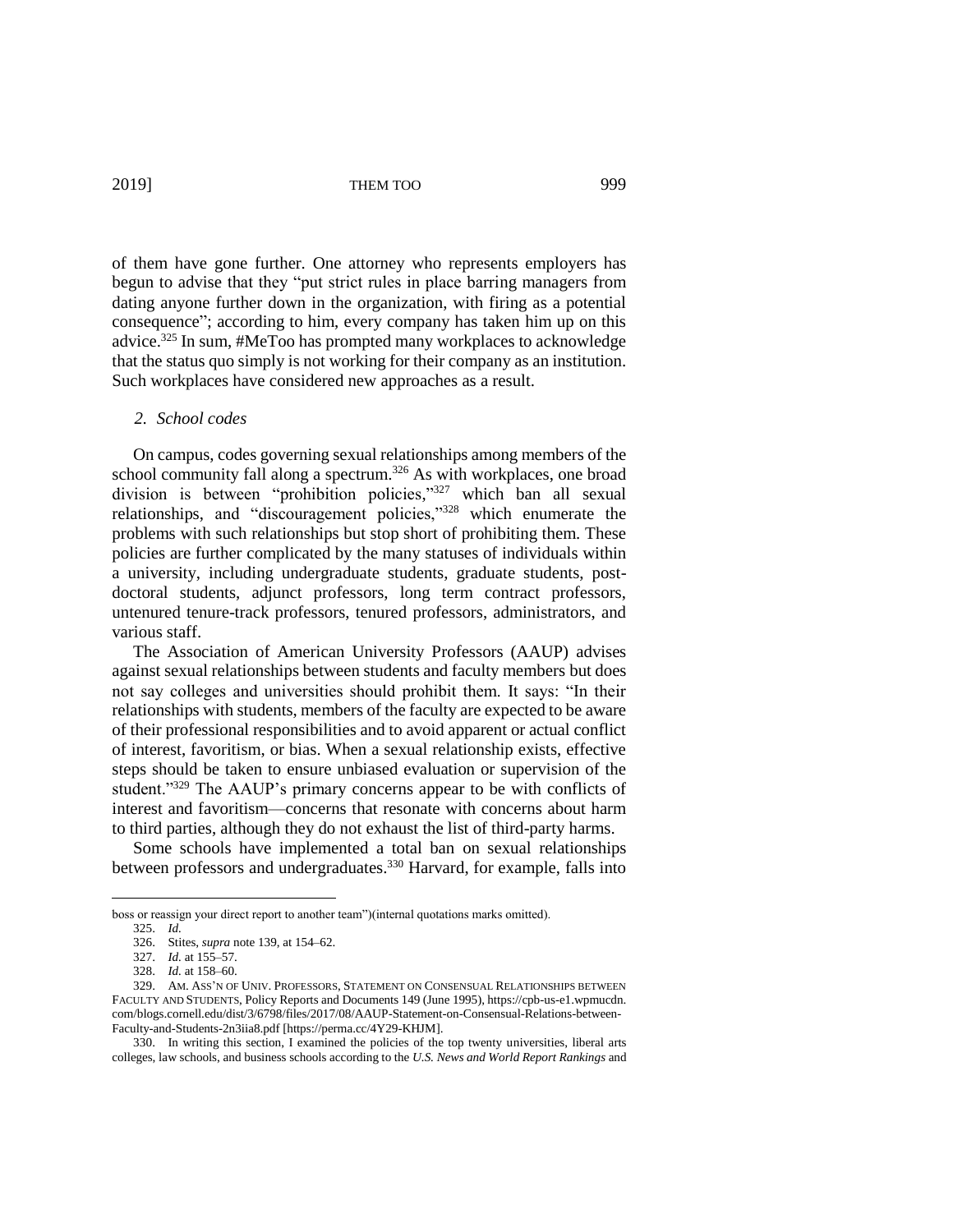this category,  $331$  as do Yale,  $332$  University of Chicago,  $333$  MIT,  $334$  and Princeton.<sup>335</sup> As a typical example, Princeton's policy states: "Faculty members are prohibited from initiating or engaging in romantic or sexual behavior with undergraduate students at Princeton University. Faculty members are also prohibited from requesting or accepting sexual favors from undergraduate students at Princeton University."<sup>336</sup> The Princeton policy goes further in some ways than other policies prohibiting sexual relationships between professors and students by also prohibiting all sexual relationships in the context of a direct supervisory relationship, regardless of whether the supervisor is a professor and whether the student is an undergraduate or graduate student.<sup>337</sup>

Other schools limit the ban to situations in which the professor has direct supervisory authority over the student. Columbia's policy, for example, prohibits professors from engaging in sexual relationships with students over whom they exercise supervisory authority, but does not ban sexual

336. *Id.*

include a range of policies here. Because these schools are not necessarily representative, and because even very similar policies differ in various nuances, I ultimately opted not to categorize these policies in a way that would imply quantitative analysis.

<sup>331.</sup> *Sexual and Gender-Based Harassment Policy and Procedures for the Faculty of Arts and Sciences Harvard University*, HARVARD UNIV. (Jan. 13, 2016), https://www.fas.harvard.edu/files/fas/fil es/fas\_sexual\_and\_gender-based\_harassment\_policy\_and\_procedures-1-13-16.pdf [https://perma.cc/84 9G-CAVA] ("No . . . Faculty member shall request or accept sexual favors from, or initiate or engage in a romantic or sexual relationship with, any undergraduate student at Harvard College.").

<sup>332.</sup> *Teacher-Student Consensual Relations Policy*, YALE UNIV., https://uwc.yale.edu/policies-pr ocedures/teacher-student-consensual-relations-policy [https://perma.cc/KER5-QSX8] (last visited Jan. 25, 2019) ("Therefore, no teacher shall have a sexual or amorous relationship with any undergraduate student, regardless of whether the teacher currently exercises or expects to have any pedagogical or supervisory responsibilities over that student.").

<sup>333.</sup> *Policy on Harassment, Discrimination, and Sexual Misconduct*, UNIV. OF CHICAGO, https://st udentmanual.uchicago.edu/page/policy-harassment-discrimination-and-sexual-misconduct [https://per ma.cc/Y3W4-8ENS] (last visited Jan. 25, 2019) ("[T]his policy prohibits sexual and/or romantic relationships between academic appointees and undergraduates at the University regardless of whether an instructional, mentoring, research, or other University of Chicago-based relationship exists or may reasonably be expected to exist in the future.").

<sup>334.</sup> *9.5 Consensual Sexual or Romantic Relationships in the Workplace or Academic Environment*, MASS. INST. OF TECH., https://policies.mit.edu/policies-procedures/90-relations-andresponsibilities-within-mit-community/95-consensual-sexual-or (last updated Jan. 19, 2018) ("All faculty, academic instructional staff, other employees, and other non-student members of the MIT community are prohibited from having a sexual or romantic relationship with any undergraduate student in the MIT community.").

<sup>335.</sup> *Consensual Relations With Students*, PRINCETON UNIV., https://dof.princeton.edu/policiesprocedure/policies/consensual-relations-students [https://perma.cc/K88V-M6LB] (last visited Jan. 25, 2019).

<sup>337.</sup> *Id.* ("[No] faculty member, researcher, graduate student, visiting student, or undergraduate course assistant shall initiate or engage in a romantic or sexual behavior with any student, including a graduate student or [doctoral] student, who is enrolled in a course taught by that individual or otherwise subject to that individual's academic supervision or evaluation.").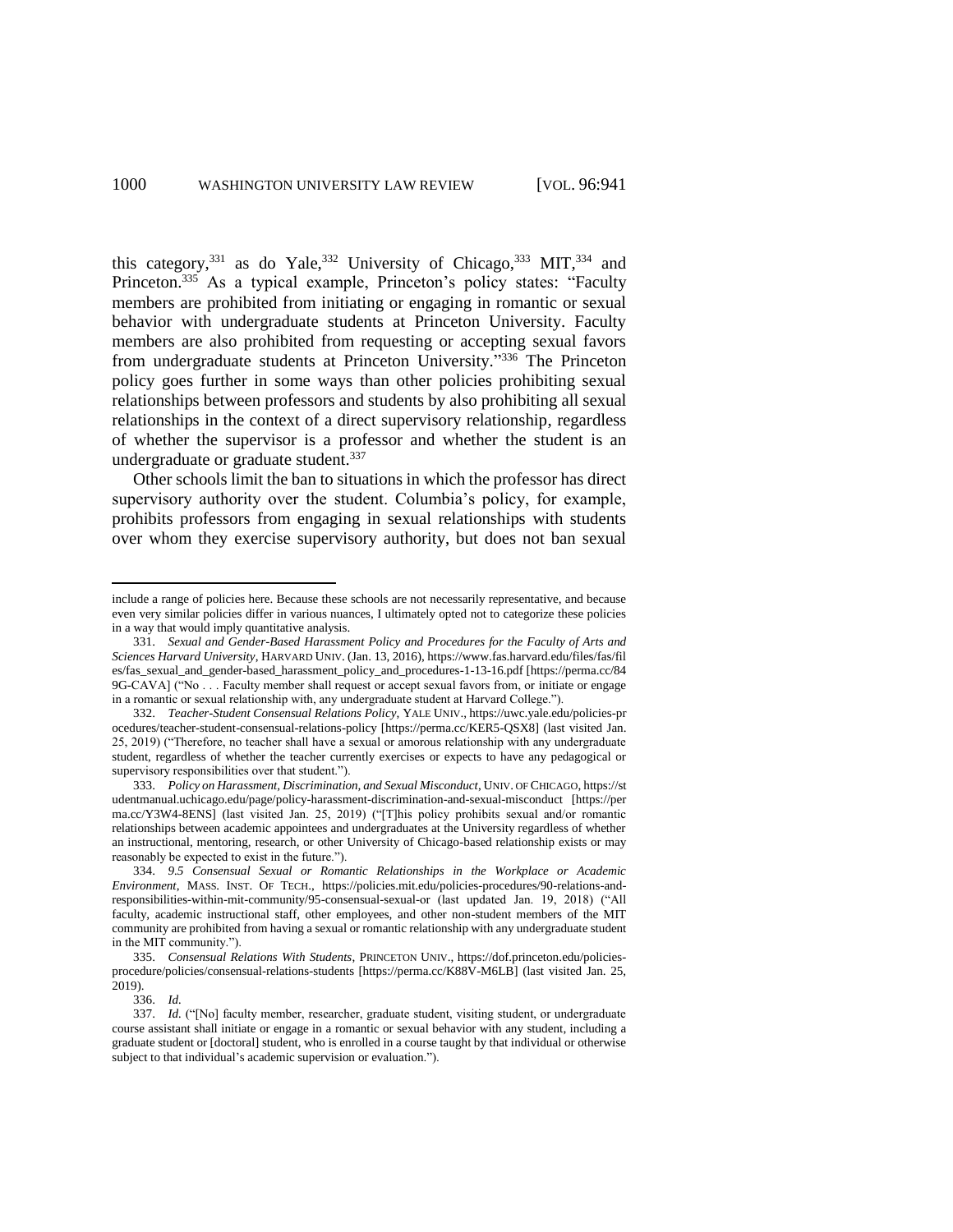relationships altogether, even between professors and undergraduates.<sup>338</sup>

Still other schools have developed so-called "discouragement policies." Princeton, for example, adopts a species of discouragement policy with respect to any relationships between faculty and non-undergraduates involving a power disparity, noting: "Beyond [prohibited sexual relationships with undergraduates and direct supervisees], all romantic or sexual relationships between individuals of different University status require heightened awareness."<sup>339</sup> The policy goes on to emphasize concerns about power dynamics and favoritism, and concludes:

Even when both parties have consented at the outset to a romantic or sexual relationship, the person in the position of greater authority, by virtue of his or her special responsibility and role in the core educational mission of the University, bears responsibility for any adverse professional consequences that arise.<sup>340</sup>

By placing the responsibility for the relationship on the senior person, Princeton provides an additional disincentive to engage in a sexual relationship involving an institutional power disparity.

# IV. ACKNOWLEDGING THIRD PARTIES

The previous Part surveyed the existing legal, regulatory, and institutional mechanisms that regulate sexual behavior involving an institutional power disparity. In this Part, I discuss three ways current mechanisms should be improved in order to better address third-party harms within institutions. First, Title VII law should recognize that both sexual favoritism and sexualization of a workplace environment, or some combination of the two, can sustain a hostile environment claim for third parties. Second, institutions should prohibit sexual relationships involving an institutional power disparity when those relationships are likely to harm third parties and the institution itself. Within workplaces, the prohibition should include relationships between supervisors and subordinates. Within institutions of higher education, it should include all relationships between professors and undergraduates. It should also include relationships between professors and graduate students within their department. Third, both workplaces and universities should require a brief and minimally intrusive

<sup>338.</sup> Office of Equal Opportunity and Affirmative Action, *Consensual Romantic and Sexual Relationship Policy Between Faculty and Students*, COLUMBIA UNIV., https://eoaa.columbia.edu/files/eo aa/content/Consensual%20Relationship%20Policy%20100215.Final\_\_0.pdf [https://perma.cc/EH7C-8LBP] (last visited Jan. 25, 2019) (prohibiting an instructor from engaging in a "consensual romantic or sexual relationship with a student over whom he or she exercises academic or professional authority").

<sup>339.</sup> PRINCETON UNIV.*, supra* note 327.

<sup>340.</sup> *Id.*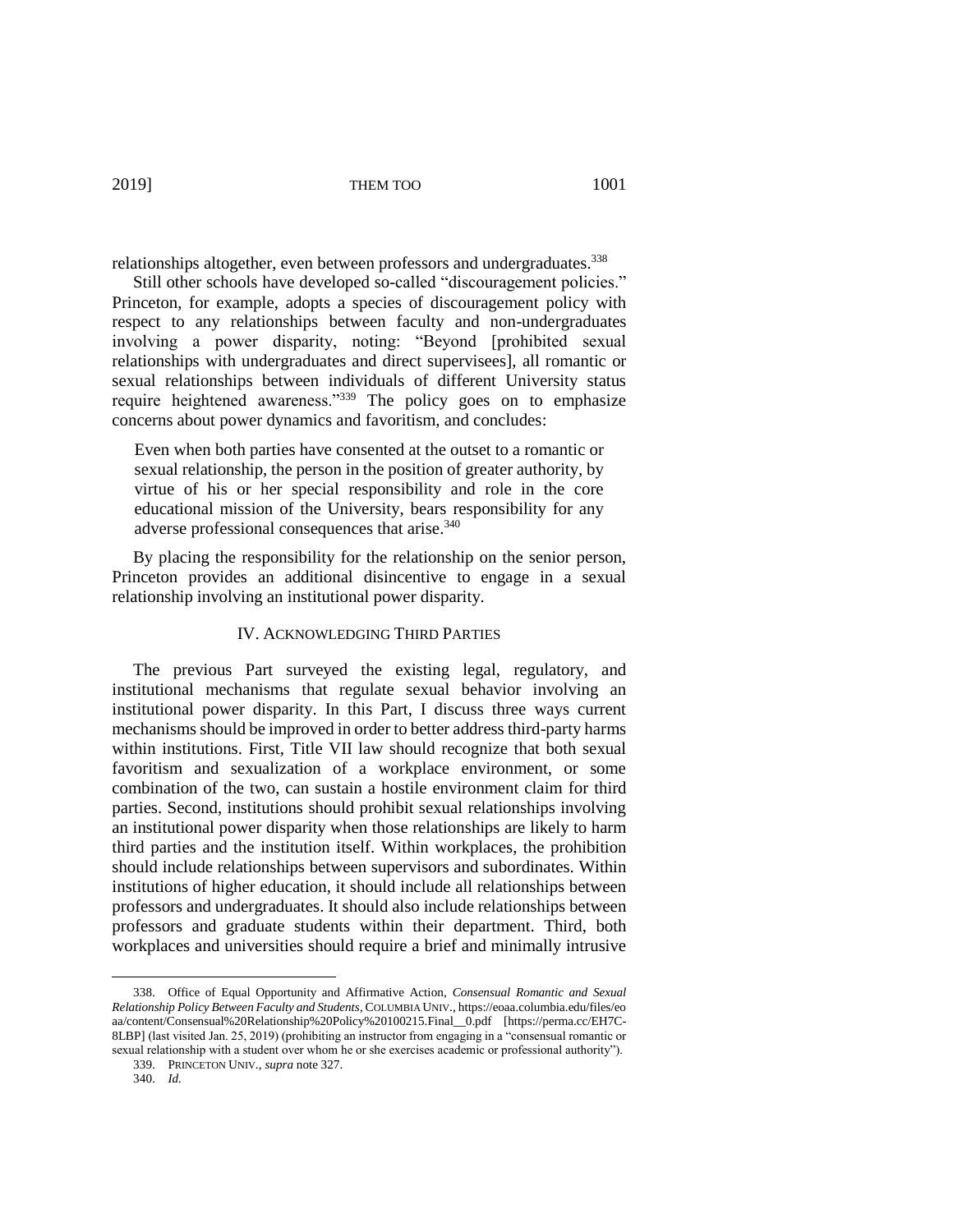disclosure of any sexual relationship involving an institutional power disparity that does not fall into one of the previous categories.

This Part is not meant to be comprehensive or to solve every question. Institutions vary to such a degree that there is unlikely to be any one-sizefits-all solution. My aim, rather, is to sketch an overall approach that can be adapted to particular situations. In future work I will articulate a regulatory framework with more specificity.<sup>341</sup> More generally, I hope to demonstrate concretely how the general principle of acknowledging third-party harm can and should inform law and policy.

Finally, I wish to acknowledge an important concern, which I share, that attempts to regulate sexual behavior involving an institutional power disparity will result in disparate enforcement of laws and policies against non-white and LGBTQ people, among other disfavored outgroups.<sup>342</sup> Scholars have documented that such disparate enforcement is a problem in many areas of law, including antidiscrimination law. But the fact that a regulation might be disparately enforced is not a reason to do away with the regulation; it is a reason to work toward evenhanded enforcement.<sup>343</sup>

Moreover, individuals who are non-white or LGBTQ are often more vulnerable to negative third-party consequences. As frequent institutional outsiders, such individuals may be more likely to lose out when others receive sexual favoritism; to suffer unique harms related to sexualization; and to find particularly alienating institutions where sexual relationships involving institutional power disparities are widespread and unchecked. Regulatory mechanisms designed to mitigate the harms of sexual behavior involving an institutional power disparity will help them too.

#### *A. Antidiscrimination Law*

 $\overline{a}$ 

Third parties should be able to recover for a violation of Title VII under

<sup>341.</sup> *See* Nancy Leong & Shannon Warren, *Beyond Consent: Regulating Sexual Behavior Within Institutions* (Feb. 1, 2019) (unpublished manuscript) (on file with author).

<sup>342.</sup> *See generally* Gersen & Suk, *supra* note 40.

<sup>343.</sup> The argument that we shouldn't have a particular law or policy because it will have a disparate impact on minorities is deployed with unfortunate frequency by people whose actual opposition is to the law or policy itself and who show interest in minorities only when it serves as a useful rhetorical device. *See, e.g.*, Caitlin Flanagan, *The Humiliation of Aziz Ansari*, ATLANTIC (Jan. 14, 2018), https://www.theatlantic.com/entertainment/archive/2018/01/the-humiliation-of-aziz-ansari/5505 41/ (lamenting the "hit squad of privileged young white women" who have "open[ed] fire on brownskinned men"). This article is the first and only instance I and my research assistants have found of Flanagan expressing concern for a racial disparity, and it presumes, without evidence, that Ansari's accuser is white. One wonders whether her concern might be less with "brown-skinned men" and more with what she sees as #MeToo gone too far. I have explored the widespread phenomenon of white people leveraging non-white racial identity for their own purposes in other work. *See, e.g.*, Nancy Leong, *Racial Capitalism*, 126 HARV. L. REV. 2151 (2013).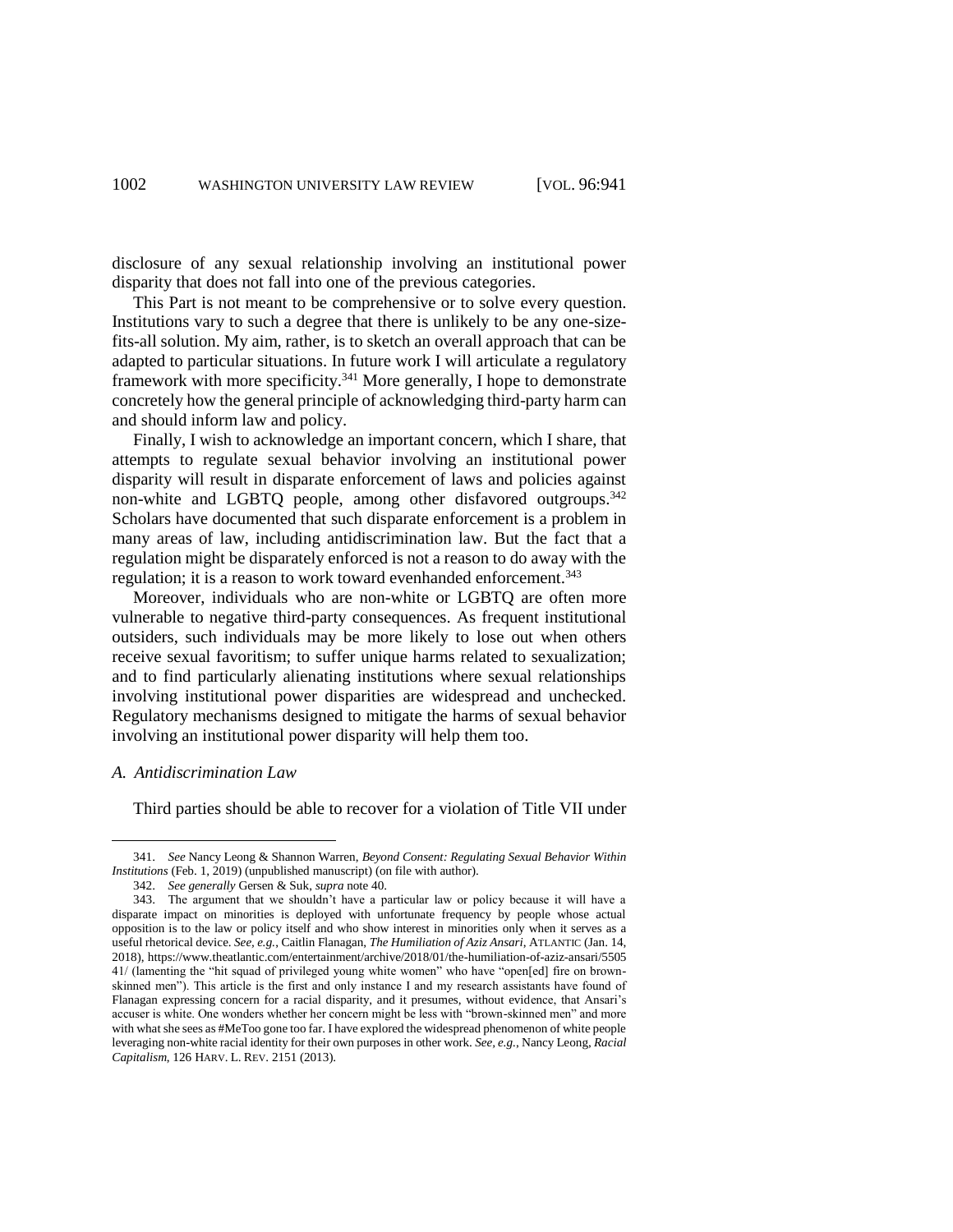either a quid pro quo or hostile environment theory when they suffer harm as the result of being a third party to a relationship, regardless of whether that relationship is consensual. As Susan Best has stated: "If an employee is injured as a third-party by a sexual relationship, that employee's right to a remedy should not rest on the consensual nature of said sexual relationship."<sup>344</sup> Informed by a fuller understanding of the harms that third parties suffer, courts should expand current avenues for recovery in two

First, courts should adopt a more realistic standard, informed by social science and concrete examples, for determining what counts as harm sufficient to sustain a Title VII hostile environment claim.<sup>345</sup> Most of the cases in which courts have allowed recovery are quite extreme, generally involving multiple sexual relationships between supervisors and subordinates.<sup>346</sup> The test should instead inquire whether the sexual relationship within the institution creates a hostile environment for a reasonable person, under all the circumstances, given the full catalog of third-party harms. Under such a test, a single sexual relationship between a supervisor and subordinate—regardless of whether that relationship was consensual—should permit recovery.

Second, courts should permit recovery based even on a single incident of favoritism for a sexual partner. Here, plaintiffs have uniformly failed to recover, even when the harm was significant, such as a failure to receive a substantial promotion. $347$  As research has demonstrated, even a single instance of favoritism may cause a third party to believe that the only way to advance at work is to engage in a sexual relationship with a supervisor.<sup>348</sup> Harm from such favoritism thus extends beyond the refusal to receive a promotion. It includes consequences such as diminished workplace happiness and autonomy.<sup>349</sup> It also includes very concrete consequences such as having to be supervised by an individual less qualified than oneself.<sup>350</sup> Courts should therefore depart from cases premised upon decades-old EEOC guidance and expand opportunities for recovery based on a single instance of favoritism where such favoritism significantly affects the working environment.

These twin aims can be accomplished without radical deviation from current Title VII law. As we gain a better empirical understanding of the

 $\overline{a}$ 

ways.

<sup>344.</sup> Best, *supra* note 29, at 226.

<sup>345.</sup> *See generally* Bercovici, *supra* note 30.

<sup>346.</sup> *See, e.g.*, Miller v. Dep't of Corrections, 115 P.3d 77, 80 (Cal. 2005); Broderick v. Ruder, 685 F. Supp. 1269, 1278 (D.D.C. 1988).

<sup>347.</sup> *See supra* Section III.C.

<sup>348.</sup> Bercovici, *supra* note 30, at 212.

<sup>349.</sup> *See supra* Section II.A.2.

<sup>350.</sup> *See supra* Section II.A.1.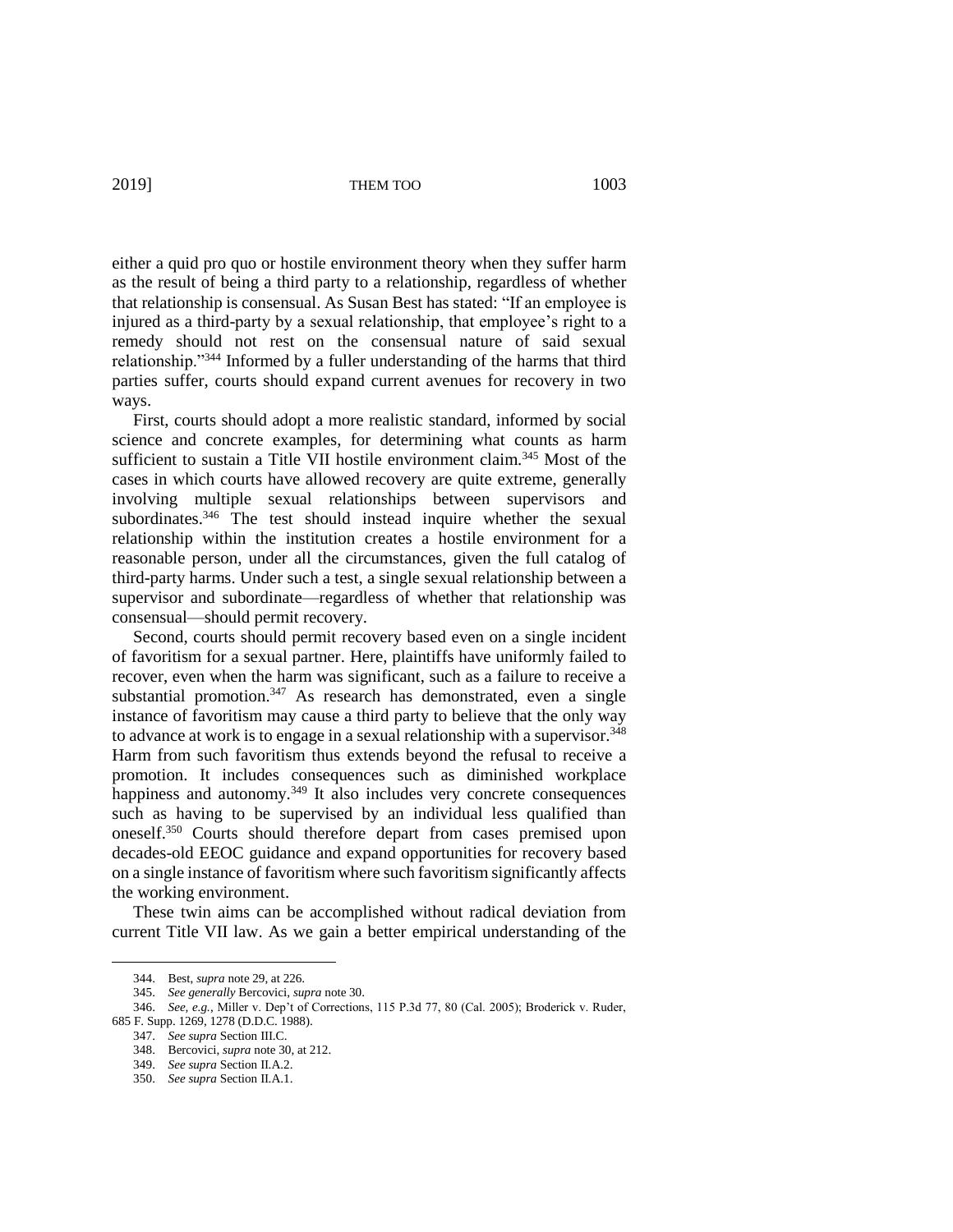world, judges' thinking and courts' holdings generally shift in line with that understanding. The #MeToo movement, for all its messiness, has brought about a much fuller understanding of sexual assault, abuse, and harassment both within and beyond institutions. Courts can build upon that knowledge to accurately take account of third-party harms.

#### *B. Institutional Prohibition*

 $\overline{a}$ 

Workplaces and educational institutions should clearly prohibit sexual behavior involving an institutional power disparity when such behavior inherently harms third parties and the institution. In the workplace, such harm occurs when a relationship involves a supervisor and subordinate. In the higher education setting, such harm occurs when a relationship involves a professor and any undergraduate student, or a professor and any graduate student within the professor's department.<sup>351</sup> The harms that can arise in these scenarios are, as I have documented, serious and pervasive, and as a result justify total prohibition of sexual behavior involving such an institutional power disparity. 352

The costs to such regulation are not overwhelming. Some might protest that banning relationships between supervisors and subordinates, or professors and students, causes a specific harm—that is, preventing two people from forming a relationship who are perfect for each other. But even if we uncritically indulge, for a moment, the notion that there is such a thing as a single perfect match, then it would seem that the perfect match would be so precious that one or both of the parties involved should be willing to alter their status—or simply wait a little while—so as to avoid the conflict with their institutional environment. Perhaps one prospective partner can transfer to a different department. Perhaps a professor and a student can manage to keep their relationship purely professional for a few extra months until the student graduates. Perhaps the professor can even resign their post:

<sup>351.</sup> Graduate programs in different fields vary considerably, and I do not claim to understand the dynamics of every program. As to my own field, my view is that law schools should prohibit law professors from engaging in sexual behavior of any kind with any student seeking a juris doctorate degree. While similar concerns frequently apply to students seeking an LLM or JSD, I do not attempt to generalize about those programs here because such programs differ markedly among schools.

<sup>352.</sup> Such policies should exempt sexual relationships that preceded the institutional power disparity: for example, when a professor's spouse decides to go back to school to finish an undergraduate degree. The exemption is appropriate because the relationship communicates an entirely different message to the institutional community: for example, it does not communicate that professors view the undergraduate student body as a pool of prospective dating partners because the relationship preceded the student-spouse's enrollment. Such relationships should instead be subject to the disclosure provisions discussed in Section IV.C: for example, such relationships still present concerns relating to sexual favoritism, which counsel against situations in which a professor evaluates his or her spouse.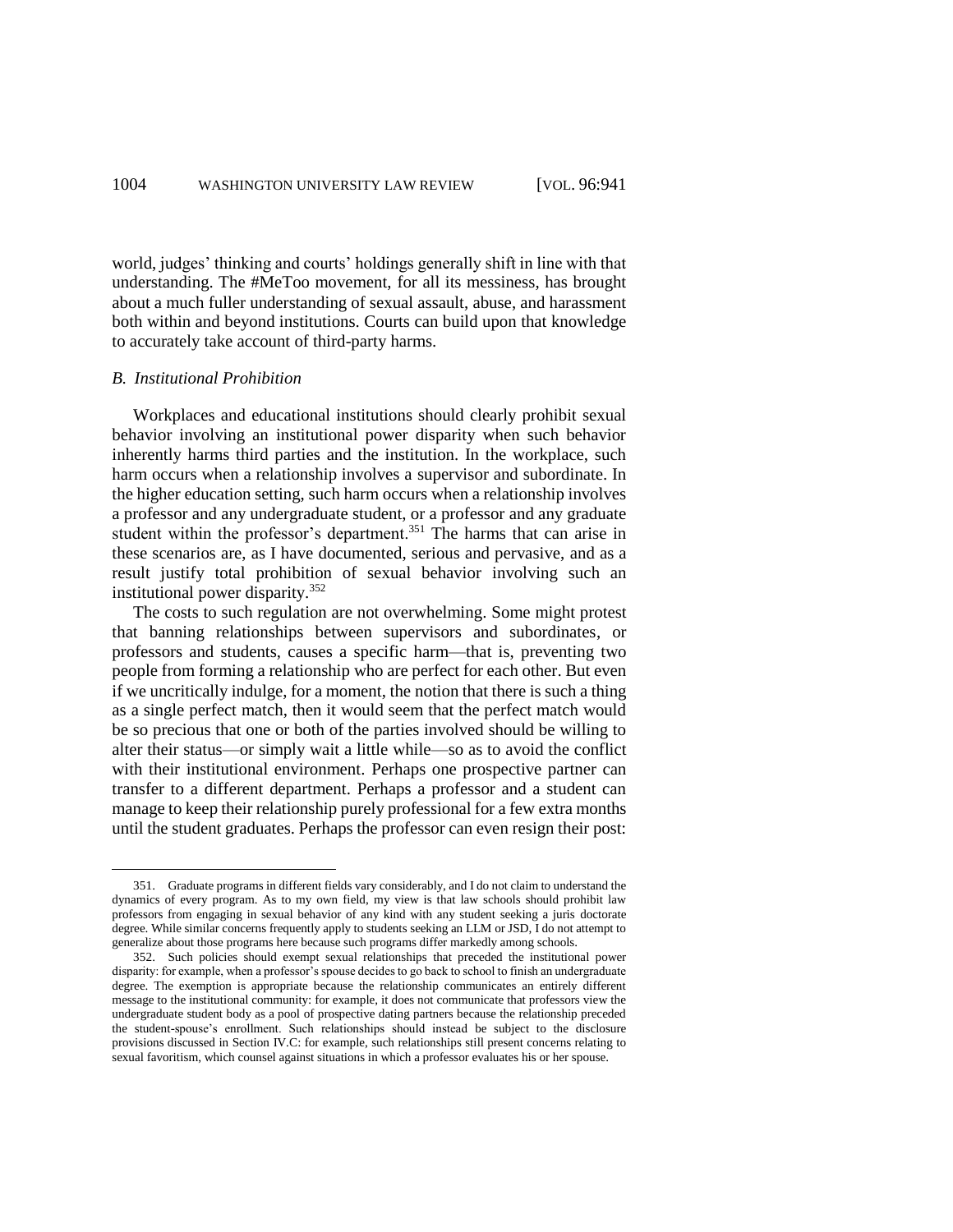people have given up much more than a tenured professorship for true love.<sup>353</sup> People cannot reasonably expect to make literally no personal sacrifices to remain in good standing with the institutions with which they voluntarily affiliate, and certain forms of restraint are justifiable when necessary to avoid harm to third parties and the institution itself.

Others might protest that banning relationships between supervisors and subordinates, or professors and students, causes a more general harm—that is, it so limits the dating pools of people who spend much of their lives within their institutions that, if people are limited in who they can date within the institution, they may not be able to date at all.<sup>354</sup> First, this protest overstates my actual proposal: people can still date within their workplace, for example, just not within their chain of command. Second, the claim that a prohibition on supervisor-subordinate dating amounts to a total prohibition on dating given the demands of the modern workplace is at best empirically questionable. With the number of dating websites and apps on the market, one might argue that it is easier to date—or find casual sex than ever before, and that the Internet has made it possible to connect with people far beyond one's ordinary milieu, let alone one's workplace.<sup>355</sup> Concerns that prohibitions on dating a subset of people within one's institution amount to a prohibition on dating are unfounded.

# *C. Institutional Disclosure*

When two members of an institution who are not prohibited from dating due to one of the circumstances described in Section IV.B. initiate a sexual relationship involving an institutional power disparity, institutions should require them to disclose that relationship to an appropriate entity within the institution. Although the relationship may not pose any actual or apparent conflicts at the time of disclosure, the relationships should be documented in order for the institution to take appropriate measures to avoid future conflicts that cause harm to third parties or to the institution itself.

In order to protect the privacy interests of the parties involved, the disclosure should be minimally intrusive. Institutions differ too much to attempt to draft a universal policy, but a number of scholars and human

<sup>353.</sup> For example, in 1936 Edward VIII gave up the English throne in order to marry Bessie Wallis Warfield Simpson, a twice-divorced American. Indeed, Edward's explanation for his abdication sounds in respect for the institution and acknowledgment that his sexual relationships might damage it: "I did not value the crown so lightly that I gave it away hastily . . . . I valued it so deeply that I surrendered it, rather than risk any impairment of its prestige." Reuters, *The Duke of Windsor Dies at 77*, N.Y. TIMES, May 28, 1972, at 1.

<sup>354.</sup> *See supra* Section II.B.2

<sup>355.</sup> *See, e.g.*, Robinson, *supra* note 223, at 2791–92.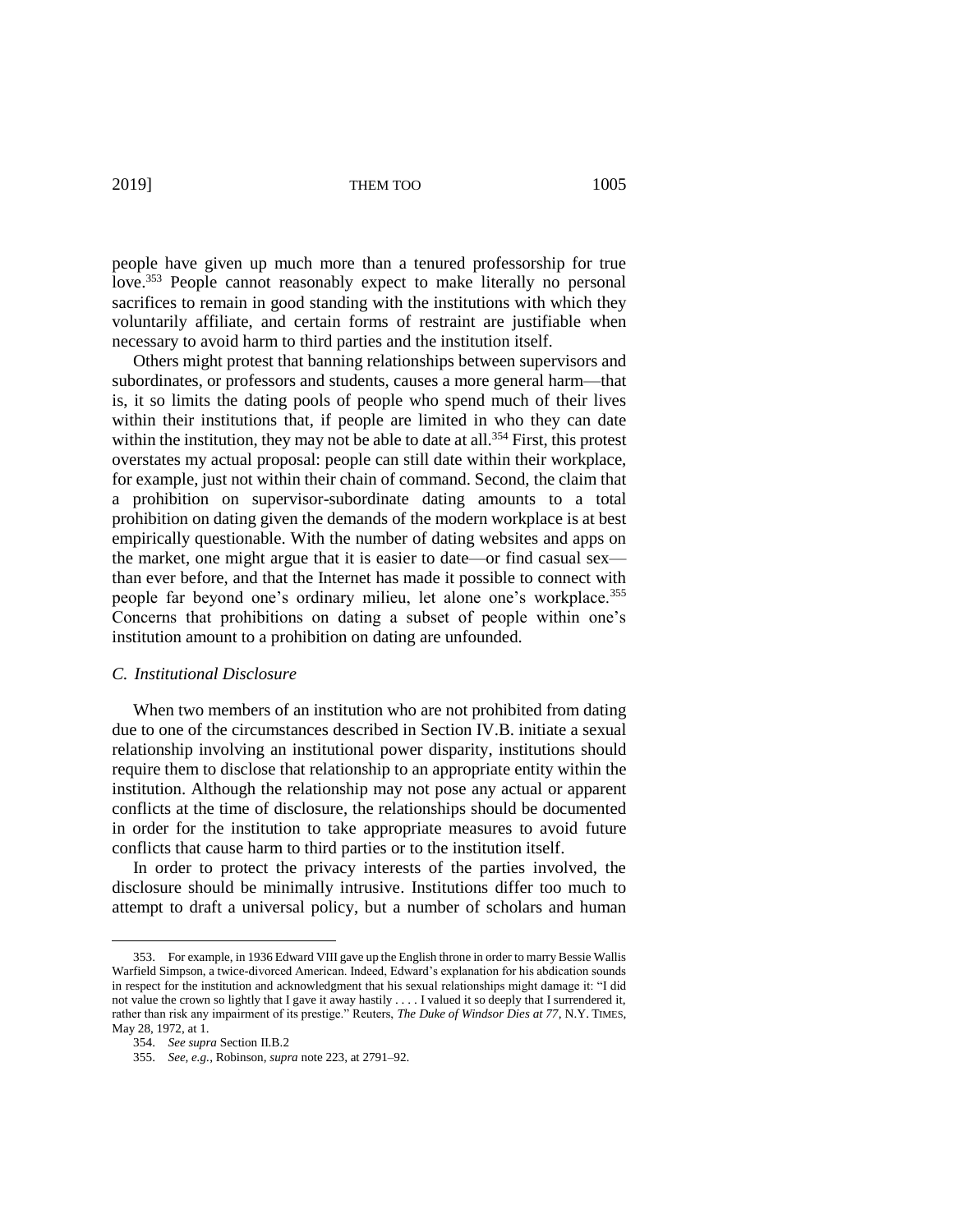resources professionals have offered helpful guidance for institutions on drafting an appropriate policy. <sup>356</sup> In general, such policies should require disclosure of no more than the minimum amount of information necessary—that is, that a sexual relationship exists, and its date of inception—to allow management of any conflicts that might arise. Institutions should also have discretion to mandate penalties for nondisclosure; different situations within different institutions likely warrant different penalties. But a disclosure policy should have sufficient consequences that people will take it seriously: under some circumstances, termination is likely an appropriate consequence.

Opponents may argue that even the disclosure is too onerous for a relationship involving consenting adults. But in many other instances, we require professionals to disclose conflicts of interest as part of their job. Academic grant applications require applicants to disclose conflicts ranging from financial conflicts to mentorship conflicts to personal relationships.<sup>357</sup> Pursuant to various ethical rules, law firms routinely run conflict checks before accepting clients.<sup>358</sup> Federal statute requires that judges keep lists of affiliations that require them to recuse themselves from cases.<sup>359</sup> These conflict disclosures are viewed as unremarkable. They are a necessary part of professionalizing the workplace. Disclosing sexual relationships might feel more personal in some instances, but it addresses a conflict that is no less serious.

Some have criticized policies that intervene in supervisor-subordinate relationships on the ground that they have a disparate impact on women. That is, changing the employment relationship more frequently involves moving the subordinate than the supervisor, and this can derail women's careers. This is a real concern that may be descriptively accurate in some workplaces—indeed, future research could profitably investigate this issue. But if such a disparity exists, the solution is not to tolerate behavior corrosive to workplace functioning, in many instances inhibiting the careers of *other* women in the process. Instead, the way to improve women's career prospects is to improve overall workplace conditions for women. Institutions should attempt to manage conflicts in ways that do not result in harm to third parties *or*, in the aggregate, women employees. The goals are

<sup>356.</sup> *See, e.g.*, Christine Gerdes, *The Case for University Consensual Relationship Policies*, 49 WAYNE L. REV. 1031, 1048–49 (2004).

<sup>357.</sup> *See, e.g.*, National Institutes of Health, Grants and Funding, *Financial Conflict of Interest*, U.S. DEP'T OF HEALTH & HUM. SERVS., https://grants.nih.gov/grants/policy/coi/index.htm [https://perm a.cc/D3RV-86XT] (last visited Jan. 25, 2019) (listing extensive regulations governing disclosure of various conflicts of interest).

<sup>358.</sup> *Cf.* MODEL RULES OF PROF'L CONDUCT R. 1.7 (AM. BAR ASS'N, 2016).

<sup>359.</sup> 28 U.S.C. § 455 (listing situations in which federal judges must recuse themselves from adjudicating a dispute).